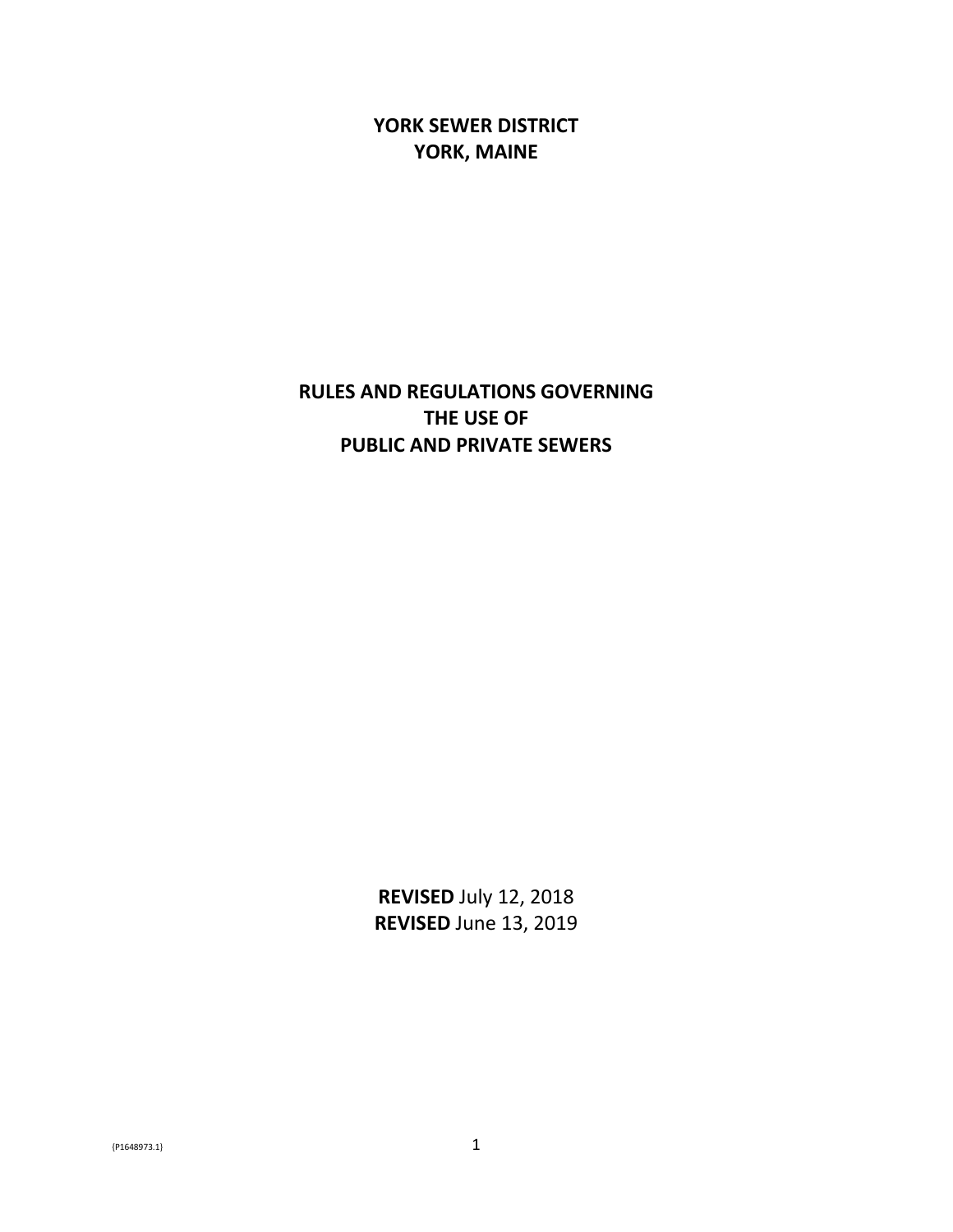Be it ordained and adopted on the date last stated by the Sewer District of the Town of York, County of York, State of Maine, these "Rules and Regulations Governing the Use of the Public and Private Sewers" (hereinafter the "Rules and Regulations), governing the use of public and private sewers and drains, the installation and connection of building sewers, the discharge of wastes and waters into the public sewer system(s), and providing penalties for violations thereof in the Town of York, County of York, and State of Maine, as follows:

#### **TABLE OF CONTENTS**

| Article    | I              | Definitions                                                              |    |
|------------|----------------|--------------------------------------------------------------------------|----|
| Article    | Ш              | Building Sewers, Connections, and<br>Use of Public Sewers                |    |
| Article    | $\mathbf{III}$ | Licensing of Authorized Installers                                       | 21 |
| Article    | IV             | <b>Sewer Extensions</b>                                                  | 22 |
| Article    | V              | Rates, Service Charges                                                   |    |
| Article    | VI             | Commercial and Industrial Discharges to<br>Public Sewers (CIDPS) Program |    |
| Article    | VII            | Submeter Program                                                         | 44 |
| Article    | VIII           | <b>Enforcement and Appeals</b>                                           | 46 |
| Article    | IX             | <b>Protection from Damage</b>                                            | 50 |
| Article    | X              | Powers and Authority of Inspectors                                       | 50 |
| Article    | XI             | Severability                                                             | 51 |
| Article    | XII            | Validity                                                                 | 51 |
| Article    | XIII           | <b>Effective Date</b>                                                    |    |
| Appendix A |                | Design Specification                                                     |    |
| Appendix B |                | <b>YSD Details</b>                                                       |    |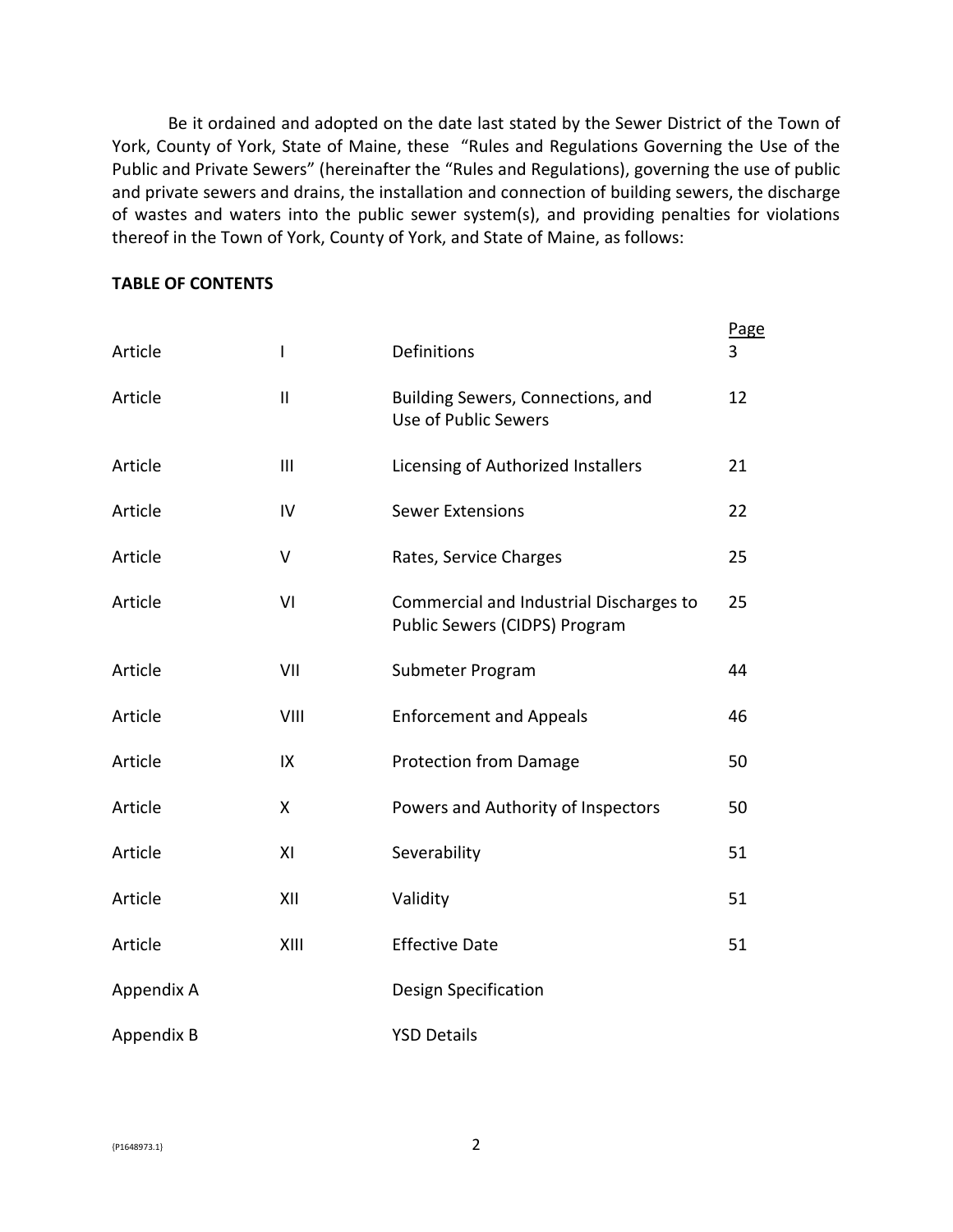# **ARTICLE I. Abbreviations and Definitions.**

#### **Abbreviations**

The following abbreviations, when used in these Rules and Regulations, shall have the following designated meanings:

- 1. **MDEP** Maine Department of Environmental Protection
- 2. **District or YSD** York Sewer District
- 3. **BOD** Biochemical Oxygen Demand
- 4. **CFR** Code of Federal Regulations
- 5. **COD** Chemical Oxygen Demand
- 6. **EPA** Environmental Protection Agency
- 7. **l** Liter
- 8. **MGD** Million gallons per day
- 9. **mg** Milligrams
- 10. **mg/l** Milligrams per liter
- 11. **MEPDES** Maine Pollutant Discharge Elimination System
- 12. **FOG** Fats, Oil & Grease
- 13. **POTW** Publicly Owned Treatment Works
- 14. **TSS** Total Suspended Solids
- 15. **USC** United States Code
- 16. **CIDPS** Commercial and Industrial Discharge to Public Sewers

#### **Definitions**

As used in these Rules and Regulations, defined terms are capitalized, and other terms shall have their commonly understood meanings. Unless the context specifically indicates otherwise, the meaning of terms used in these Rules and Regulations shall be as follows:

**Act or the Act** shall mean the Federal Water Pollution Control Act, also known as the Clean Water act, as amended, 33 U.S.C. § 1251 et seq.

**Approval Authority** shall be the Maine Department of Environmental Protection (MDEP).

#### **Authorized Representative of Commercial or Industrial User** may be:

a. A principal executive officer of at least the level of vice-president, if the Commercial or Industrial User is a corporation.

b. A general partner or proprietor if the Commercial or Industrial User is a partnership or proprietorship, respectively.

c. A duly authorized representative of the individual designated above if such representative is responsible for the overall operation of the facilities from which the Indirect discharge originates.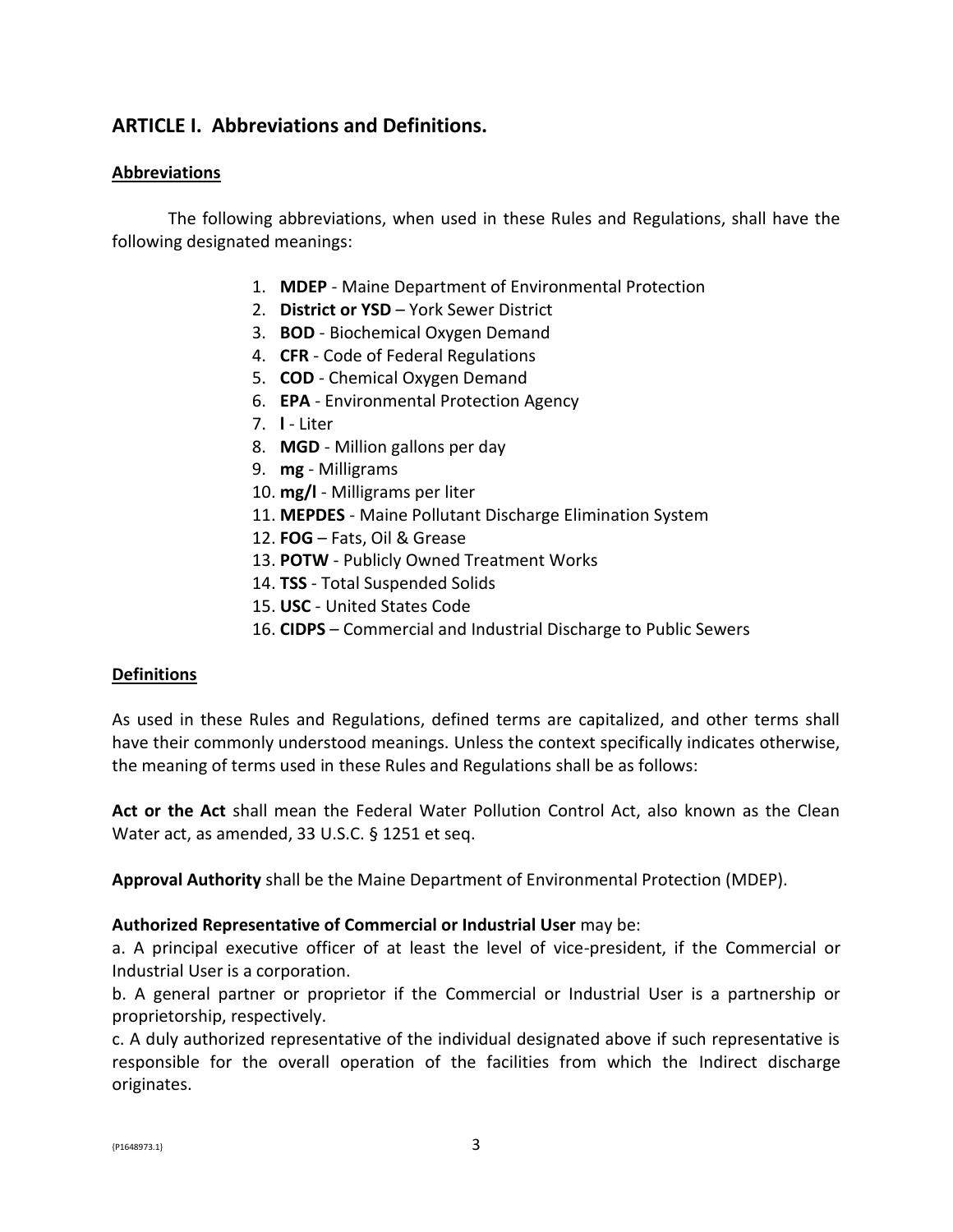**Biochemical Oxygen Demand (BOD)** shall mean the quantity of oxygen utilized in the biochemical oxidation of organic matter under standard laboratory procedure in five (5) days at 20° centigrade, expressed in milligrams per liter.

**Best Management Practices (BMPs)** means schedules of activities, prohibitions of practices, maintenance procedures, and other management practices to implement the prohibitions listed in Section 2.1 A and B [40CFR 403.5(a)(1) and (b)]. BMPs include treatment requirements, operating procedures, and practices to control plant site runoff, spillage, or leaks, sludge or waste disposal, or drainage from raw materials storage. BMPs also include alternative means of complying with, or in place of certain established categorical Pretreatment Standards and effluent limitations.

**Building Drain** shall mean that part of the lowest horizontal piping which receives the discharge of waste inside the building and conveys it to the Building Sewer, beginning five (5) feet outside the inner face of the building wall.

**Building Sewer** shall mean that part of the horizontal piping of a drainage system that extends from the end of the building drain and that receives the discharge of the Building Drain and conveys it to a Public Sewer, Private Sewer, Private Sewage Disposal System, or other point of disposal.

**Categorical Pretreatment Standards or Categorical Standard** shall mean any regulation containing pollutant discharge limitation promulgated by EPA in accordance with Section 307(b) and (c) of the Act (33 U.S.C. §1317) that apply to a specific category of Users and that appear in 40 CFR Chapter 1. Subchapter N. Parts 405-471

**Chemical Oxygen Demand (COD)** shall mean the quantity of dissolved oxygen required for the chemical oxidation of decomposable matter under aerobic conditions.

**Commercial or Industrial Discharge** shall be the introduction of Non-domestic Pollutants into the District Facilities by a Commercial or Industrial User.

**Commercial or Industrial User or User** shall mean a source of Discharge or any source that discharges Commercial or Industrial Wastewater to the District Facilities.

**Commercial or Industrial Wastes or Commercial or Industrial Wastewater** shall mean Nondomestic Wastewater originating from a non-residential source.

**Composite Sample** shall be time-composite sample collected using automatic sampling equipment or a minimum of eight (8) equal volume grab samples collected over equal time intervals for the total period of discharge not to exceed 24 hours.

**Connection** shall mean the construction of a Building Sewer linking the Building Drain to the Public Sewer.

 $\{P1648973.1\}$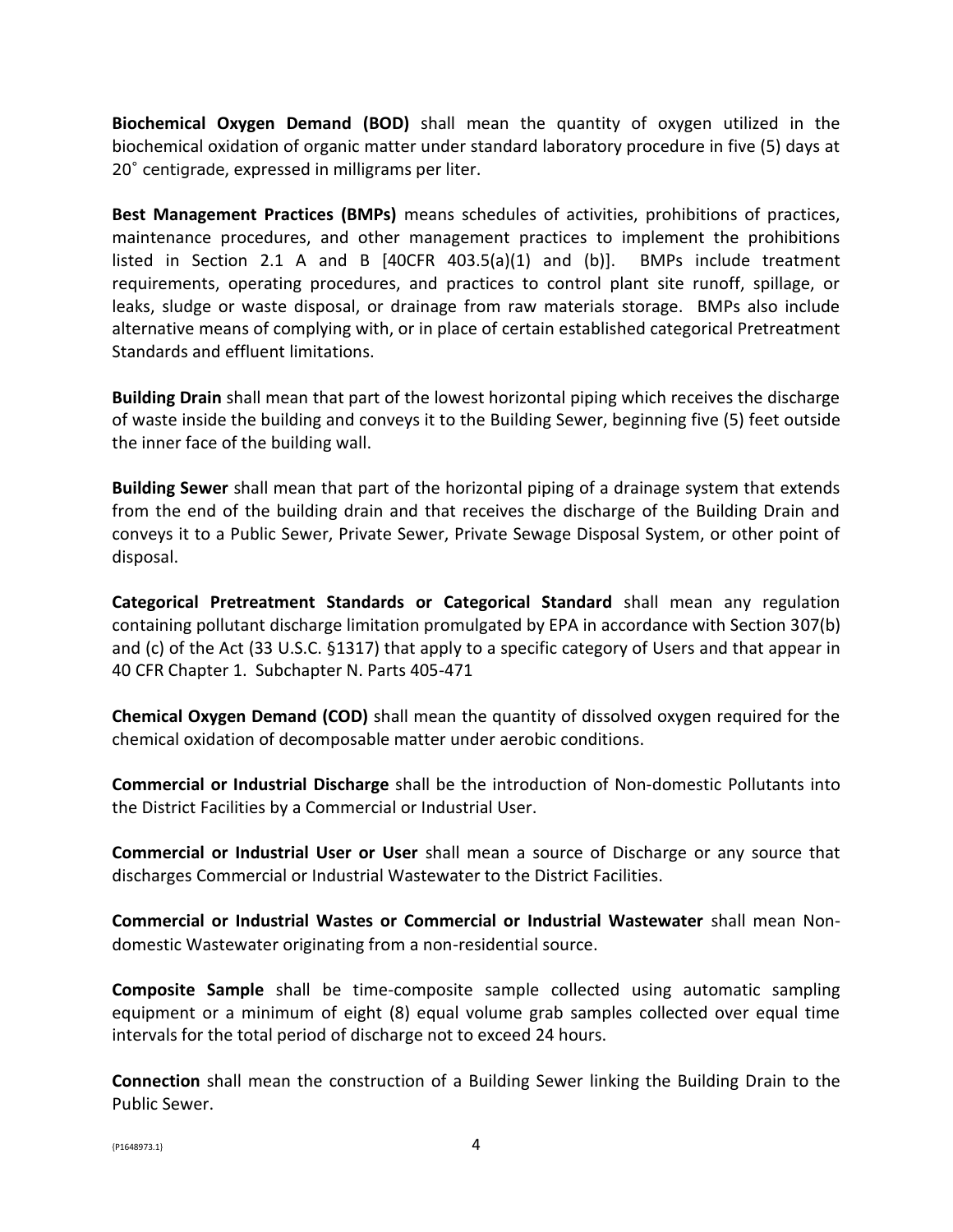**Constituents** shall mean the combination of particles, chemicals, or conditions which exist in the Industrial Waste.

**Control Authority** shall be the York Sewer District**.**

**Cooling Water** shall be water discharged from any use such as air conditioning, cooling or refrigeration, or to which the only pollutant added is heat.

**Daily Maximum** shall be the arithmetic average of all effluent samples for a pollutant collected during a calendar day.

**Daily Maximum Limit** shall be the maximum allowable discharge limit of a pollutant during a calendar day. Where Daily Maximum Limits are expressed in units of mass, the daily discharge is the total mass discharged over the course of the day. Where Daily Maximum Limits are expressed in terms of a concentration, the daily discharge is the arithmetic average measurement of the pollutant concentration derived from all measurements taken that day.

**Direct Discharge** shall mean the discharge of treated or untreated wastewater directly to the waters of the State of Maine.

**Discharger** shall mean any Person who contributes, causes or permits the contribution of Wastewater into the District Facilities.

**District** shall mean the York Sewer District acting through its Board of Trustees, Superintendent or other duly authorized agent.

**District Facilities** shall include structures, conduits, pump stations, wastewater collection, treatment and disposal facilities, and other appurtenances for the purpose of collecting, treating and disposal of Domestic and/or Industrial Wastewater owned by the District.

**Domestic Wastewater** shall mean normal water-carried household and toilet wastes or waste from sanitary conveniences of residences, commercial buildings and industrial plants, excluding ground surface or storm water.

**Dwelling Unit/Equivalent Dwelling Unit** shall mean one or more rooms arranged with separate means of ingress and egress, intended to be used, or is used as a complete housekeeping unit for one or more individuals with independent living, cooking, sleeping, bathing and sanitary facilities.

**Easement** shall mean a perpetual right for the specific use of land where the fee interest is held by others.

**Effluent** shall mean the discharge of flow from a reservoir, basin, treatment process or treatment facility.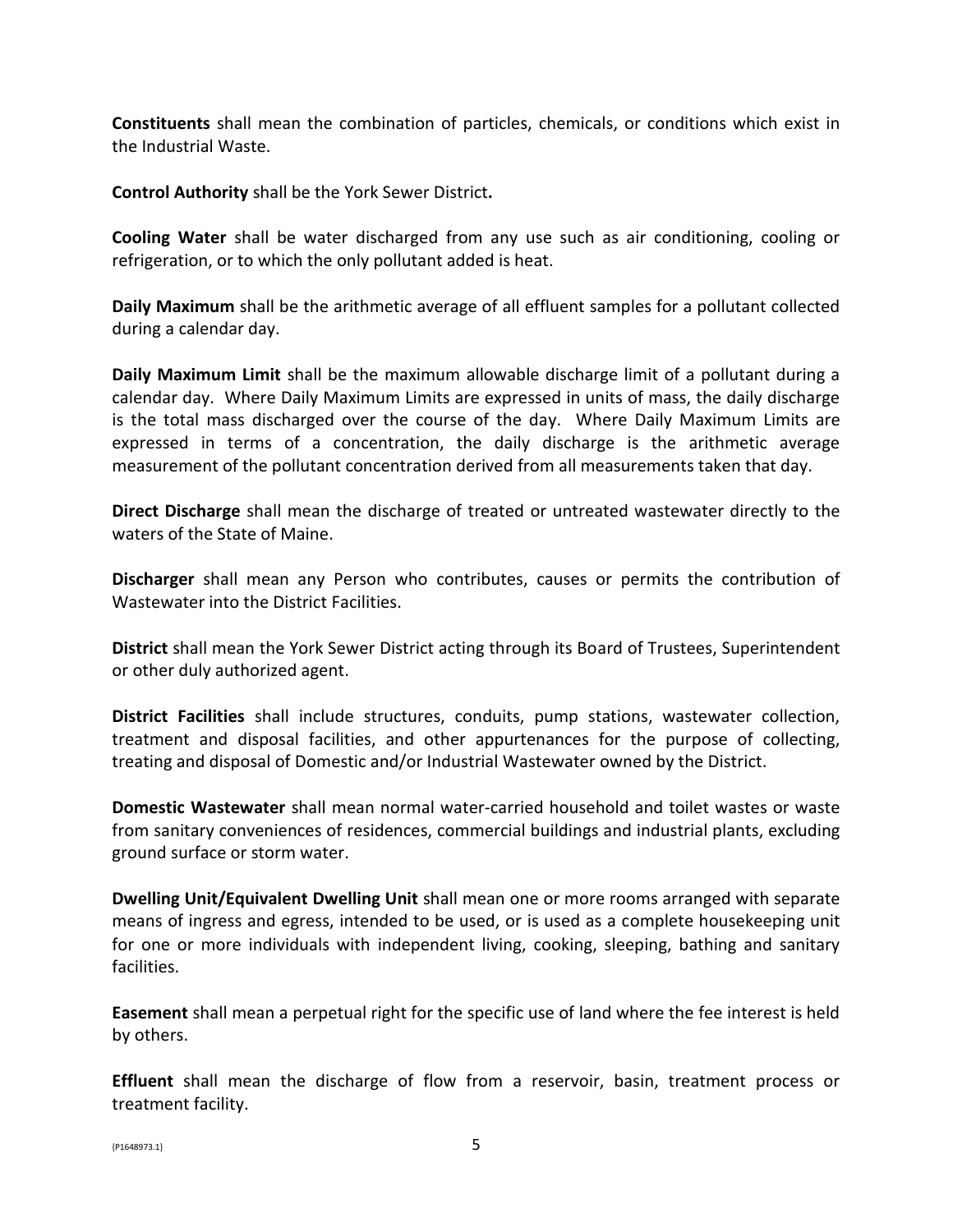**Environmental Protection Agency (or EPA)** is the U. S. Environmental Protection Agency, or where appropriate the term may also be used as designation for the Administrator or other duly authorized official of said agency.

**Excessive** shall mean amounts or concentrations of a constituent of a Sanitary or Industrial Wastewater which in the judgment of the District: (a) will cause damage to any facility, (b) will be harmful to a wastewater treatment process, (c) cannot be removed in the District Facilities to the degree required in the District's Maine Pollutant Discharge Elimination System (MEPDES) permit, (d) can otherwise endanger life or property, or (e) can constitute a nuisance.

**Existing Source** shall mean any source of Discharge that is not a New Source.

**Floatable Oil** shall mean oil, fat, or grease in a physical state such that it will separate by gravity from wastewater by treatment in an approved pretreatment facility. A wastewater shall be considered free of floatable oil if it is properly pretreated and the wastewater does not interfere with the collection system.

**Garbage** shall mean solid wastes from domestic and commercial preparation, cooking and dispensing of food and from the handling storage and sale of produce.

**Grab Sample** shall mean a sample that is taken from a waste stream without regard to the flow of the waste stream and over a period of time not to exceed fifteen (15) minutes.

**Grease** shall mean the material removed from a grease interceptor (or trap) serving a restaurant or other facility requiring such grease interceptors. Also means volatile and nonvolatile residual fats, fatty acids, soaps, waxes and other similar materials.

**Grease Interceptor** shall mean a plumbing appurtenance or appliance that is installed in a sanitary or wastewater discharge system to intercept nonpetroleum fats, oils and grease (FOG) from a waste water discharge.

**Holding Tank** shall mean wastewater holding tanks that are accessory to or part of vessels, chemical toilets, campers, trailers, recreational vehicles, septic tanks, dwelling units, and vacuum-pump tank trucks.

**Incompatible Pollutant** shall mean any Pollutant other than biochemical oxygen demand, suspended solids, pH, coliform bacteria, or additional pollutants identified in the permit, which the POTW was not designed to treat and do not remove to a substantial degree.

**Indirect Discharge -** The discharge or the introduction of Non-domestic Pollutants from any source regulated under Section 307(b) or (c) of the Act, (33 U.S.C. 1317), into the District Facilities (including holding tank waste discharged into the District Facilities).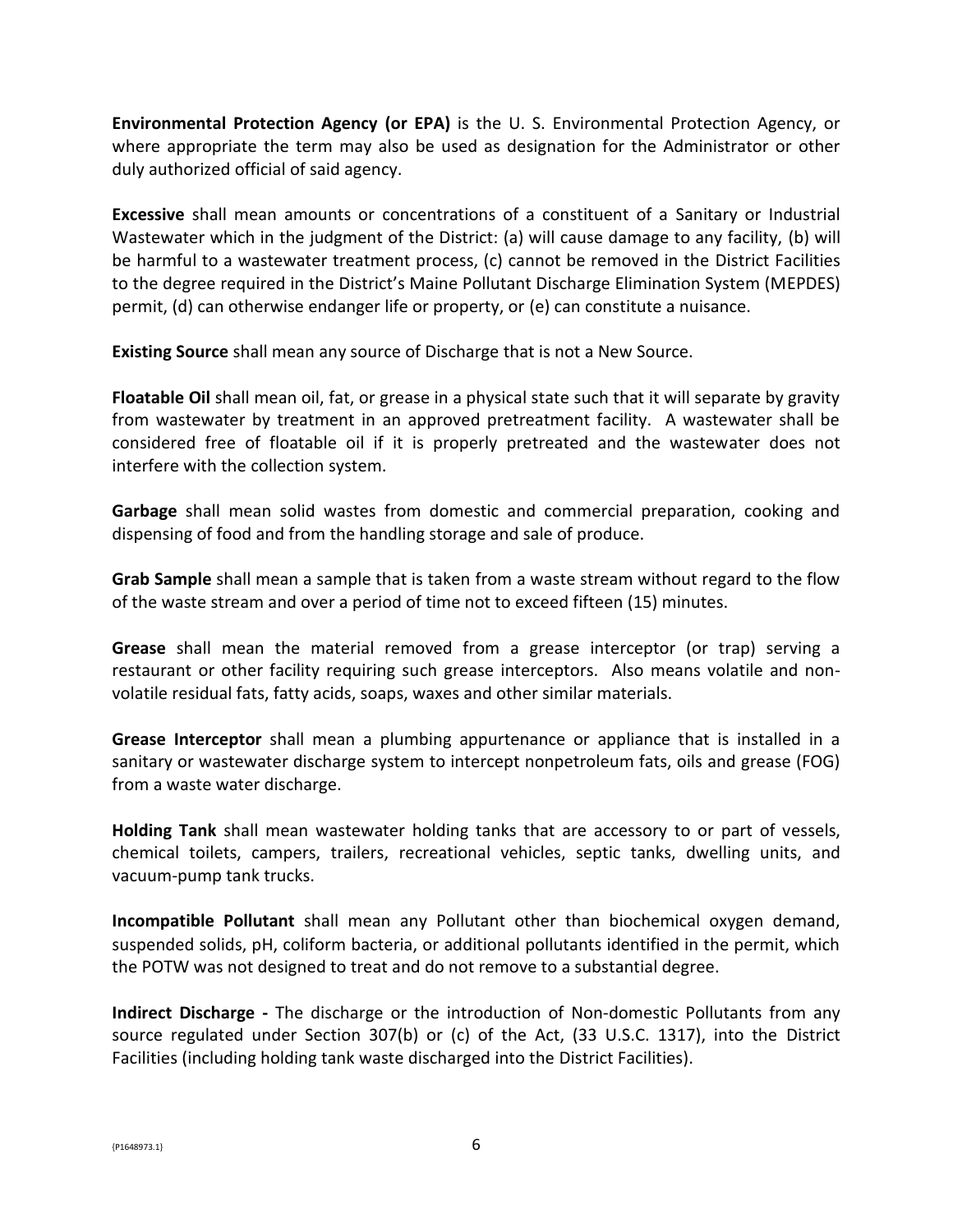**Interference** shall mean a discharge that, alone or in conjunction with a discharge or discharges from other sources, inhibits or disrupts the POTW, its treatment processes or operations or its sludge processes, use or disposal; and therefore, is a cause of a violation of the Districts MEPDES permit or of the prevention of sewage sludge use or disposal in compliance with any of the following statutory/regulatory provisions or permits issued thereunder, or any more stringent State or local regulations: section 405 of the Act; the Solid Waste Disposal Act, including Title II commonly referred to as the Resource Conservation and Recovery Act (RCRA); any State regulations contained in any State sludge management plan prepared pursuant to Subtitle D of the Solid Waste Disposal Act; the Clean Air Act; the Toxic Substances Control Act; and the Marine Protection, Research, and Sanctuaries Act.

**Local Limits** – Specific discharge limits developed and enforced by the District upon commercial and industrial facilities to implement the general and specific discharge prohibition listed in 40 CFR 403.5(a)(1) and (b).

**May** is permissive (see "Shall").

**Medical Waste** shall mean isolation wastes, infectious agents, human blood and blood products, pathological wastes, sharps, body parts, contaminated bedding, surgical wastes, potentially contaminated laboratory wastes, chemotherapy wastes and dialysis wastes.

**Maine Pollution Discharge Elimination System Permit or MEPDES** shall mean a permit issued pursuant to the Federal Water Pollution Control Act, Title 33 USC, Section 1251, *et. Seq.* and *Conditions of Licenses*, 38 M.R.S.A., Section 414-A *et seq.*, and applicable regulations.

**Monthly Average** shall mean the sum of all "daily discharges" measured during a calendar month divided by the number of "daily discharges" measured during that month.

**Monthly Average Limit** shall mean the highest allowable average of "daily discharges" over a calendar month, calculated as the sim of all "daily discharges" measured during a calendar month divided by the number of "daily discharges" measured during that month.

**Natural Outlet** shall mean any outlet into a watercourse, pond, ditch, lake or other body of surface or groundwater.

**New Source** shall have the meaning set forth in 40 CFR § 403.3 (k) as amended, which states that it means:

- 1) Any new Building Sewer;
- 2) Any building, structure, facility or installation from which there is or may be a Discharge of Pollutants, the construction of which commenced after the publication of proposed Pretreatment Standards under Section 307(c) of the Act which will be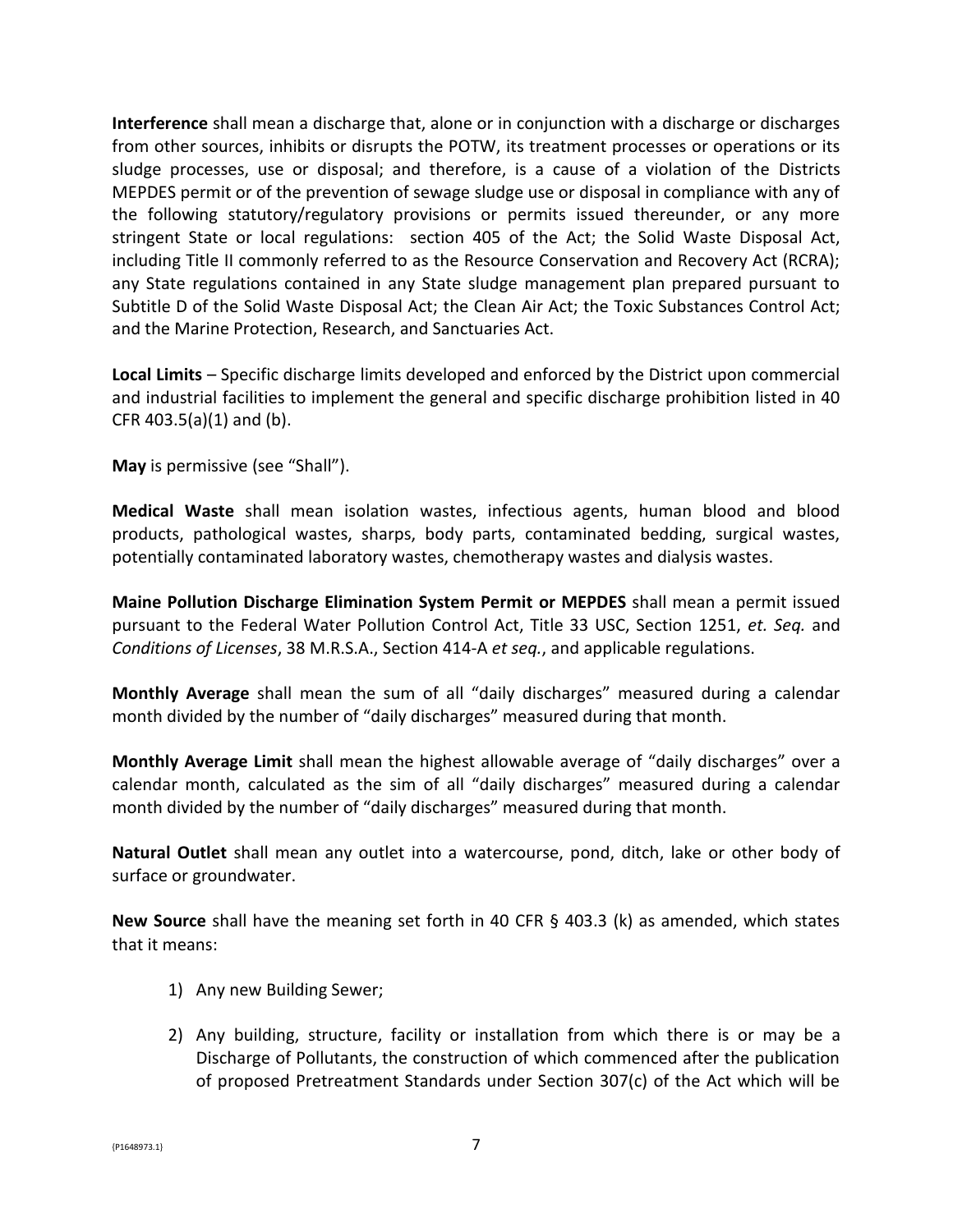applicable to such source if such standards are thereafter promulgated in accordance with that section, provided that:

- a) The building structure, facility or installation is constructed at a site at which no other source is located; or
- b) The building, structure, facility or installation totally replaces the process or production equipment that causes the Discharge of Pollutants at an Existing Source; or
- c) The production or Wastewater generating processes of the building, structure, facility or installation are substantially independent of an Existing Source at the same site. In determining whether these are substantially independent, factors such as the extent to which the new facility is integrated with the existing plant and the extent to which the new facility is engaged in the same general type of activity as the Existing Source shall be considered.
- 3) Construction on a site at which an Existing Source is located results in a modification rather than a New Source if the construction does not create a new building, structure, facility or installation meeting the criteria of Section 2 (b) or (c) above but otherwise alters, replaces or adds to existing process or production equipment.
- 4) Construction of a New Source as defined under this Section 2 has commenced if the Owner or operator has:
	- a. Begun or caused to begin, as part of a continuous on-site construction program:
		- i. Any placement, assembly or installation of facilities or equipment, or
		- ii. Significant site preparation work including clearing, excavation or removal of existing buildings, structures or facilities which is necessary for the placement, assembly or installation of new source facilities or equipment: or
	- b. Entered into a binding contractual obligation for the purchase of facilities or equipment which are intended to be used in its operation within a reasonable time. Options to purchase or contracts which can be terminated or modified without substantial loss, and contracts for feasibility, engineering and design studies do not constitute a contractual obligation under this paragraph.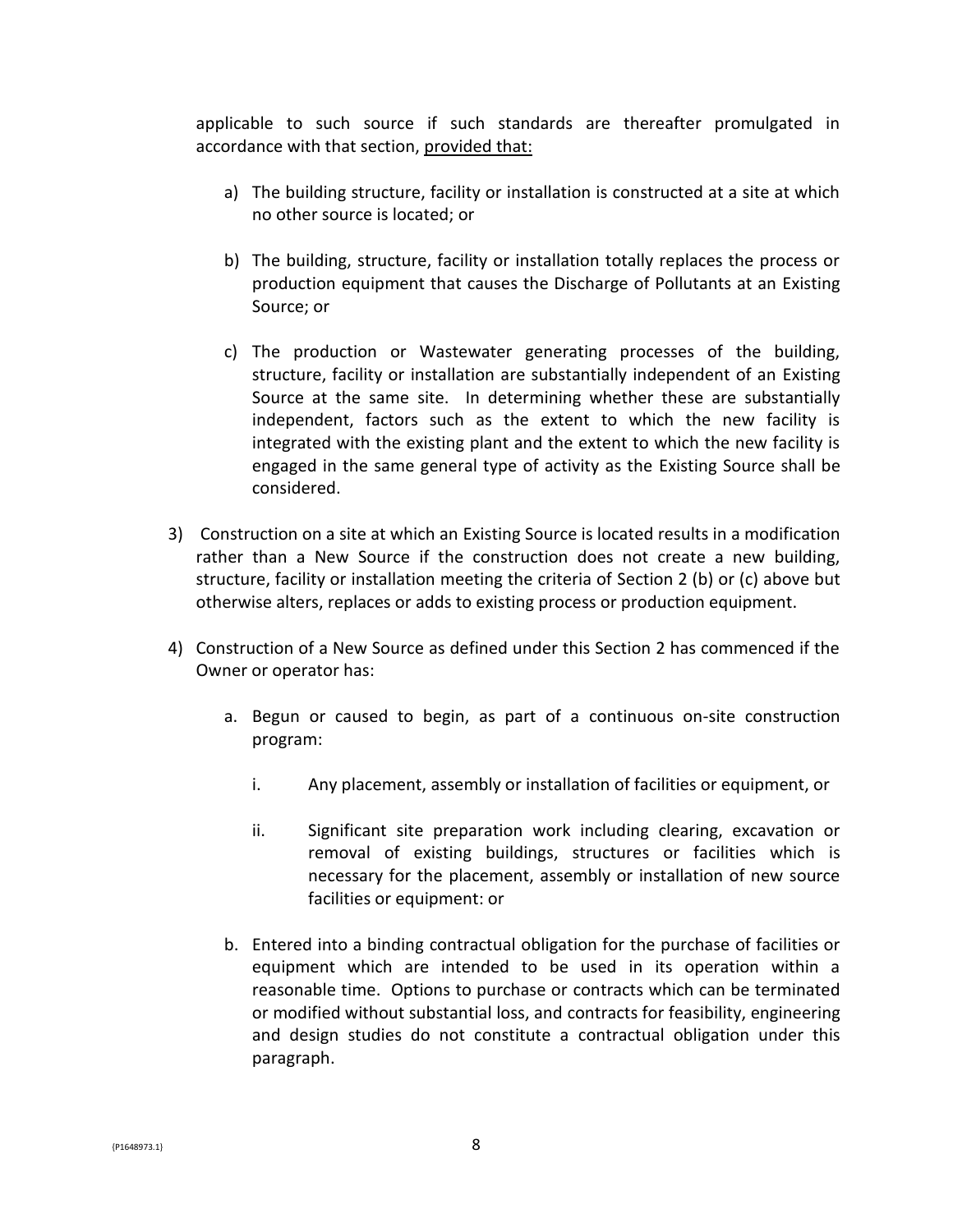**Non-domestic Pollutant –** shall mean any substance other than human excrement or household gray water.

**Owner** shall mean both the Person who is owner of record of real estate and all tenants, lessees or others in control or use of the property in question, and if the owner cannot be otherwise identified the Person against whom the Town of York assesses real estate taxes for all real estate. Excluded from this definition is a mortgagee of the property in question unless the mortgagee exercises its mortgage rights and takes possession of the property.

**Pass Through** shall have the meaning set forth in 40 CFR § 403.3 as amended, which states that it means a discharge which exits the POTW into waters of the United States in quantities or concentrations which, alone or in conjunction with a discharge or discharges from other sources, is a cause of a violation of any requirement of the POTW's MEPDES Permit (including an increase in the magnitude or duration of the violation).

**Person** shall mean any individual, partnership, co-partnership, firm, company, corporation, association, joint stock company, trust, estate, governmental entity, or any other legal entity: or their legal representatives, agents or assigns. This definition includes all Federal, State and local governmental entities.

**pH** shall mean the logarithm of the reciprocal of weight of hydrogen ions in grams per liter of solution. It is a method of expressing the acidic or basic strength of a solution and the tendency or ability of that solution to react with other acidic or basic solutions.

**Pollutant or Pollutants** shall have the meaning set forth in 40 CFR §401.11 as amended, which states in part that it means dredged spoil, solid waste, incinerator residue, sewage, garbage, sewage sludge, munitions, chemical wastes, biological materials, radioactive materials, heat, wrecked or discarded equipment, rock, sand, cellar dirt, and industrial, municipal and agricultural waste discharged into water.

**Pretreatment** shall mean the reduction of the amount of Pollutants, the elimination of Pollutants, or the alteration of the nature of Pollutant properties in Wastewater prior to, or in lieu of, introducing such pollutants into the POTW. This reduction or alteration can be obtained by physical, chemical, or biological processes; by process changes, or by other means, but not by diluting the concentration of the pollutants unless allowed by the applicable pretreatment standard.

**Pretreatment Requirements** shall mean any substantive or procedural requirement related to Pretreatment imposed on a User, other than a Pretreatment Standard.

**Pretreatment Standards** shall mean prohibited discharge standards, Categorical Pretreatment Standards and Local Limits established by order of the Board of Trustees.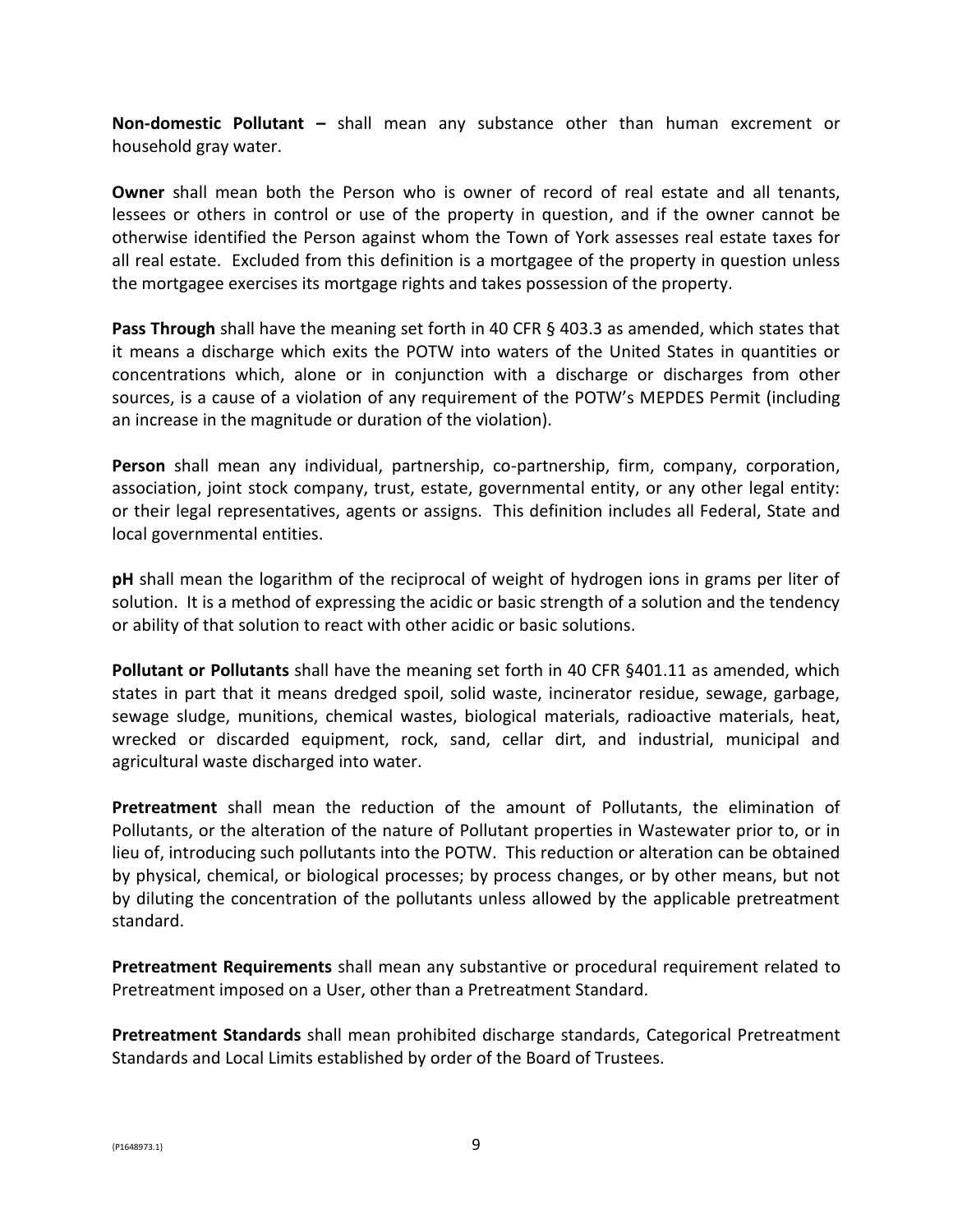**Private Sewage Disposal System** shall mean a subsurface waste water disposal system or septic system.

**Private Sewer System or Private Sewer** shall mean any sewer, not owned by the District, that collects wastewater from two or more building sewers and discharges to a public sanitary sewer. Private sewer systems are not permitted except by specific agreement with the District. A copy of this agreement will be filed with the District.

**Prohibited Discharge Standards or Prohibited Discharges** shall mean absolute prohibitions against the discharge of certain substances as identified in Article VI of the Rules and Regulations.

**Public Sewer** shall mean a sewer that is controlled by the York Sewer District.

**Publicly Owned Treatment Works or POTW** shall mean the York Sewer District's devices or systems used in the collection, storage, treatment, recycling and reclamation of sewage or industrial wastes of a liquid nature. It also includes sewer, pipes, and other conveyances only if these structures convey wastewater to the POTW wastewater treatment facility.

**Sanitary Sewer** shall mean a Sewer which carries domestic, Sanitary and/or Industrial Wastewater sewage.

**Sanitary Wastewater or Sewage** shall mean the liquid waste discharge from a building's or structure's sanitary conveniences, such as toilets, washrooms, urinals, sinks, showers, and small laundries free of Industrial Wastes or toxic materials. Sanitary Wastewater may or may not be discharged separately from Industrial Wastewater. For a combined discharge the District shall determine if a wastewater discharge meets the definition "sanitary wastewater".

**Septage** shall mean all sludge, scum, liquid, or any other material removed from a septic tank or disposal field.

**Sewer** shall mean a pipe or conduit for carrying sewage.

**Sewer Extension** shall mean any newly constructed sewer that is to be adopted and maintained by the District or privately maintained but connected to the District Facilities.

#### **Significant Industrial User (SIU)** is:

- (1) An Industrial User subject to categorical Pretreatment Standards; or
- (2) An Industrial User that: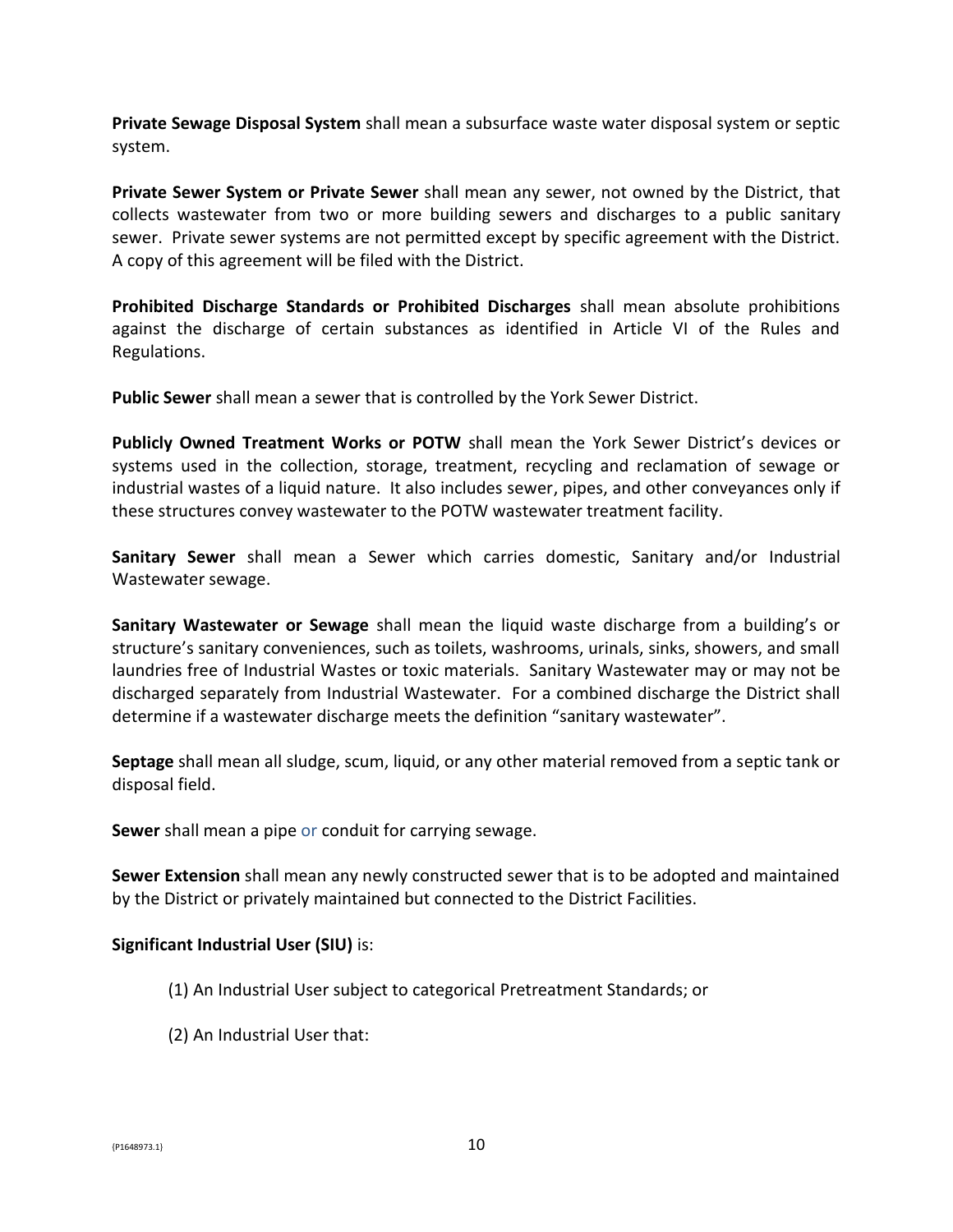(a)Discharges an average of twenty-five thousand (25,000) gpd or more of process wastewater to the POTW (excluding sanitary, noncontact cooling and boiler blowdown wastewater);

(b)Contributes a process waste stream which makes up five (5) percent or more of the average dry weather hydraulic or organic capacity of the POTW treatment plant; or (c)Is designated as such by the District on the basis that it has a reasonable potential for adversely affecting the POTW's operation or for violating any Pretreatment Standard or Requirement.

(3) Upon a finding that a user meeting the criteria in Subsection (2) of this part has no reasonable potential for adversely affecting the POTW's operation or for violating any Pretreatment Standard or Requirement, the District may at any time, on its own initiative or in response to a petition received from an Industrial User, and in accordance with procedures in 40 CFR 403.8(f)(6), determine that such User should not be considered a Significant Industrial User.

**Single Family Dwelling** shall mean a building designed or intended to be used exclusively for residential occupancy by one family only and containing only one (1) dwelling unit.

**Shall** is mandatory.

**Slug Load or Slug Discharge** shall be any discharge at a flow rate or concentration, which could cause a violation of the prohibited discharge standards in Section 6 of these Rules and Regulations. A Slug Discharge is any Discharge of a non-routine, episodic nature, including but not limited to an accidental spill or a non-customary batch Discharge, which has a reasonable potential to cause Interference or Pass Through, or in any other way violate the POTW's regulations, Local Limits or Permit conditions.

**Standard Methods** shall mean Standard Methods for the Examination of Water and Wastewater, latest edition, published by the American Public Health Association.

**Superintendent** shall mean the Superintendent of the York Sewer District or his authorized deputy, agent or representative.

**Suspended Solids** shall mean solids that either float on the surface or are in suspension in water, sewage or other liquids and which are removable by laboratory filtering.

**Town** shall mean the Town of York, Maine or its duly authorized agent.

**Toxic Pollutant -** Any pollutant or combination of pollutants listed as toxic in regulations promulgated by the Administrator of the Environmental Protection Agency under the provision of CWA 307(a) or other Acts.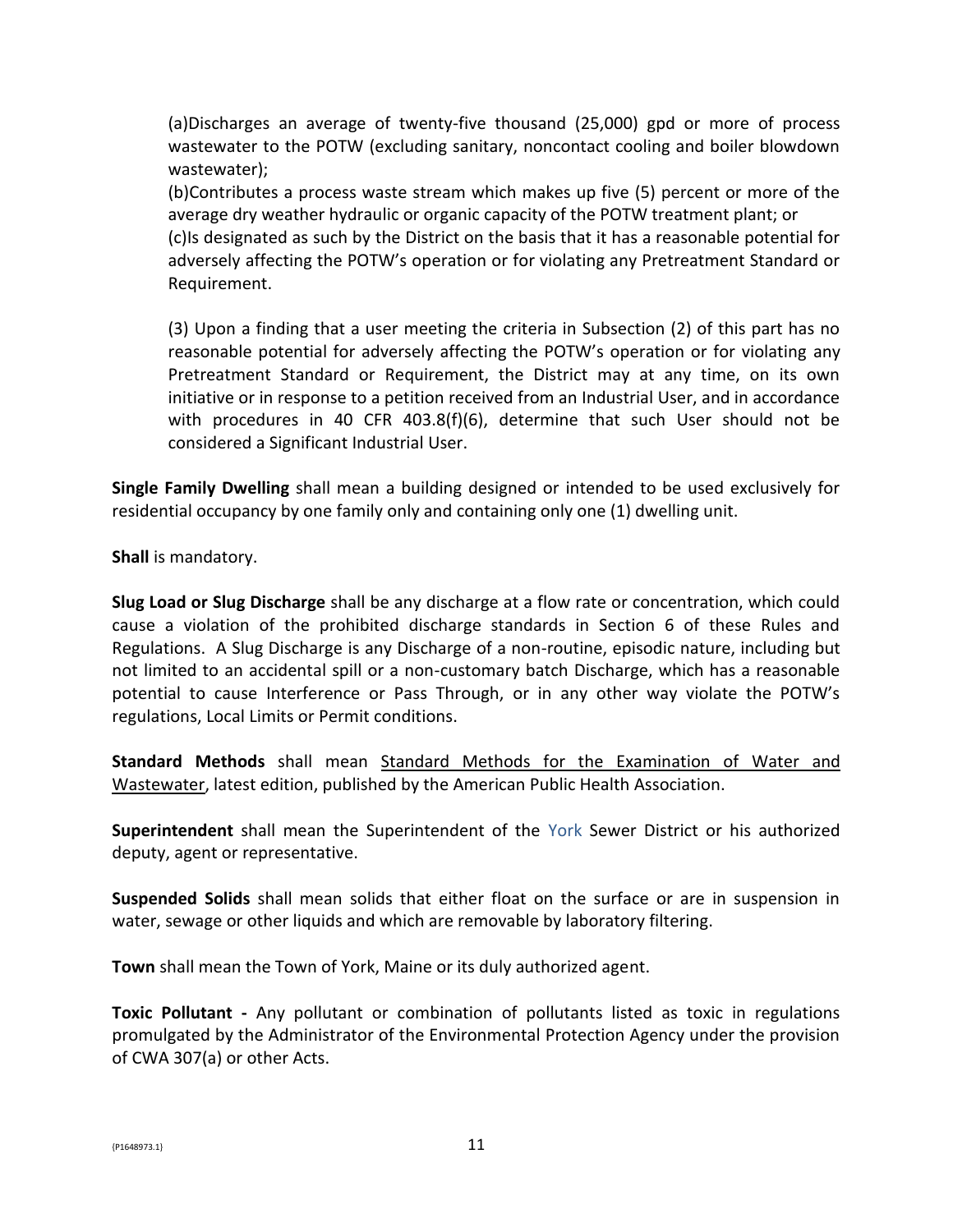**Trustees or Board of Trustees** shall mean the Trustees of the York Sewer District or their authorized agent or representative.

**Wastewater, Wastewater Discharge, or Wastes** shall mean the used water and water-carried solids from the community that flow into the District Facilities.

# **ARTICLE II. Building Sewers, Connections and Use of Public Sewers**

### **A. Use of Public Sewers Required.**

Section 1. It shall be unlawful for any Person to place, deposit or permit to be deposited in an unsanitary manner upon public or private property within the area under the jurisdiction of the York Sewer District any human or animal excrement, Garbage or other objectionable waste.

Section 2. It shall be unlawful to discharge to any Natural Outlet within the area under the jurisdiction of the District any Wastewater, Sanitary Sewage, Industrial Wastes or other Pollutants, except where suitable treatment has been provided in accordance with State and federal law and with these Rules and Regulations.

Section 3. Except as hereinafter provided, it shall be unlawful to construct or maintain any privy, privy vault, septic tank, cesspool or other facility intended or used for the disposal of Sewage.

Section 4. Except as hereinafter provided, every building in the District intended for human habitation or occupancy or with facilities for discharge or disposal of Sewage or Commercial or Industrial Waste, which is accessible to a Sewer or drain of the District, shall have a Sanitary Sewer or drainage system which shall be caused to be connected with that Public Sewer or drain of the District by the Owner, in the most direct manner possible, within 90 days after receiving a request therefore from the District, or within such further time as the Trustees of the District may grant and, if feasible, with a separate connection for each such building.

Existing buildings which are already served by a Private Sewage Disposal System are not required to connect with any Public Sewer or drain of the District as long as the Private Sewage Disposal System functions in a satisfactory and sanitary manner and does not violate any law or ordinance or any applicable requirements of the State of Maine Plumbing Code and Subsurface Waste Water Disposal Rules, as determined by the Town's Plumbing Inspector.

A building is deemed to be accessible to a Public Sewer or drain of the District for the purposes of this Section if that building, or any Private Sewer or drain directly or indirectly connected thereto or carrying Sewage or Commercial or Industrial Wastewater therefrom, shall at any point be or come within 200 feet of a sewer or drain of the District; provided that nothing in this section may require the Owner of any such building to acquire any real property or Easement therein for the sole purpose of making the connection.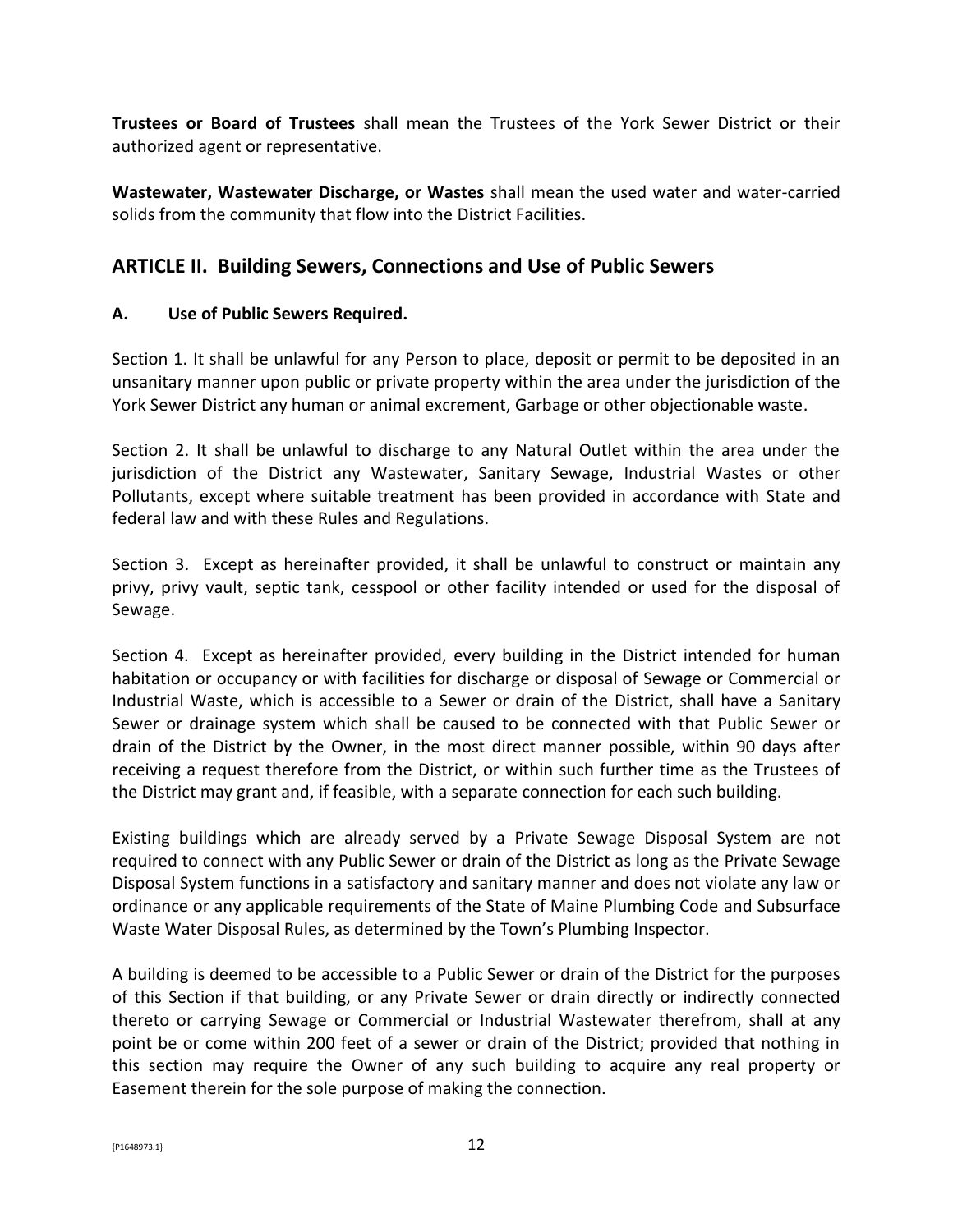#### **B. Private Sewage Disposal System**

Section 1. Where the Public Sewer is not accessible under the provisions of Article II A, Section 4, the Building Sewer shall be connected to a Private Sewage Disposal System complying with the provisions of State of Maine Plumbing Code and the Maine Subsurface Wastewater Disposal Rules, as amended.

- (a) Every building in which plumbing fixtures are installed and every premises having drainage piping thereon, shall have a connection to the Public Sewer or Private Sewage Disposal System, except as provided in subsections (b) and (d) of this section.
- (b) When no Public Sewer, intended to serve any lot or premises, is available in any thoroughfare or right of way abutting such lot or premises, drainage piping from any building or works shall be connected to an approved Private Sewage Disposal System.
- (c) Within the limits prescribed by subsection (d) hereof the rearrangement or subdivision into smaller lots of a parcel which abuts and is served by a Public Sewer shall not be deemed cause to permit the construction of a Private Sewage Disposal System, and all plumbing or drainage systems on any such smaller parcel or parcels shall connect to the Public Sewer.
- (d) The Public Sewer may be considered as not being accessible when such Public Sewer or any building or any exterior drainage facility connected thereto, is located more than two hundred (200) feet from any proposed building or exterior drainage facility on any lot or premises which abuts and is served by such Public Sewer.
- (e) No permit should be issued for installation, alteration or repair of any Private Sewage Disposal System or part thereof, on any lot for which a connection where a Public Sewer is available.
- (f) On every lot or premises hereafter connected to a Public Sewer, all plumbing and drainage systems or parts thereof, on such lot or premises should be connected with such Public Sewer.

Section 2. At such time as the Public Sewer becomes accessible to a lot or premises served by a Private Sewage Disposal System, under the provisions of Article II A, Section 4, a direct connection shall be made to the Public Sewer in compliance with Article II A, Section 4, and the Private Sewage Disposal Facilities shall be abandoned, cleaned of sludge, and filled with suitable material. EXCEPTION: Single family dwellings and buildings or structures accessory thereto, existing and connected to an approved Private Sewage Disposal System prior to the time of connecting the premises to a Public Sewer may, when no hazard, nuisance or unsanitary conditions is evidenced, and written permission has been obtained from the Town Code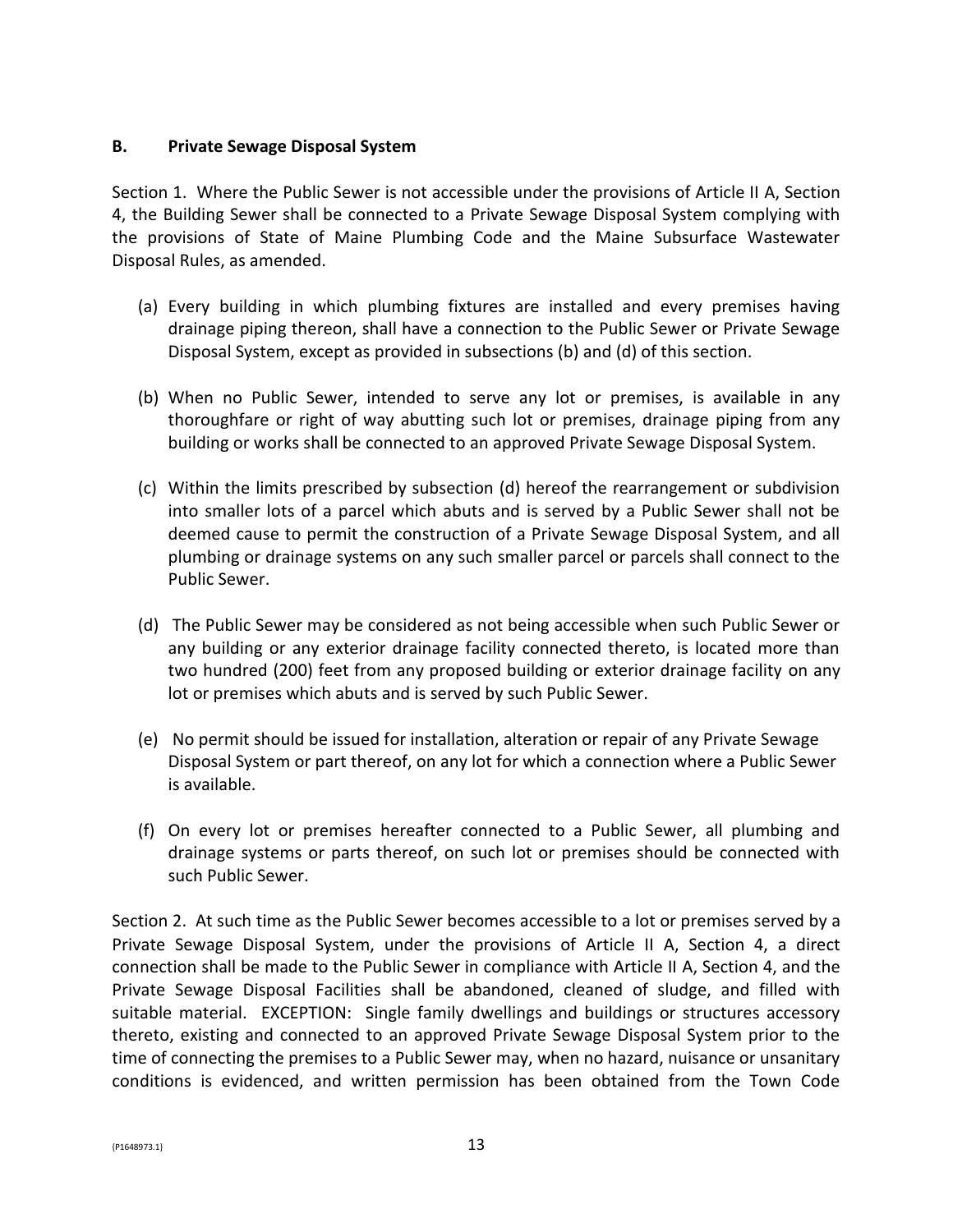Enforcement Officer, remain connected to such properly maintained Private Sewage Disposal System when there is insufficient grade or fall to permit drainage to the sewer by gravity.

Section 3. The Owner shall operate and maintain the Private Sewage Disposal Facilities in a sanitary manner at all times, at no expense to the District or Town.

Section 4. The Septage from Private Wastewater Disposal Systems and the contents of Holding Tanks shall not be discharged to the District Facilities except by specific permission of the District. When such permission is granted, the District shall designate the location where the Septage may be discharged to the District Facilities and the conditions and fees for such discharge. Said Septage is subject to the same requirements of all Wastewater discharged to the District Facilities.

Section 5. No statement contained in these Rules and Regulations shall be construed to interfere with any additional requirements that may be imposed by the Town's Health Officer and Code Enforcement Officer.

### **C. Permits for Building Sewers, Connections and New or Modified Discharge**

Section 1. No unauthorized Person shall uncover, make any connections with or opening into, use, alter or disturb any Public Sewer or appurtenance thereof, including but not limited to; manholes, cleanouts, Building Sewers, Grease Interceptors, E-one pressure systems, back flow preventers, or curb stops, without first obtaining a written Permit from the District. Any Person proposing a new Discharge into the District Facilities or a change in the volume or character of Pollutants that are being discharged into the District Facilities shall notify the District in writing at least forty-five (45) days prior to the proposed change or connections and also must first obtain a written Permit therefor.

Section 2. There shall be two classes of Permits: Residential (for Domestic Wastewater) and Commercial and Industrial (for non-Domestic or Industrial Wastewater). The Owner or his agent shall make application on a form furnished by the District. The Permit application shall be supplemented by any plans and/or specifications bearing the seal and signature of a Professional Engineer registered in the State of Maine, or other information considered pertinent in the judgment of the District. Permit application fees shall be established by the District Board of Trustees and shall be paid to the District at the time the Permit application is filed, and any impact fee payable by Owner pursuant to the York Sewer District By-Laws to Establish Sewer Impact Fees also shall be paid to the District at that time. All Permit applications must be filed at least 45 days prior to any work applied for within the application.

The work authorized by the Permit shall be completed by the permittee and inspected and approved by the District no later than 180 days after its issuance unless otherwise approved by the District. If the work is not completed, inspected and approved within the 180-day period, then the Permit shall expire and be void, and the permittee shall reapply for a new Permit.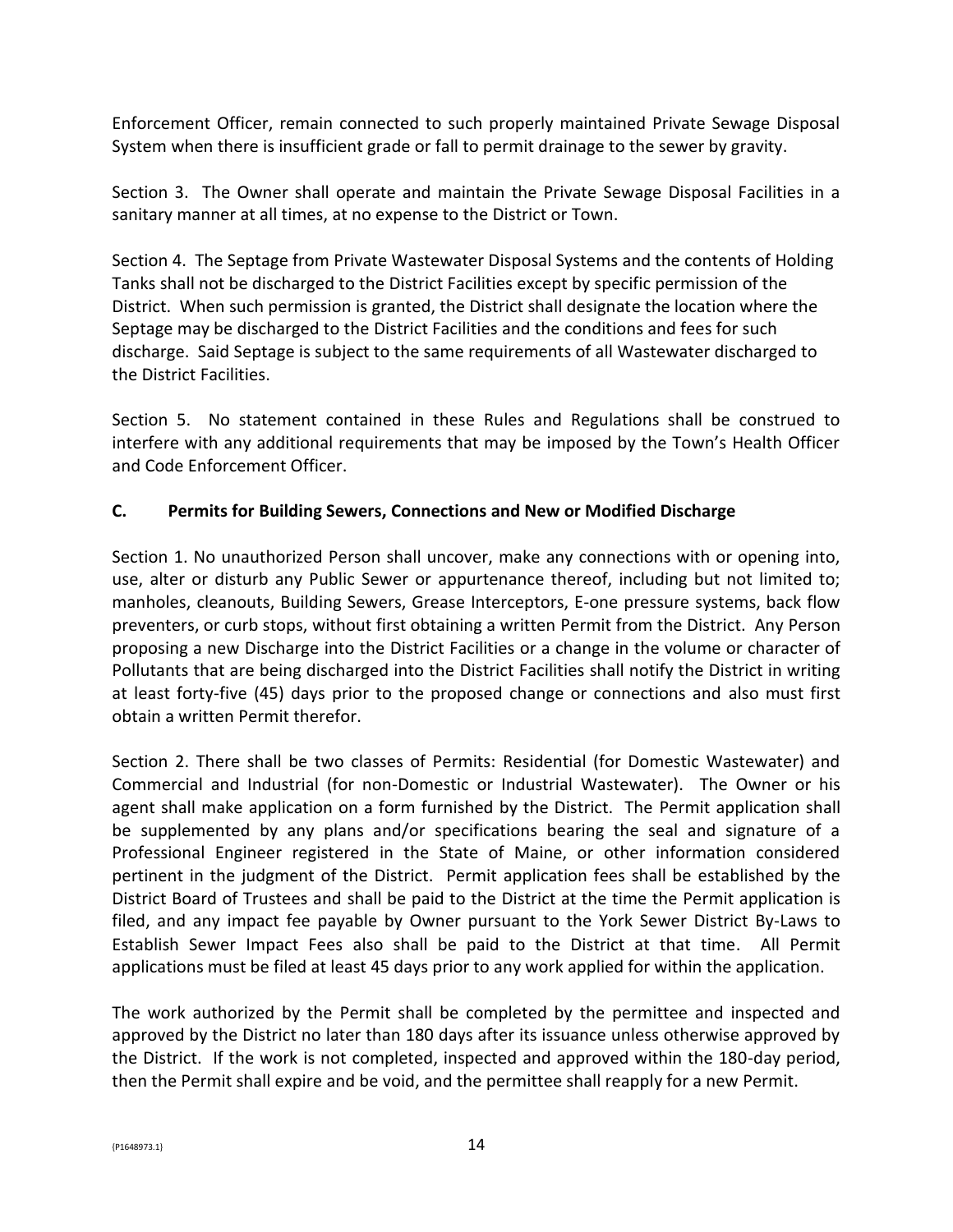In the case of multiple building units or connections, commercial connections, industrial connections or connection for sewerage which may require Pretreatment, the District may require a monetary deposit sufficient to cover the cost of peer review of the Permit application by professional consultants, including but not limited to engineers and attorneys, deemed necessary by the District. The amount of the deposit shall be estimated by the District and shall be paid by the applicant prior to commencement of review of the application by the District, and that deposit shall be kept in a non-interest-bearing account. Upon completion of the review process, the unused portion, if any, of that deposit will be refunded, and if the initial deposit is not sufficient to pay for the peer review costs incurred by the District, the applicant shall pay the additional amount incurred by the District prior to Permit issuance.

Section 3. All costs and expenses incident to the application, review, installation, connection, repair and maintenance of the Building Sewer, including any fittings, chimneys or other appurtenances that must be attached to the District Public Sewer to permit connection of the Building Sewer, shall be borne by the Owner. The Owner shall indemnify the District from any loss or damage that may directly or indirectly be occasioned by the installation, connection, repair and/or maintenance of the Building Sewer and other appurtenances.

Section 4. A separate and independent Building Sewer shall be provided for every building requiring a sewer connection; except that where one building stands at the rear of another on an interior lot and no Private Sewer is available or can be constructed to the rear building through an adjoining alley, court, yard or driveway, the Building Sewer from the front building may be extended to the rear building and the whole considered as one Building Sewer. This connection requires approval by the District, and the District does not and will not assume any obligation or responsibility for damage caused by or resulting from any such single connection described within this section. Prior to District issuance of a Permit for such connections, the owners shall present evidence to the District of the recording of a deed restriction placed on both properties stating that they have joint ownership of the sewer connection and will maintain it jointly, and the owners shall be jointly and severally liable for the fees and costs of installation, connection, and inspection hereunder.

Section 5. Existing unconnected buildings and new proposed connections must enter the Public Sewer main from the main street, road or right-of-way on which the building or lot fronts. The point at which the Building Sewer connects to the Public Sewer main shall normally be at the sewer main perpendicular to the center of the building to be served unless an existing service connection has been already provided to the lot or premises. If no Public Sewer main exists at this location, then the Public Sewer main in the area of the lot or premises would have to be extended as provided by these Rules and Regulations.

Section 6. Existing Building Sewers may be used in connection with a new building only when they are found, on examination and test by the District, to meet all requirements of these Rules and Regulations. The applicant shall pay all costs for examination and testing.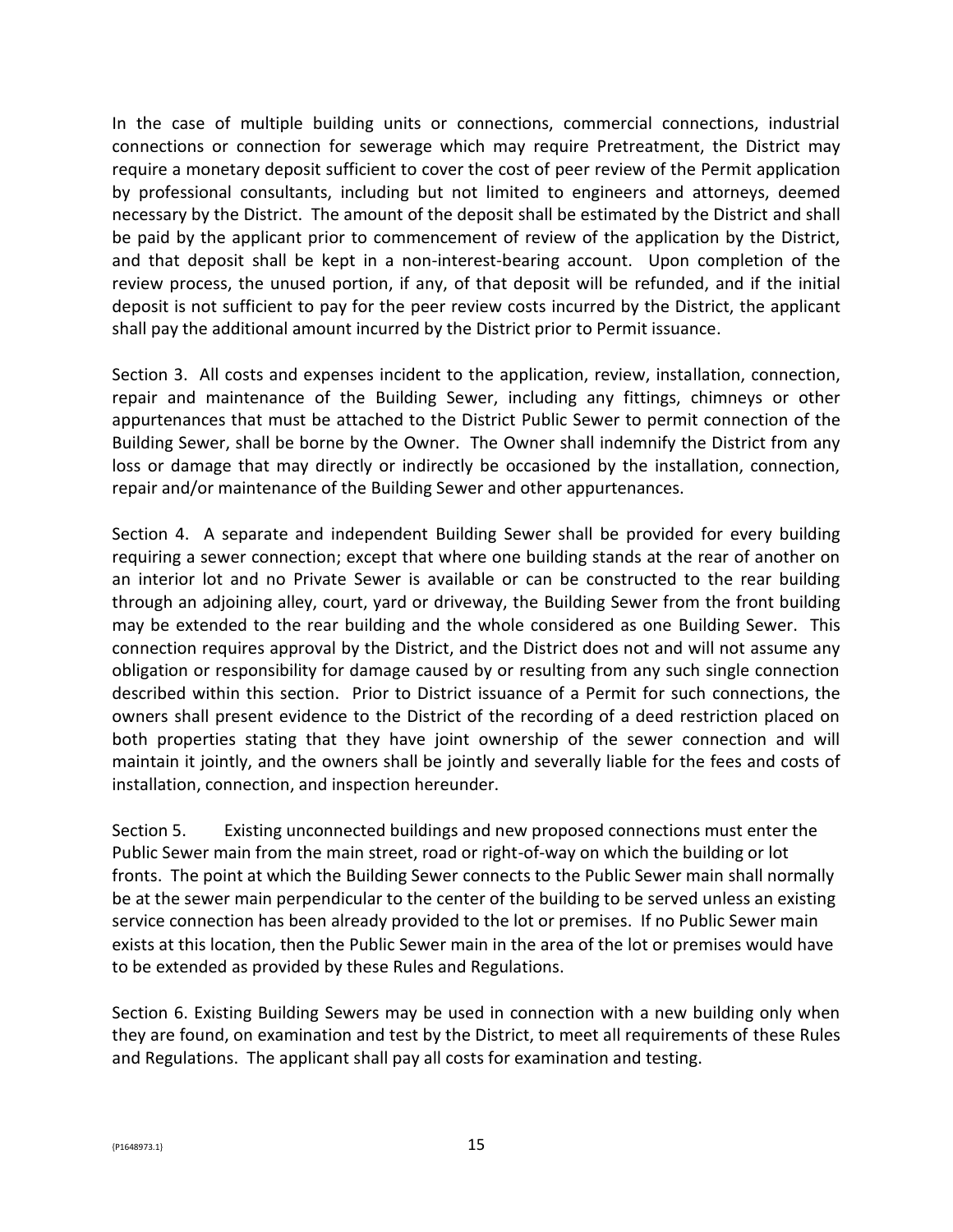Section 7. The size, slope, alignment, materials of construction of a Building Sewer, and the methods to be used in excavating, placing of the pipe, joining, testing and backfilling the trench, shall all conform to the requirements of the State of Maine, and Town and District Design Specifications or other applicable rules and regulations of the District. In the absence of code provisions or in amplification thereof the materials and procedures set forth in appropriate specifications of the ASTM and WEF Manual of Practice No. 9, Technical Report No. 16 (TR-16) Guidelines for the Design of Wastewater Treatment Works, and the WEF Manual of Practice No. FD-5 shall apply.

Section 8. Whenever possible, the Building Sewer shall be brought to the building at an elevation below the basement floor. In all buildings in which any Building Drain is too low to permit gravity flow to the Public Sewer, Sanitary Sewage carried by such Building Drain shall be lifted/pumped by an approved means and discharged to the Public Sewer. Backflow prevention devices shall be used on any Building Sewer when there are water using plumbing fixtures connected in the basement.

Section 9. No Person shall make or keep connection of roof downspouts, exterior foundation drains, areaway drains or other sources of surface runoff or groundwater to a Building Sewer or Building Drain, which in turn is connected directly or indirectly to the Sanitary Sewer. Connection of sump pumps to the Sanitary Sewer is strictly prohibited.

Section 10. The Permitee shall notify the District when the Building Sewer is ready for inspection and connection to the Public Sewer. The District shall be notified at least 48 hours before this inspection is required. The connection(s) shall be made under the supervision of the District to the complete satisfaction of the District. No Building Sewer shall be covered until it has been inspected and approved by the District. If any part of the Building Sewer is covered before being inspected and approved, it shall be uncovered for inspection at the cost and expense of the Owner.

Section 11. All excavations for Building Sewer installation shall be adequately guarded with barricades and lights to protect the public from hazard. The Owner and/or his/her representative shall perform all work in compliance with all OSHA and other safety regulations, statutes and ordinances. Prior to any work in the public right-of-way shall first be permitted by the Town by issuance of a Street Opening Permit. Any street, sidewalk, and other public property disturbed in the course of the works shall be restored in a manner satisfactory to the Town and District.

Section 12. All connections to the Public Sewer shall incorporate a potable water meter on the supply to the building, which shall be the basis for determining the actual quantity of water supplied to the property, and the resulting sewer user charge. Property not metered from a public water supply shall install the potable water meter at the point where the non-public water supply enters the building. Installation of the meter shall be inspected and approved by the District.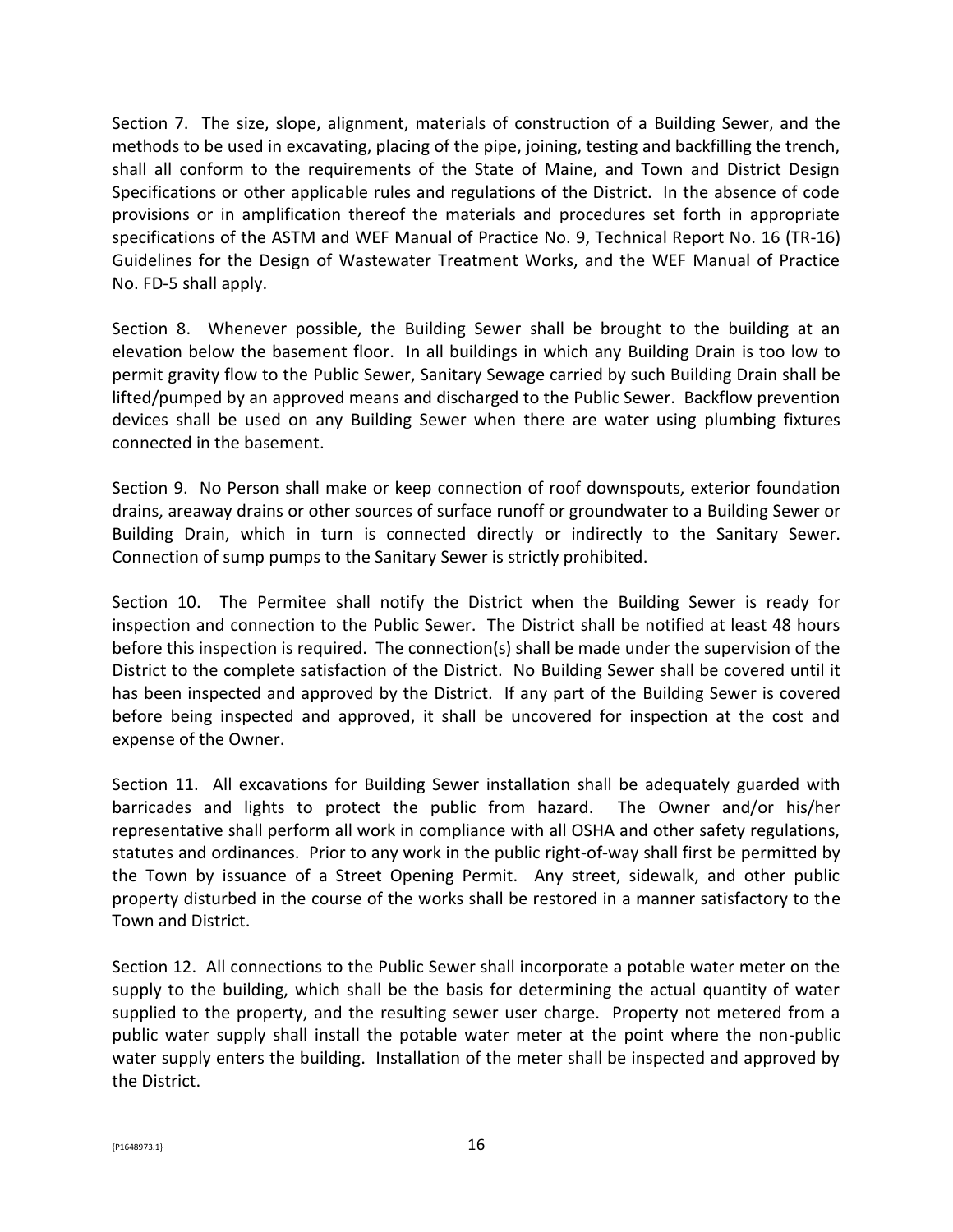Section 13. Private water meters are allowed to measure water that is not discharged to the Public Sewer. Water use measured by these meters will be deducted from the total water consumption of the property so long as the Customer complies with the Sub-Meter provisions of Article VII of these Rules and Regulations.

Section 14. Control Structure Required. When required by the District, the owner of property served by the Public Sewer carrying wastes shall install a suitable control structure and wastewater flow-measuring and monitoring device to carry out the purpose of these Rules and Regulations. Such structure and measuring devices shall be constructed in accordance with plans submitted to and approved by the District. The structure and flow-measuring device shall be installed and maintained continuously in effective operating order by the owner at the owner's expense.

Section 15. It is the Owner's responsibility to promptly notify the District at the first sign of a possible problem or plug-up with the property's Building Sewer. Unless promptly notified, the District will not be responsible for any cost or expense incurred by the Owner in response to the problem or plug-up, if it is later determined that the problem or plug-up is in the Public Sewer.

Section 16. Abandonment of Service. No Person shall dismantle or move any building having a service entrance into a Public Sewer without first obtaining an appropriate permit from the District. Before the building is dismantled or moved, the entrance of the service into such building at the Building Drain shall be sealed with a watertight plug. The plug shall be installed under the supervision of the District. If the Building Sewer is determined by the District to be unserviceable, the building owner shall at such owner's expense remove the Building Sewer and seal the opening at the entrance to the Public Sewer. In the event such Person fails to perform such work, the District may complete the work and charge the owner for work performed. If a Building Sewer is determined by the District to be in substandard condition, then the District may require the owner to replace or abandon and/or relocate it at the owner's expense.

### **D. General Prohibitions**

No Person shall introduce or cause to be introduced into the POTW any Pollutant or Wastewater which causes Pass Through or Interference. These general prohibitions apply to all Users of the POTW.

No Person shall discharge or cause to be discharged the following described substances, materials, Wastes or Wastewater if it appears likely in the opinion of the District that such Wastewater can harm either the sewers, sewage treatment process or equipment, have an adverse effect on the receiving stream, or can otherwise endanger life, limb, public property or constitute a nuisance. In forming an opinion as to the acceptability of these Wastewaters, the District will give consideration to such factors as the quantities of subject Wastewaters in relation to flows and velocities in the sewers, materials of construction of the sewers, nature of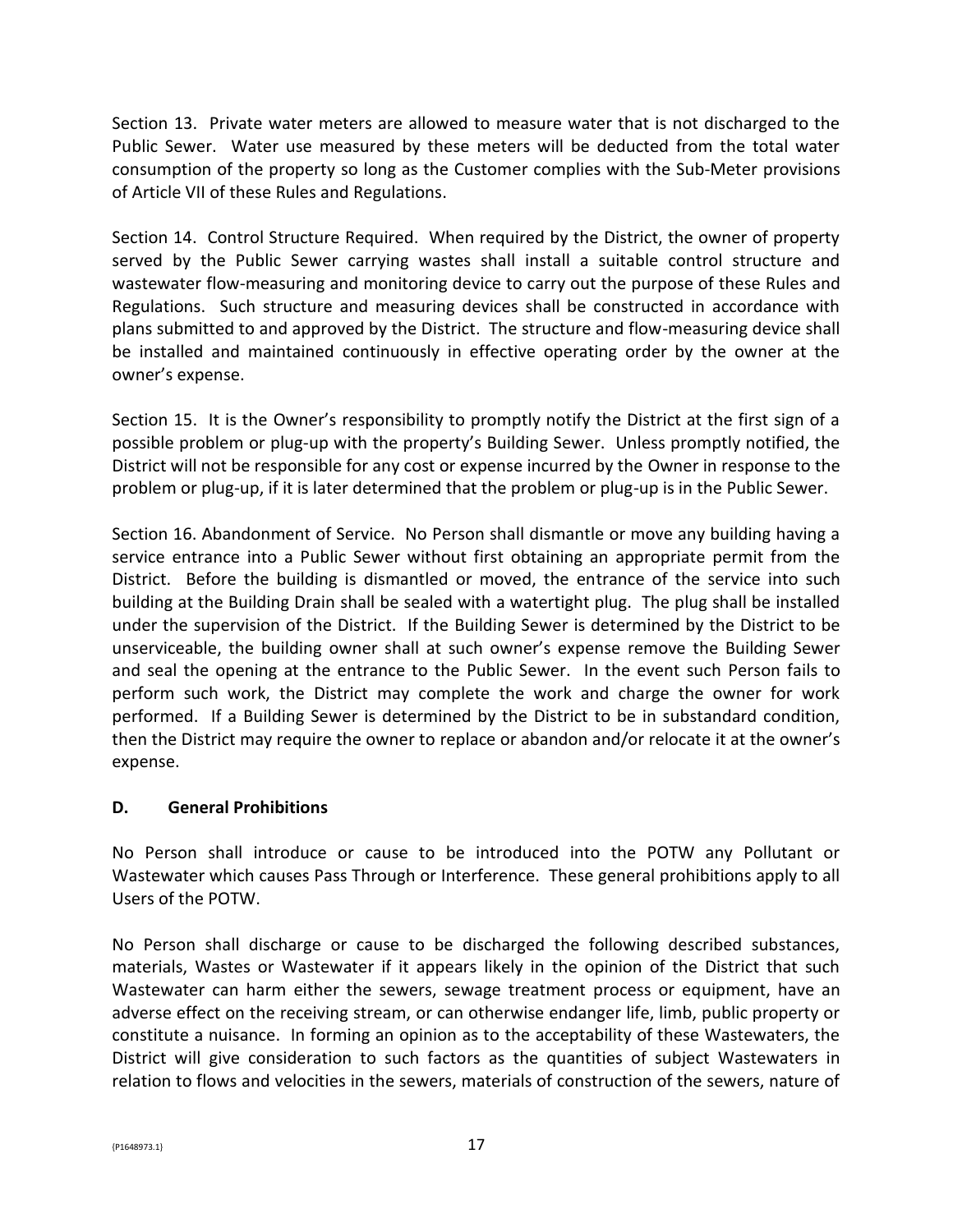the sewage treatment process, capacity of the POTW, degree of treatability of wastes in the sewage treatment and other pertinent factors, the substances prohibited are:

- a. Any liquids, solids, or gases which by reason of their nature or quantity are, or may be, sufficient either alone or by interaction with other substances to cause fire or explosion or be injurious in any other way to the District Facilities or to the operation of the District's POTW. At no time shall two successive readings on an explosion hazard meter at the point of discharge into the District Facilities (or at any point in the District Facilities) be more than five percent (5%) nor any single reading over ten percent (10%) of the lower explosive limit (LEL) of the meter. Prohibited materials include, but are not limited to, gasoline, kerosene, naphtha, benzene, toluene, xylene, ethers, alcohols, ketones, aldehydes, peroxides, chlorates, perchlorates, bromates, carbides, hydrides, and sulfides and any other substances which the District, the State or EPA has notified the User is a fire hazard or a hazard to the District Facilities.
- b. Any Wastes or Wastewaters containing toxic or poisonous solids, liquids or gases in sufficient quantity, either singly or by interaction with other wastes, to injure or interfere with any POTW sewage treatment process, constitute a hazard to humans or animals, create a public nuisance, create any hazard in the receiving waters of the POTW, or to exceed the limitation set forth in a Categorical Pretreatment Standard. A toxic pollutant shall include but not be limited to any Pollutant identified pursuant to Section 307(a) of the Act.
- c. Any Wastes or Wastewaters having a pH lower than 6.0 or in excess of 11 or having any other corrosive property capable of causing damage or hazard to the POTW, its equipment and/or its Personnel.
- d. Any Wastes or Wastewaters solid or viscous substances in quantities or of such size capable of causing an obstruction to flow in the District Facilities or otherwise interfering with the proper operation of the POTW including as but not limited to, ash, ashes, cinders, sand, mud, straw, shavings, metal, glass, rags, feathers, tar, plastics, wood, un-ground garbage, whole blood, paunch manure, hair and fleshings, entrails, grease, animal guts or tissues, bones, spent lime, beer or distillery slops, grain processing waste, hops, stone or marble dust, grass clippings, waste paper, gas, asphalt residues from refining, processing of fuel or lubricating oil, glass grinding, polishing wastes, paper dishes, cups, milk containers, etc., either whole or ground by garbage grinders, and all other solid objects, materials, refuse and debris not normally contained in Sanitary Sewage.
- e. Wastewaters having a temperature greater than 140 degrees F (60 degrees C), or which will inhibit any wastewater biological activity or cause damage in the POTW resulting in Interference, but in no case Wastewaters which cause the temperature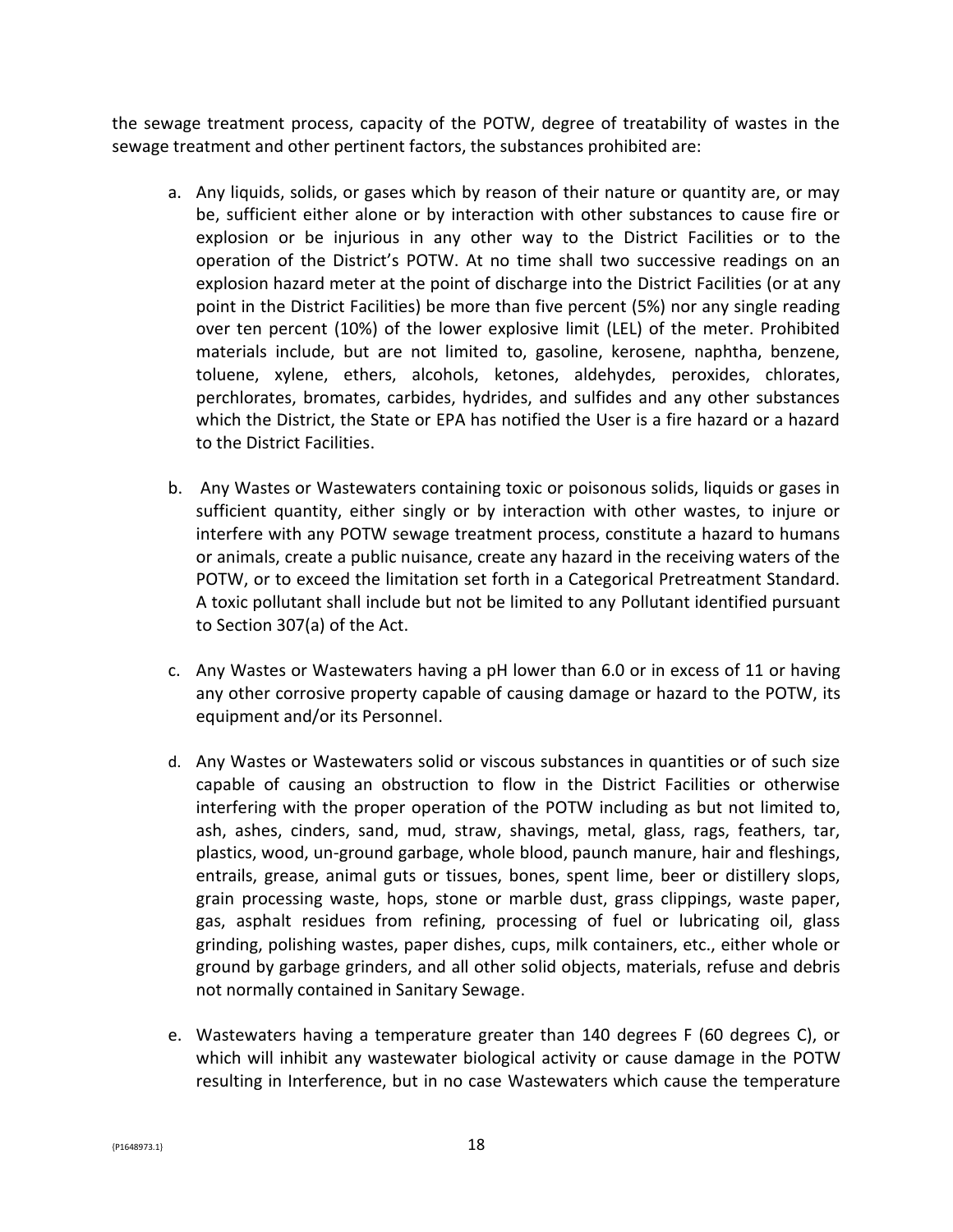at the introduction into the POTW to exceed 40 degrees Centigrade (104 degrees Fahrenheit).

- f. Any Wastes or Wastewaters containing fats, wax, grease or oils of animal or vegetable origin, whether emulsified or not, in excess of one hundred (100) mg/l or containing substances which may solidify or become viscous at temperatures between thirty-two (32) and one hundred forty (140) ° F (0 and 60°C) or in amounts that will cause obstruction of the flow in the POTW resulting in Interference.
- g. Any garbage that has not been properly shredded. The installation and operation of any garbage grinder equipped with a motor of three-fourths (3/4) horsepower (0.76 hp metric) or greater shall be subject to the review and approval of the District.
- h. Any Wastes or Wastewaters containing strong acid iron pickling wastes or concentrated plating solutions, whether neutralized or not.
- i. Any Wastes or Wastewaters with objectionable color not removed in the treatment process, such as, but not limited to, dye wastes, and vegetable tanning solutions.
- j. Any Wastes or Wastewaters containing iron chromium, copper, zinc and similar objectionable or toxic substances; or wastes exerting an excessive chlorine requirement, to such a degree that any such material received in the composite sewage at the POTW exceeds the limits established by the District in compliance with applicable State and Federal regulations for such materials.
- k. Any noxious or malodorous liquids, gases, or solids which either singly or by interaction with other Wastes or Wastewaters are sufficient to create public nuisance or hazard to life or are sufficient to prevent entry into the sewers for maintenance and repair.
- l. Any Wastes or Wastewaters containing phenols or other taste or odor producing substances in such concentrations exceeding limits which may be established by the District, after treatment of the composite sewage, to meet the requirements of the State, Federal or other public agencies or jurisdiction for such discharge to the receiving waters.
- m. Any Wastes or Wastewaters containing radioactive wastes or isotopes of such halflife or concentration as may exceed limits established by the District in compliance with applicable State and Federal regulations.
- n. Any Wastes or Wastewaters containing material identified as hazardous waste according to 40 CFR Part 261.
- o. Any quantities of flow, concentrations, or both that constitute a "slug" as defined in Article 1 of these Rules and Regulations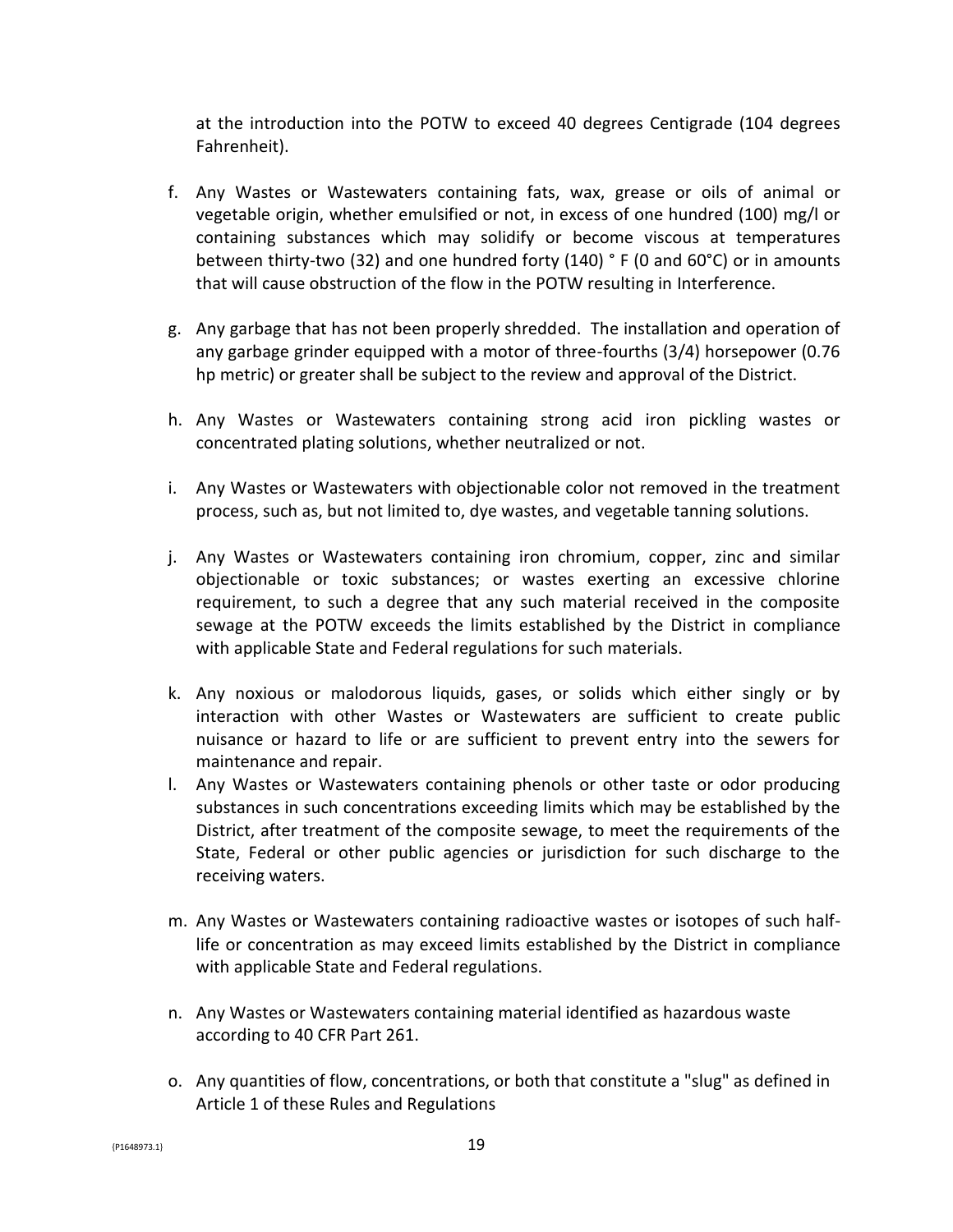- p. Any Wastes or Wastewaters containing petroleum oil, non-biodegradable cutting oils or products of mineral oil origin, in amounts that will cause Interference or Pass Through.
- q. Any medical wastes such as but not limited to: isolation wastes, infectious agents, human blood and blood products, pathological wastes, sharps, body parts, surgical wastes, potentially contaminated laboratory wastes, chemotherapy wastes and/or dialysis wastes.
- r. Any Wastes or Wastewaters containing substances which are not amenable to treatment or reduction by the sewage treatment process employed or are amenable to Treatment only to such degree that the POTW effluent cannot meet the requirements of other agencies having jurisdiction over Discharges to the receiving waters.
- s. Any substance which will cause the District's wastewater treatment facilities to violate its MEPDES Permit and/or the receiving water quality standards.
- t. Any substances which may cause the District's POTW effluent or any other product of the District Facilities such as residues, sludge, or scum, to be unsuitable for reclamation and reuse or to interfere with the reclamation process. In no case, shall a substance discharged to the District's POTW cause the District Facilities to be in non-compliance with sludge use or disposal criteria, guidelines or regulations developed under Section 405 of the Act; any criteria, guidelines, or regulations affecting sludge used or disposal developed pursuant to the Solid Waste Disposal Act, the Clean Air Act, the Toxic Substances Control Act, or State Criteria applicable to the sludge management method being used.
- u. Household hazardous wastes including but not limited to paints, stains, thinners, pesticides, herbicides, anti-freeze, and battery acid.
- v. Storm water, surface water, ground water, artesian well water, roof runoff, subsurface drainage, condensate, deionized water, non-contact cooling water, or otherwise unpolluted Wastewaters.
- w. Detergents, surface-active agents, or other substances that may cause excessive foaming in the POTW.
- x. Any Wastewaters which cause a hazard to human life or create a public nuisance.

*The limits fixed herein may be used as a guide in design and plant control but may be altered by the District as required or authorized by State or Federal law in the event of a cumulative overload on a particular drainage basin or wastewater treatment plant.*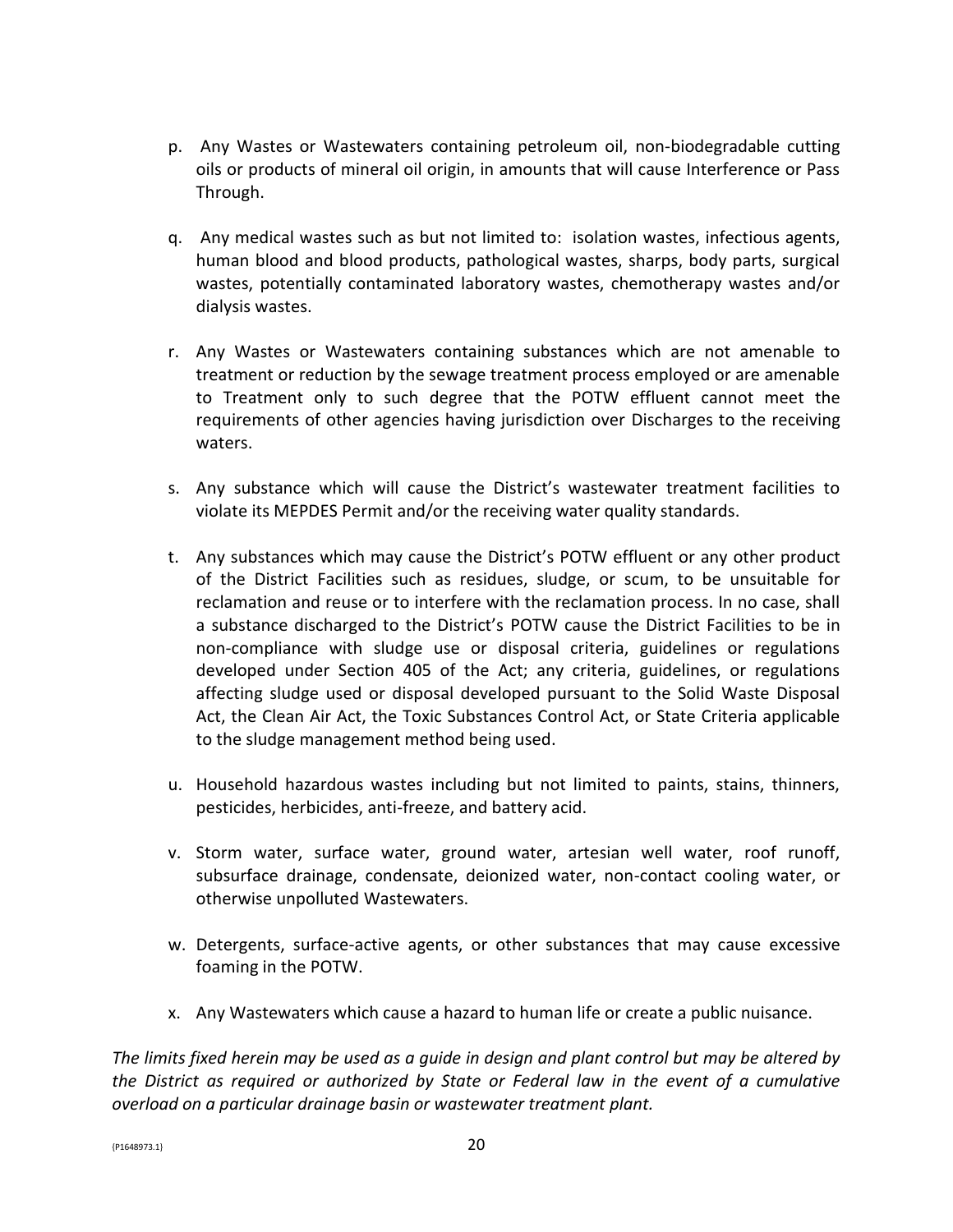# **ARTICLE III. Licensing of Persons Authorized to Install Sanitary Sewers and Make Connections to the Public Sewer**

In order to protect District Facilities, any Person installing Building Sewers or making connections to the Public Sewer in the District's service territory or otherwise doing work under a Permit issued by the District must have an annual license therefor from the District to conduct that activity (a "License"). Persons shall apply to the District, and the District Superintendent or designee shall issue a License to and thereby authorize Persons of established reputation and experience in sewer construction to install Building Sewers and make connections to the Public Sewer upon determining that the Person demonstrates compliance with the following requirements:

- (a) All applicants shall complete a License application form provided by the District;
- (b) Applicants shall pay an application fee in the amount of \$100 to the District at the time of application;
- (c) Each applicant must provide at least three references for satisfactory installation or construction work of a nature similar to that which Licensee would perform work under a Permit issued by the District;
- (d) Applicants for Licenses, before approval by the District, shall file with the District a copy of certificate of Insurance showing coverage for property damage and personal injury caused by, related to or arising out of its acts or omissions in an amount of no less than \$1 million; and
- (e) An applicant shall not be issued a License if his, her or its License has been revoked within twelve months prior to the date of application.

Applications for Licenses will be approved or disapproved within a period of thirty-one (31) days after filing the application.

All Licenses expire one year from the date of issuance thereof and Licenses are not transferable.

All Licensees are required to give personal attention to all installations and shall employ only competent workers in the conduct of work under a Permit issued by the District. The licensed Person(s), as named on the License application and license, shall be responsible for all aspects of the work under a Permit issued by the District, including but not limited to, providing the correct information on the permit, laying the pipe, the excavating and backfilling and restoring the trench to the complete satisfaction of the District. Licensees shall perform all work under a Permit issued by the District in accordance with these Rules and Regulations, and with all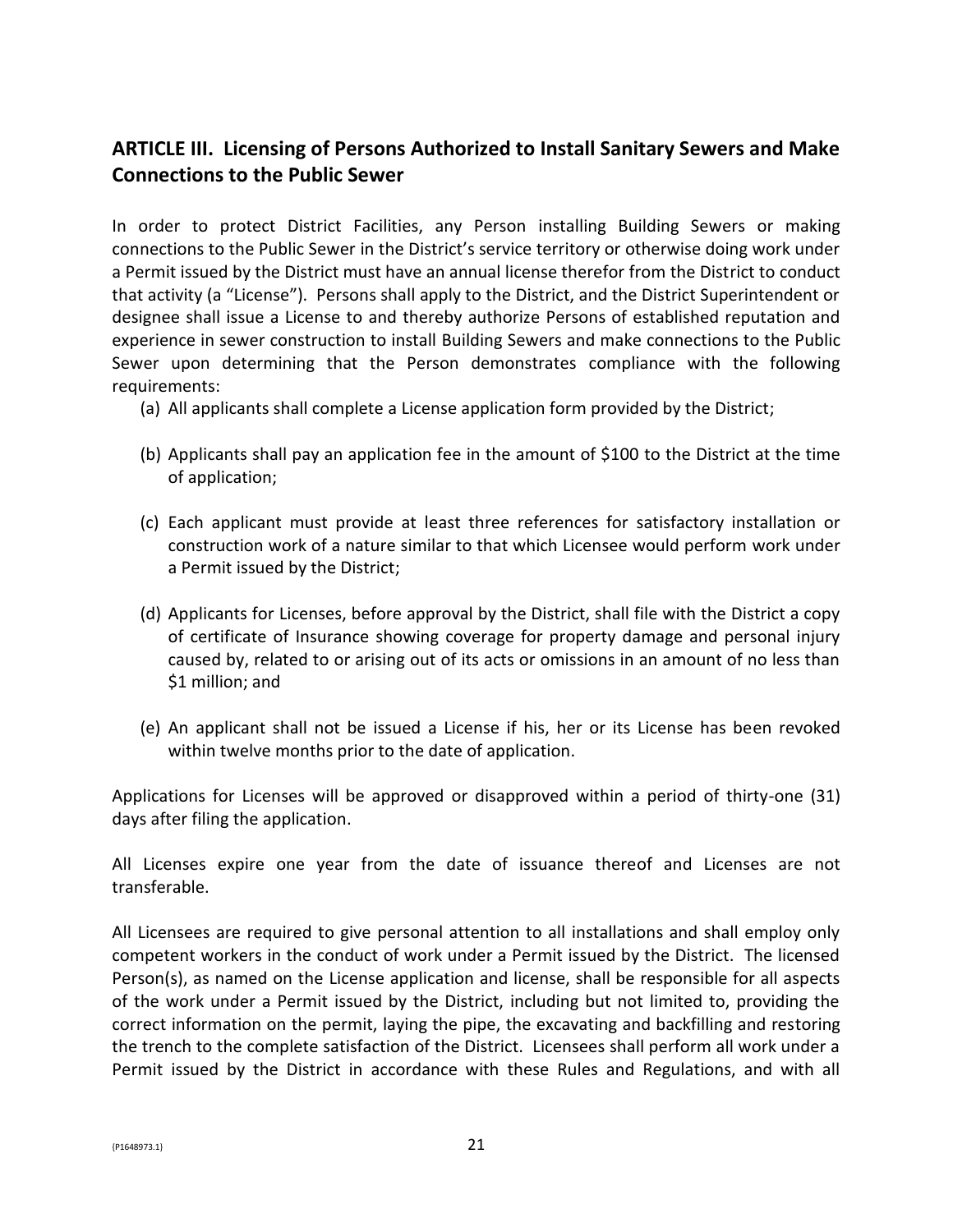applicable federal, state, municipal and District statutes, rules, regulations, orders and ordinances.

The District Superintendent or designee may suspend or revoke any License issued hereunder if the Licensee violates any provision of these Rules and Regulations or any other applicable regulation, ordinance, or statute. Such Licensee may appeal that suspension or revocation decision to the Board of Trustees for a hearing by filing a written notice of appeal with the Superintendent within seven days of receipt of notice of suspension or revocation.

The Licensee shall file certification of the completion of work under a Permit issued by the District in accordance with all conditions of the Sewer Use Rules and Regulation and Sewer Design Specifications with the District within twenty-four (24) hours after the completion of the work covered in each Permit on the form provided by the District.

## **ARTICLE IV. Sewer Extensions**

### **A. Publicly Constructed Sewer Extensions**

The District may construct sewer extensions under public contract if, in the opinion of the Trustees, the construction is in the best interest of public health, safety or welfare, is recommended or required by an appropriate environmental agency, or is in the best interest of the District. Property owners may propose such extension by drafting a petition signed by the benefiting property owners and filing it with the Board of Trustees.

Prior to authorizing any sewer extension, except as provided by specific state or federal law or regulations, the Trustees shall notify the York Board of Selectmen and Planning Board in order to assure conformity with York's comprehensive plan and other public policies relating to growth and development. The Trustees shall publish notice of the proposed action in a newspaper with general circulation in the District no less than 7 days prior to the meeting at which they will take final action on the authorization of the sewer extension.

Sewer extensions may be constructed only after approval by a majority vote of the Board of Trustees. All sewer extensions within the District shall be designed by an engineer registered in the State of Maine and shall be constructed, tested, operated and maintained in compliance with the York Sewer District Design Specifications and Details.

All costs related to the construction shall be paid by the property owners benefitting from the new sewer facilities, as set forth in State law, the District Charter, and these Rules and Regulations. Such costs include, but are not limited to:

1. plan review, revision, and approval and any studies performed in connection therewith;

2. actual costs of project construction;

3. inspection and testing;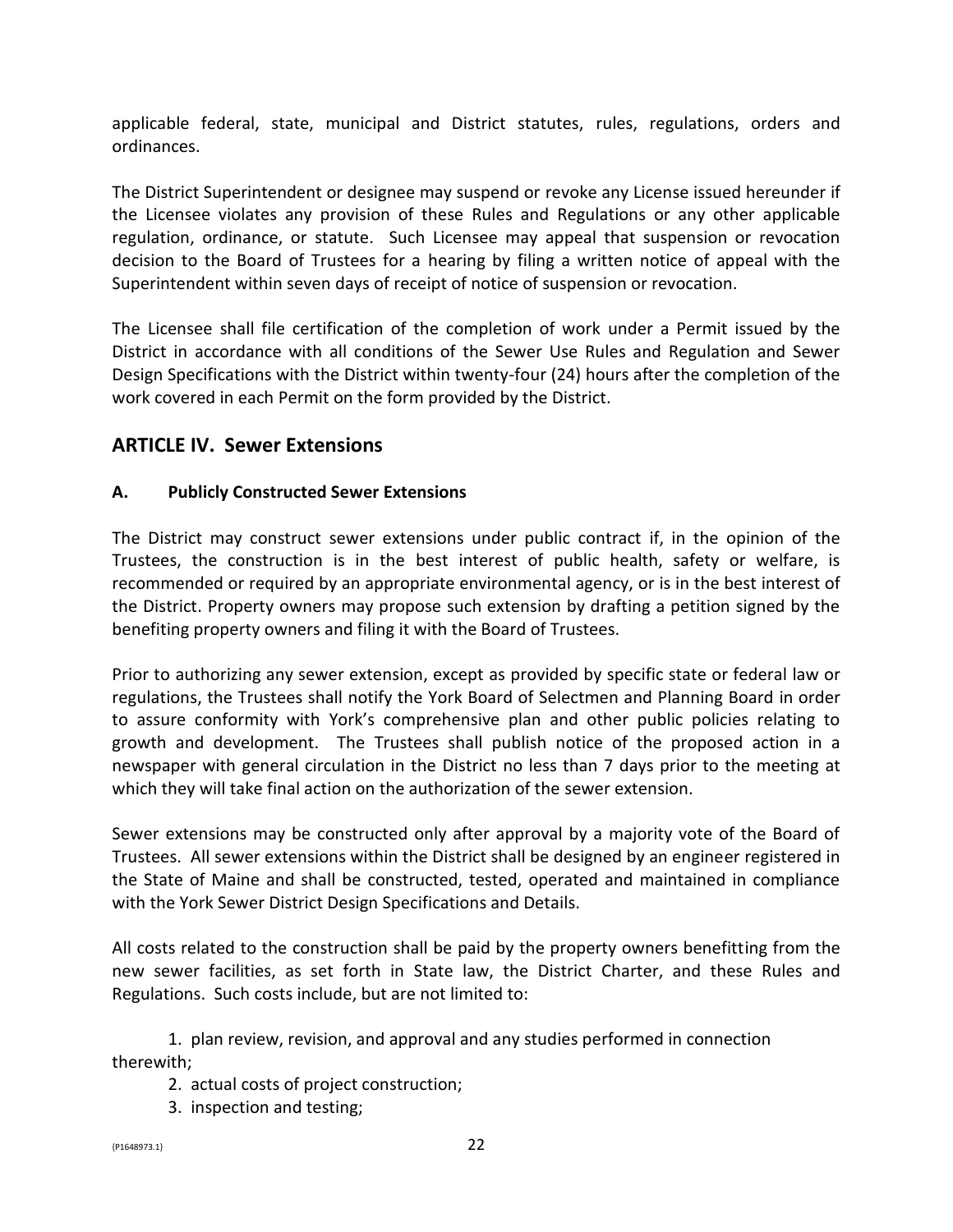4. administrative, engineering, legal and other costs; and

5. costs associated with changes to existing District Facilities necessary to provide service to the development.

Non-participating properties that later connect to a Public Sewer extended to serve existing development after the sewer extension has been installed will be assessed as if an original participant for a period of 15 years from the time of the project being completed.

#### **B. Privately Constructed Sewer Extensions**

Property owners, builders, developers or other Persons may, after making written application with the District, seek approval of the Board of Trustees to construct, at their own expense, a privately constructed sewer extension. The Board may approve construction of such a sewer extension:

1. If such Person satisfies the Board that the construction, testing, operation and maintenance of the extension will all be done in compliance with these Rules and Regulations, the York Sewer Design Specifications, Town ordinances, and all other applicable federal, State and municipal regulations and statutes, regulations and ordinances; and

2. If the Board finds that the construction of the sewer extension is warranted either to serve existing or potential users.

Any Person seeking to construct a privately constructed sewer extension shall pay an application fee and shall deposit with the District sufficient moneys to cover the estimated expense to engage an engineer who will review the construction plans to insure that the plans meet the requirements of the Sewer Extension Design Specifications and who will provide continuous full-time inspection of the construction to assure the District that the Sewer Extension is constructed in conformance with the plans and the Sewer Extension Design Specifications. With respect to either the design or construction of such a sewer extension, the decision of the District's engineer about matters of quality or methods of construction shall be final.

A privately constructed sewer extension shall be designed and constructed to anticipate and allow for all possible future system extensions or developments within the drainage area.

Until ownership of a privately constructed sewer extension is conveyed to the District as provided herein, the owner of that sewer extension shall be responsible for and shall pay all costs incurred to design, construct, test, operate and maintain such sewer extension.

Any Person who constructs and/or owns a sewer extension shall defend, indemnify, and hold harmless the York Sewer District and its authorized Trustees, employees and representatives, against any and all claims, liabilities, and actions for damages incurred with or in any way connected with the design, construction, testing, operation and/or maintenance of such sewer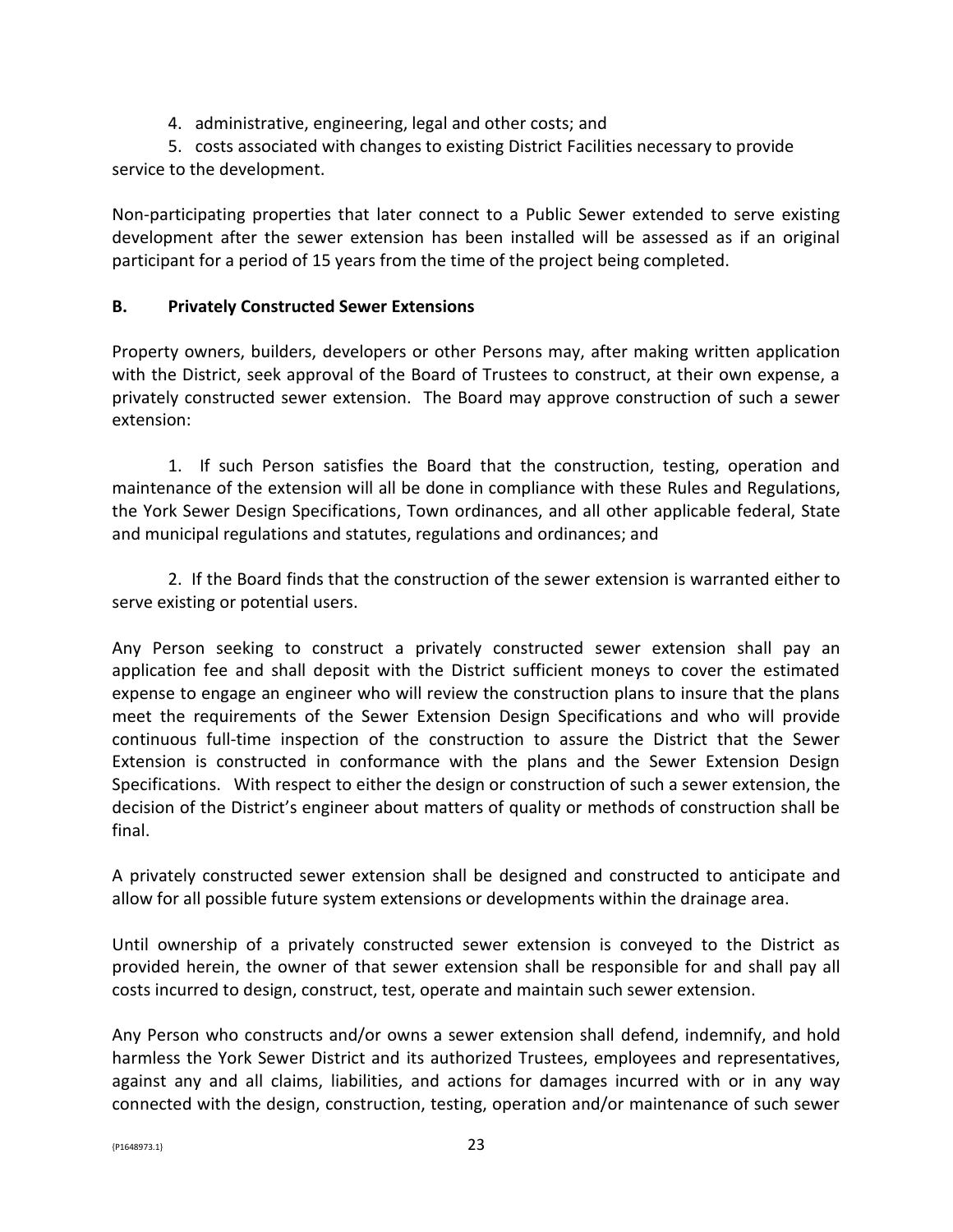extension. Further, any contractor constructing such an extension must present a certificate of insurance showing minimum liability coverage of \$1,000,000 for bodily injury and \$100,000 for property damage including underground collapse and completed operations coverage with the District listed as additional insured before a permit for construction of a sewer extension will be issued. Higher coverage may be required if the District deems appropriate.

A privately constructed sewer extension shall not be connected to the District Facilities until:

a. The completed sewer extension has passed all testing requirements set forth in the York Sewer District Design Specifications.

b. The engineer supervising construction on behalf of the District certifies that the sewer extension was constructed in accordance with the plans and the York Sewer District Design Specifications.

c. All costs and expenses the District incurred to review the construction plans and to inspect and monitor construction are paid;

d. A reproducible PDF As-Built drawing of the completed sewer extension is provided to the District; and

e. All other applicable fees have been paid.

The York Sewer District being the appropriate entity to own, operate and maintain the public sanitary sewer facilities, to include but not limited to lines, maintenance holes, pump stations, treatment plants, and sludge utilization and disposal facilities, such privately constructed sewer extension facilities shall become the property of said District after their acceptance by the Trustees.

The Person proposing to construct the privately constructed sewer extension shall obtain authorization to construct the sewer extension from the Trustees prior to commencing construction. Such request must be submitted to the District at least thirty (30) days before a regular meeting of the Trustees to be considered at that meeting.

The District may review and observe, with the right of approval, the construction and installation of any privately constructed sewer extension. No wastewater shall be allowed into the District Facilities from a new privately constructed sewer extension until its construction and installation has been inspected and approved by the District.

The owner of the privately constructed sewer extension shall be responsible for its maintenance and repair until such time that it is accepted by the District. At the time of the District's acceptance of the privately constructed sewer extension, the owner of the privately constructed sewer extension shall provide and maintain a one-year defect bond to the District in the amount of 125% of the cost of the sewer extension to protect the District from defects in materials and workmanship. All entrance charges and sewer user charges derived from the new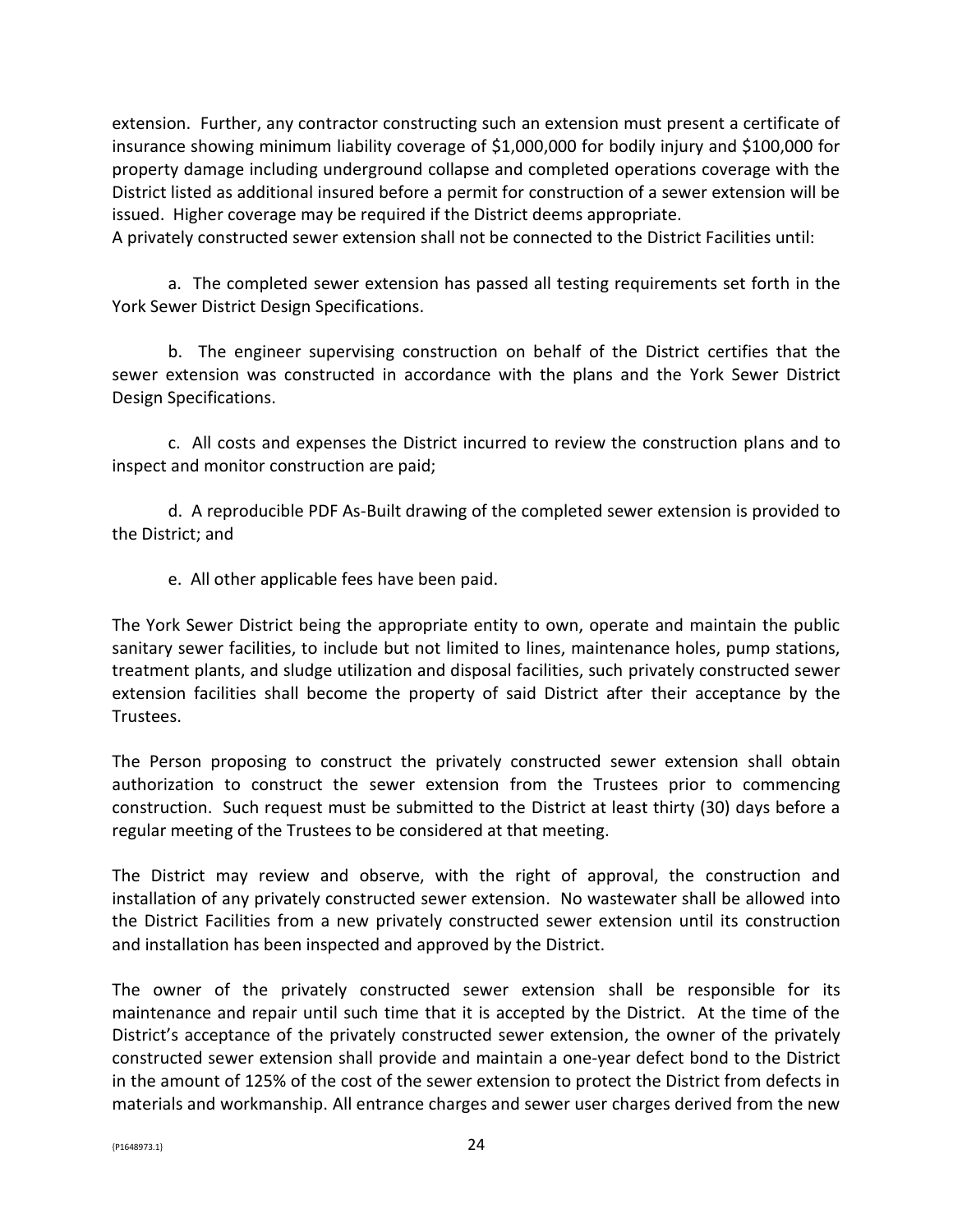sewer extension following its acceptance by the District shall be the sole property of the District.

Non-participating properties that later connect to a Public Sewer extended to serve existing development after the sewer extension has been installed will be assessed as if an original participant for a period of 15 years from the time of the project being completed.

# **ARTICLE V. Rates, Service Charges.**

Section 1. Rates, tolls, rents, entrance fees, impact fees and other charges, including but not limited to service charges, for the use of the Public Sewers shall be paid to the Treasurer of the York Sewer District on or before 30th day of June in each year. Rates, tolls, rents, and other charges shall be levied against any and all Persons owning lots or premises served or benefited by the District Facilities, whether the property is improved or not. These rates, tolls, rents, and other charges shall constitute a lien upon each and every lot or premises so benefited or served, shall have priority over any other claims except claims for taxes, and may be enforced and collected by the Treasurer of the District as provided by the District's Charter and State law.

Section 2. An annual service charge will be based on a fixture count. The term "fixture" as used herein shall mean and include each sink, water closet, urinal, wash basin, bath tub, shower separate from bath tub, washing machine, dish waster, slop sink, garbage disposal unit and/or similar fixture draining into the building drain.

# **ARTICLE VI. Commercial and Industrial Discharge to Public Sewers (CIDPS) Program.**

### **A. Pretreatment Purpose and Policy**

The purpose and policy of the "Commercial and Industrial Discharge to Public Sewers (CIDPS)" is to set forth uniform requirements for direct and indirect contributors into the wastewater collection and treatment system of the York Sewer District (YSD), enabling the District to comply with all applicable State laws (06-096 CMR Chapter 528 Pretreatment Program) and Federal laws required by the Clean Water Act of 1972 and the General Pretreatment Regulations (40 CFR, Part 403).

This Article provides for the regulation of direct and indirect contributors to the District's wastewater system through the issuance of permits to certain non-domestic Dischargers and through enforcement of general requirements for the other Dischargers, authorizes monitoring and enforcement activities, requires User reporting, establishes administrative review procedures, assumes that existing customer capacity will not be preempted, and provides for the setting of fees for the equitable distribution of costs resulting from the program established herein. This Article shall apply to Users of the District Facilities. Any User that discharges wastewater into the District's wastewater system, shall comply with the terms and conditions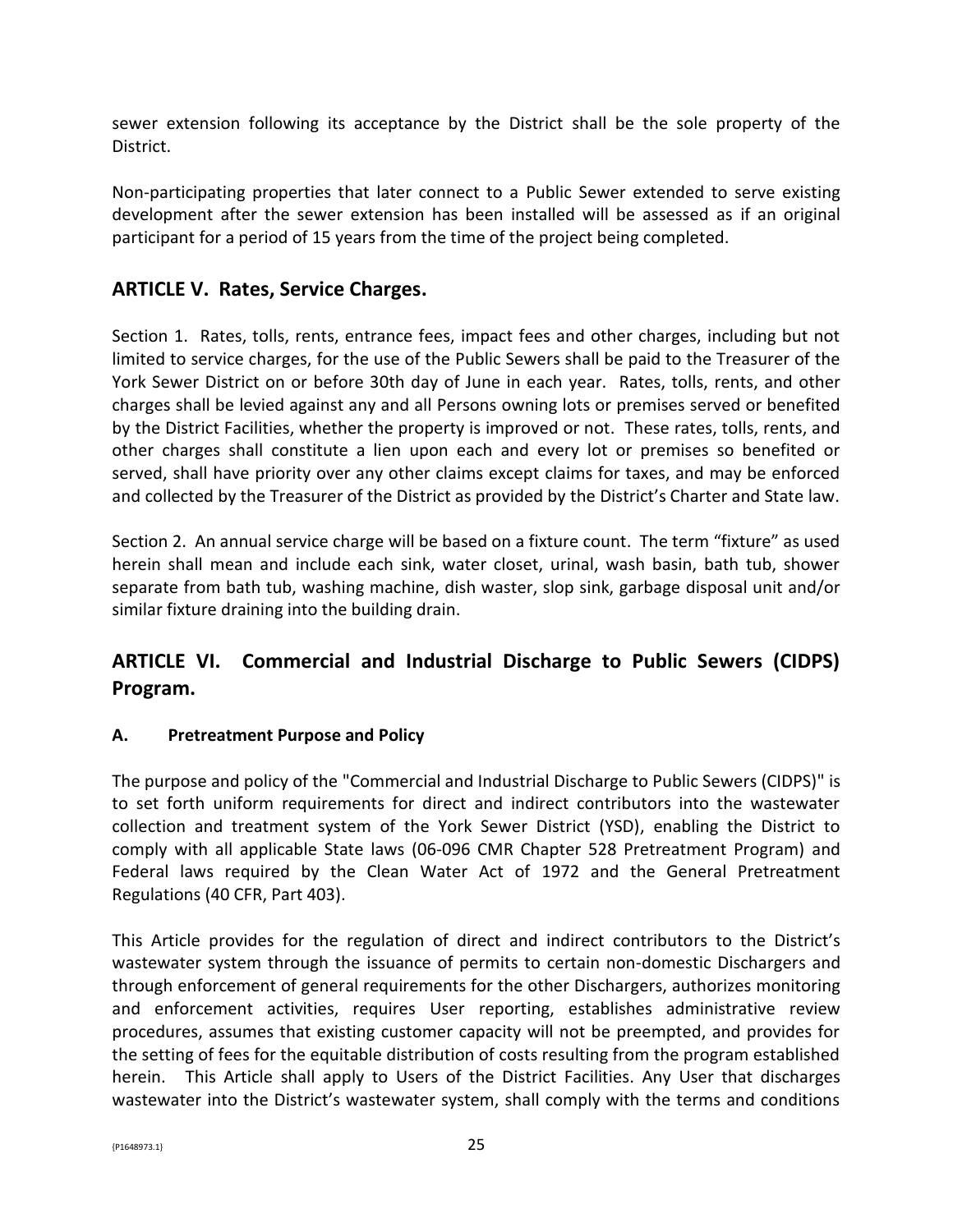established in these Rules and Regulations, as well as any permits or orders issued hereunder. Except as otherwise provided herein, the District shall administer, implement, and enforce the provisions of this Article.

The objective of these Rules and Regulations is to;

- A. Prevent the introduction of pollutants into the District's wastewater system that will interfere with the operation of the system or negatively affect the quality of the resulting sludge or its marketability.
- B. Prevent the introduction of Pollutants into the District Facilities which will pass through the POTW, inadequately treated, into receiving waters or the atmosphere or otherwise be incompatible with the POTW.
- C. Provide for the equitable distribution of the cost of the District Facilities
- D. Protect, in addition to the general public, the District's Personnel who may come into contact with sewage, sludge and effluent in the course of their employment.
- E. Ensure the District's compliance with its MEPDES permit conditions, sludge use and disposal requirements and any other Federal or State laws to which the District Facilities may be subject.
- **F.** Improve the opportunity to recycle and reclaim wastewater and sludges from the system.

### **B. Administration**

**1. District Actions.** If any waters or wastes are discharged or are proposed to be discharged to the Public Sewers, which contain the substances or possess the characteristics enumerated in this Article, and which in the judgment of the District may have a deleterious effect upon the District Facilities, processes, equipment or receiving waters, which otherwise create a hazard to life or constitute a public nuisance, the District may:

- a. Reject the Wastes,
- b. Require pretreatment to an acceptable condition for discharge to the Public Sewers,
- c. Require control over the quantities and rates of Discharge, and/or
- d. Require payment to cover the added cost of handling and treating the Wastes or Wastewaters not covered by existing sewer charges under the provisions of these Rules and Regulations.

### **2. District Review of Pretreatment Facility Plans**

If the District permits the installation of pretreatment or equalization of waste flows, the design and installation of the plants and equipment shall be subject to the review and approval of the District and subject to the requirements of all applicable codes, ordinances and laws.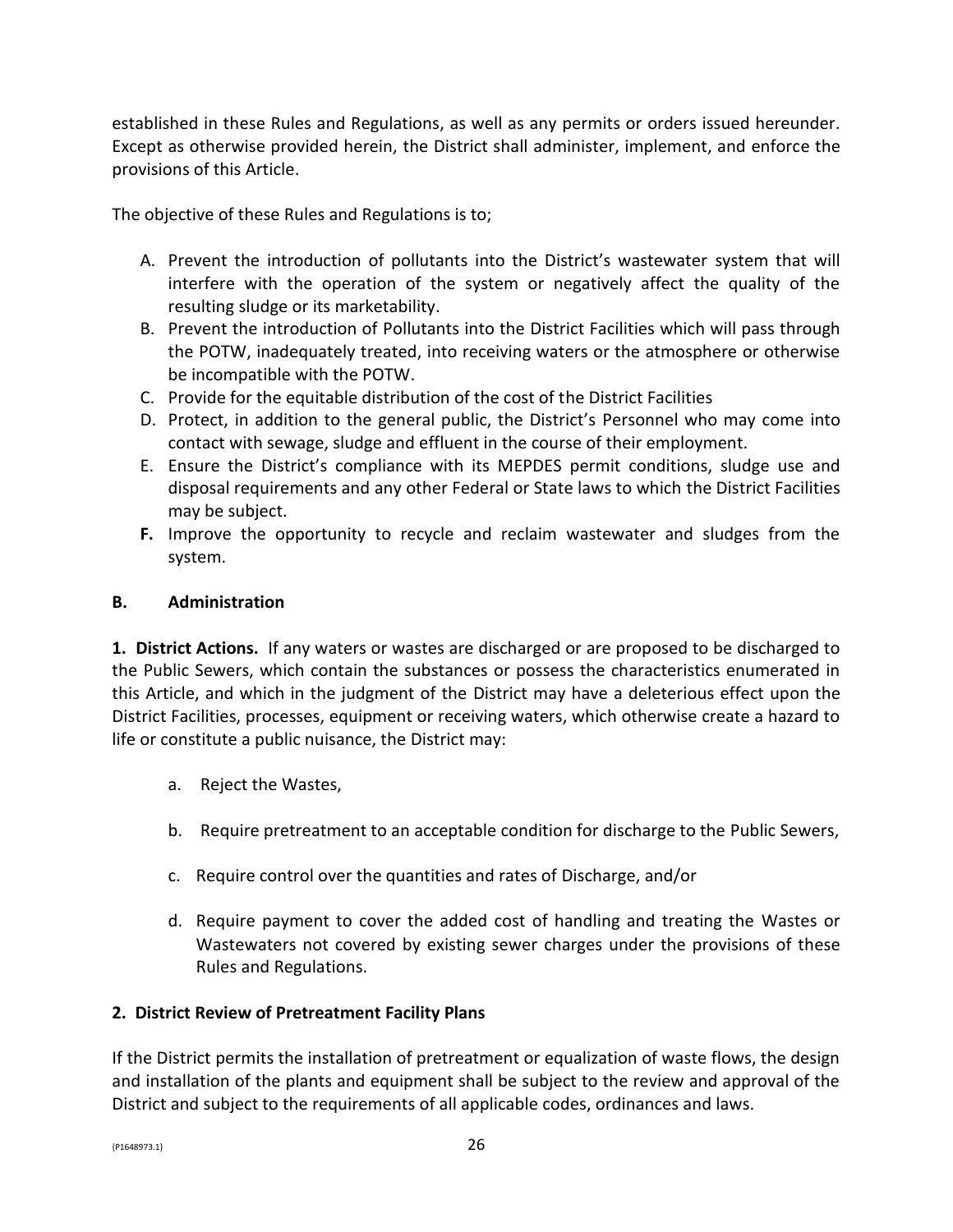Detailed plans describing such facilities and operating procedures shall be submitted to the District for review and shall be accepted by the District before such facilities are constructed or operating procedures are initiated. The User shall reimburse the District for any expense, including the cost for the District to obtain expert advice or assistance in order to review and to accept the facilities and operating procedures. The review of such plans and operating procedures shall in no way relieve the User from the responsibility of modifying such facilities as necessary to produce a discharge acceptable to the District under the provisions of the Rules and Regulations. Any subsequent changes in the facilities or operating procedures shall be reported to and must be approved by the District prior to the User's initiation of the changes.

### **3. Prohibited Wastes and Wastewaters**

Prohibited Wastes and Wastewaters shall be processed or stored in such a manner that these wastes shall not be discharged to the District Facilities. All floor drains located in process or materials storage areas must discharge to the User's pretreatment facility before connecting with the District Facilities. When the District determines that a User(s) is discharging to the District Facilities, any substance(s) in such amounts as to interfere with the operation of the District Facilities, the District shall:

- $\circ$  Advise the User(s) of the impact of the discharge on the District Facilities, and
- $\circ$  Develop effluent limitation(s) for such User to correct the Interference with the District Facilities if none exist in these Rules and Regulations

### **4. Fats, Oils and Grease (FOG)**

**a. Fats, Oils, and Grease Permit.** The District shall issue a Fats, Oils, and Grease (FOG) Permit to approved applicants. Approved FOG Permits are required to discharge wastewater into the District Facilities for all Food Service Establishments, as defined in these Rules and Regulations. Permits must be renewed annually.

The FOG Permit shall determine the required cleaning schedule of the Interceptor based on the FSE's Menu Type, Number of Meals per Day, and the Size of the Installed Interceptor.

Any User planning expansion, remodeling, or process modifications must submit an updated FOG Permit Application, 30 days prior to starting the modifications. Upon approval, the District shall issue a revised FOG Permit to the establishment

**1) Grease Interceptors**. Grease Interceptors must be installed where food is prepared or dispensed, including but not limited to: restaurants, cafes, lunch counters, cafeterias, bars and clubs, hotels, bed-and-breakfasts, hospitals, sanitariums, factories, school kitchens, commercial kitchens, and nursing homes.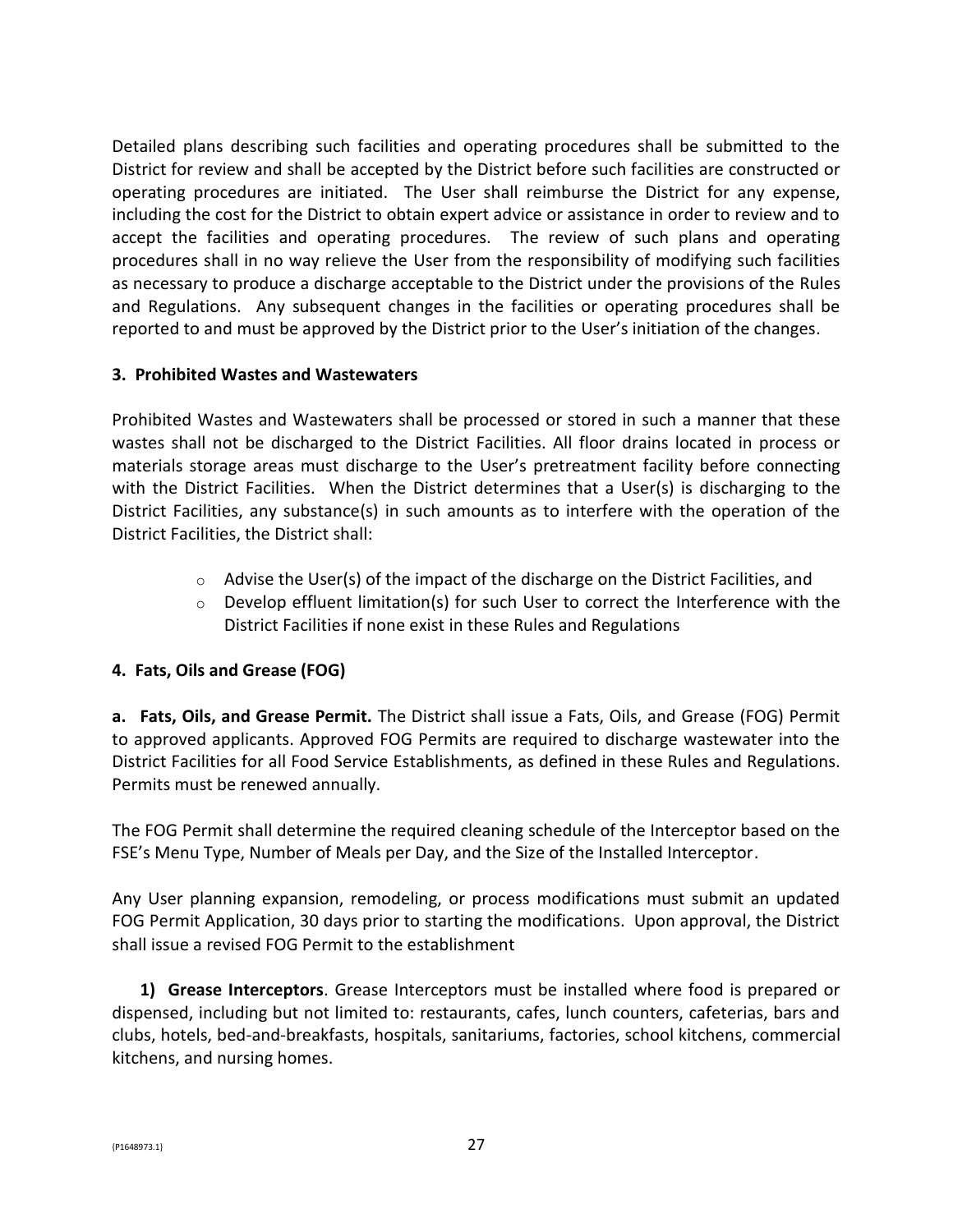A Grease Interceptor is not required for individual dwelling units or for any single-family private living quarters. Establishments which are not connected to the District Facilities are exempt from the requirements of this Article as long as their waste is disposed of outside the jurisdiction of the York Sewer District.

Oil and sand interceptors shall be provided when, in the opinion of the District, they are necessary for the proper handling of liquid wastes containing any flammable wastes, sand or other harmful ingredients, except that such interceptors shall not be required for private living quarters or dwelling units.

All costs incidental but not limited to the application, permitting, installation, testing, inspection, and maintenance of the grease removal system shall be borne by the owner.

No Wastewater, other than from kitchen fixtures or food processing equipment, shall be discharged into the Grease Interceptor unless approved by the District in writing. Wastewater from sanitary sources such as toilets and bathroom sinks are prohibited from being discharged to the grease removal system.

Any User required to install a Grease Interceptor must size, select, install and properly maintain an approved type of grease interceptor in accordance with the Districts Grease Interceptor Sizing and Selection Method and FOG Permit Application.

An automatic electrical/mechanical Grease Interceptor or Grease Trap may be approved solely at the District's discretion where physical constraints prevent the installation of an approved type of Grease Interceptor. These units shall be of substantial construction, watertight and equipped with easily removable covers which when secured in place shall be gastight and watertight. Internal units shall have a minimum capacity of 20 gallons per minute flow.

Sand and oil interceptors, when in the opinion of the District are necessary, shall conform to the standards described in the current Uniform Plumbing Code.

All Grease Interceptors shall be approved by the District. Hydromechanical Grease Interceptors shall comply with ASME A112.14.3, PDI G101, or CSA B481. When approved for installation, Gravity Grease Interceptors shall comply with IAPMO/ANSI Z1001, and Automatic Grease Removal Units shall comply with ASME A112.14.4 or CSA B481. Any plans for such grease removal systems as required in this Section shall be submitted for District review and approval prior to installation. The District shall be notified seventy-two (72) hours prior to installation of any Grease Interceptor in order to inspect and oversee the installation.

All Grease Interceptors shall be installed with all of the manufacturer's required components for the unit to operate as designed. These components are required to remain installed at all times in order for the device to be compliant.

All Grease Interceptors shall be made from materials that are compatible with a pH of 3. Grease Interceptors that are made from materials that are subject to corrosion such as concrete or steel, shall be lined or coated with a durable material approved by the District that is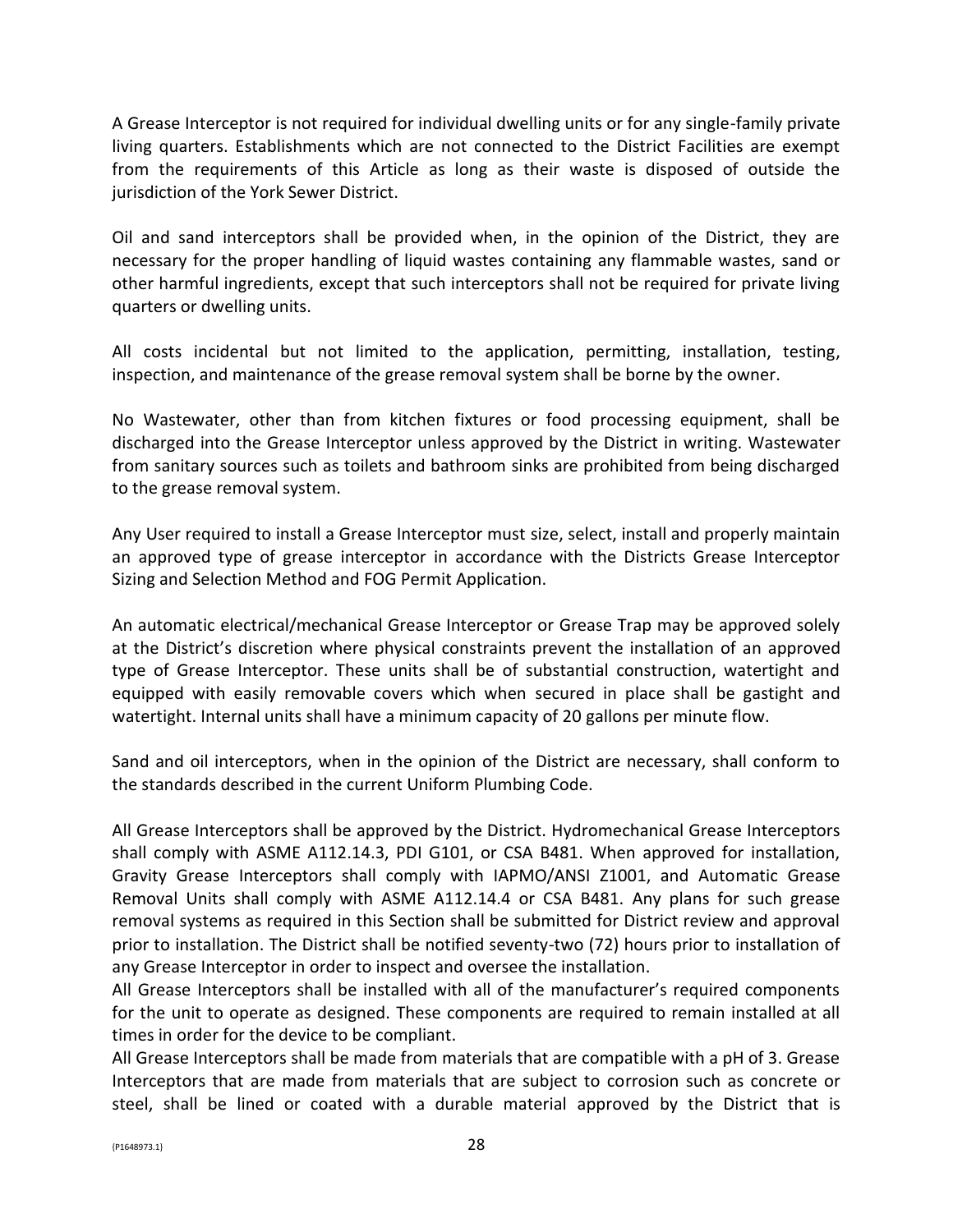compatible with a pH of 3 and that cannot be easily penetrated, scraped off or removed. Acid Resistant Enamel coatings (A.R.E) are not allowed.

All Wastewater from food preparation operations and/or washing and clean‐up operations, including but not limited to pot sinks, pre-rinse stations, hand sinks, work stations, soup kettles, braising pans, wok ranges, mop sinks, floor sinks, floor drains, emergency floor drains and wastewater generated from exhaust fan hood cleaning operations, or any other fixtures required by the District, must discharge to the Grease Interceptor. All automatic dishwasher wastewater must bypass the Grease Interceptor and be discharged directly into the Sewer System.

Garbage disposal units are not permitted unless approved by the District.

Each Grease Interceptor shall be so located as to be readily and easily accessible for cleaning, inspection, and/or sampling at all times. A suitable sampling location shall be provided for sampling of the discharges from Grease Interceptors. All Automatic Grease Removal Devices must have a sampling valve installed on the discharge piping with a minimum clearance of eight (8) inches for the installation of sampling bottles, or an in-ground sample well on the discharge side.

Owners of properties in which Grease Interceptors are installed must, on Grease Cleaning Record Forms provided by the District, maintain a record of the dates that such Grease Interceptors are cleaned as required by the Owner's FOG permit. These forms remain the property of the District and are recognized proof of cleaning, and will be collected by the District at the end of each calendar year. Seasonal businesses are exempt from cleaning requirements during the times of year when they are closed.

Grease Cleaning Record Forms shall be displayed proximal to the location of the grease interceptor if applicable. At a minimum said forms will be kept in prominent location, accessible to the District at all times.

When approved for installation, Gravity Grease Interceptors shall be inspected monthly by the owner(s) and shall be cleaned by a State licensed liquid waste hauler whenever the level of grease is 25% of the effective depth of the trap or at least every three months, whichever is sooner or more frequently if required. The Owner(s) shall be responsible for the proper disposal by legal and environmentally safe methods of the captured material and shall maintain records of inspections and the date, name of hauler, quantity hauled and means of disposal on the Record Form provided by the District.

When approved for installation, Automatic Grease Removal Devices shall be cleaned as needed and at the minimum of one time every two weeks during July, August and September and one time every four weeks at other times of the year or more frequently if required. Automatic Grease Removal Devices shall be cleaned by a State licensed liquid waste hauler at least once per year.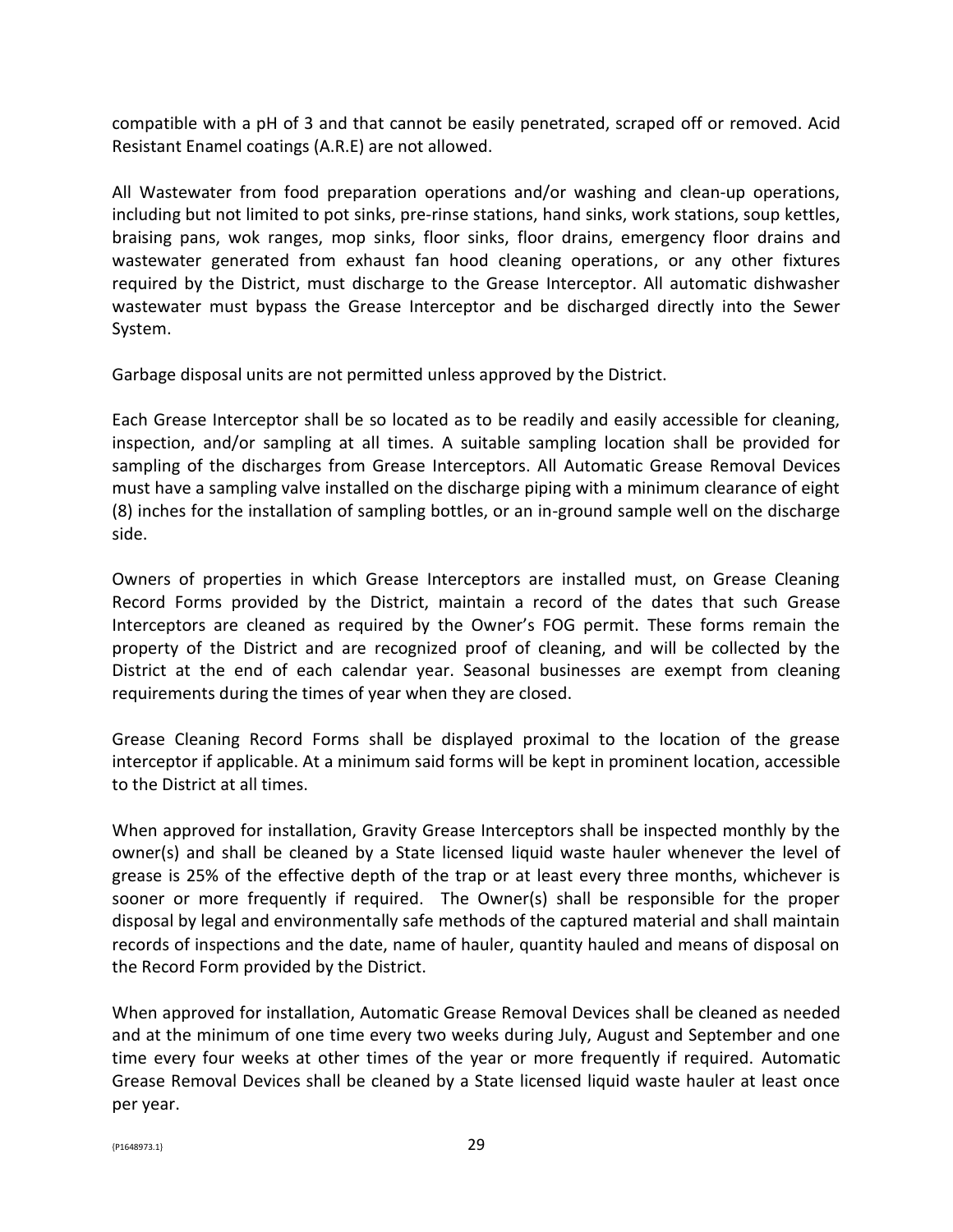Hydromechanical Grease Interceptors shall be cleaned by a State licensed liquid waste hauler at the frequency determined on the Districts FOG Permit Application or more or less often as determined by the District.

When approved by the District, self-cleaning by FSE owners must include completely removing the interceptor's contents, all internal surfaces scrubbed and cleaned to remove accumulated FOG, the interceptor refilled with fresh water, and the evacuated contents properly disposed of.

No user may cause or allow to be introduced into a Grease Interceptor any chemical, bacterial, enzyme or other additive, directly or indirectly, that interferes with the normal operation of the device or causes pass-through of prohibited substances.

If inspection and/or sampling indicates minimum cleaning requirements are not adequate, additional cleanings shall be required.

**2) Inspections.** As outlined in these Rules and Regulations the owner and tenant of the premises with a FOG Permit shall grant to the District permission to conduct unannounced inspections of any installed Interceptor(s). Should an inspection show a violation of this section, the owner and/or tenant of the premises shall be subject to enforcement as described in these Rules and Regulations.

### **5. Federal Categorical Pretreatment Standards**

If Federal Categorical Pretreatment Standards for a particular industrial sub-category (the "Federal Standards") are more stringent than limitations imposed under these Rules and Regulations or sources in that sub-category, they shall immediately supersede the limitations imposed under these Rules and Regulations. The District shall notify all affected Users of the applicable reporting requirements under 40 CFR, Section 403.12.

### **6. Pretreatment Facilities**

Users shall provide necessary Wastewater treatment as required to comply with this Article and shall achieve compliance with all Categorical Pretreatment Standards, local discharge limits, and prohibitions within the time limitations specified by the District. Any facilities required to pretreat wastewater to a level acceptable to the District shall be provided, operated, and maintained at the User's expense. Detailed plans showing the pretreatment facilities and operating procedures shall be submitted to the District for review and shall be approved prior to construction of the facilities. The review of such plans and operating procedures will in no way relieve the User from the responsibility of modifying the facility as required to produce an effluent which complies with the provisions of these Rules and Regulations or from liability for non-compliance with Pretreatment Standards or Pre-treatment Requirements and these Rules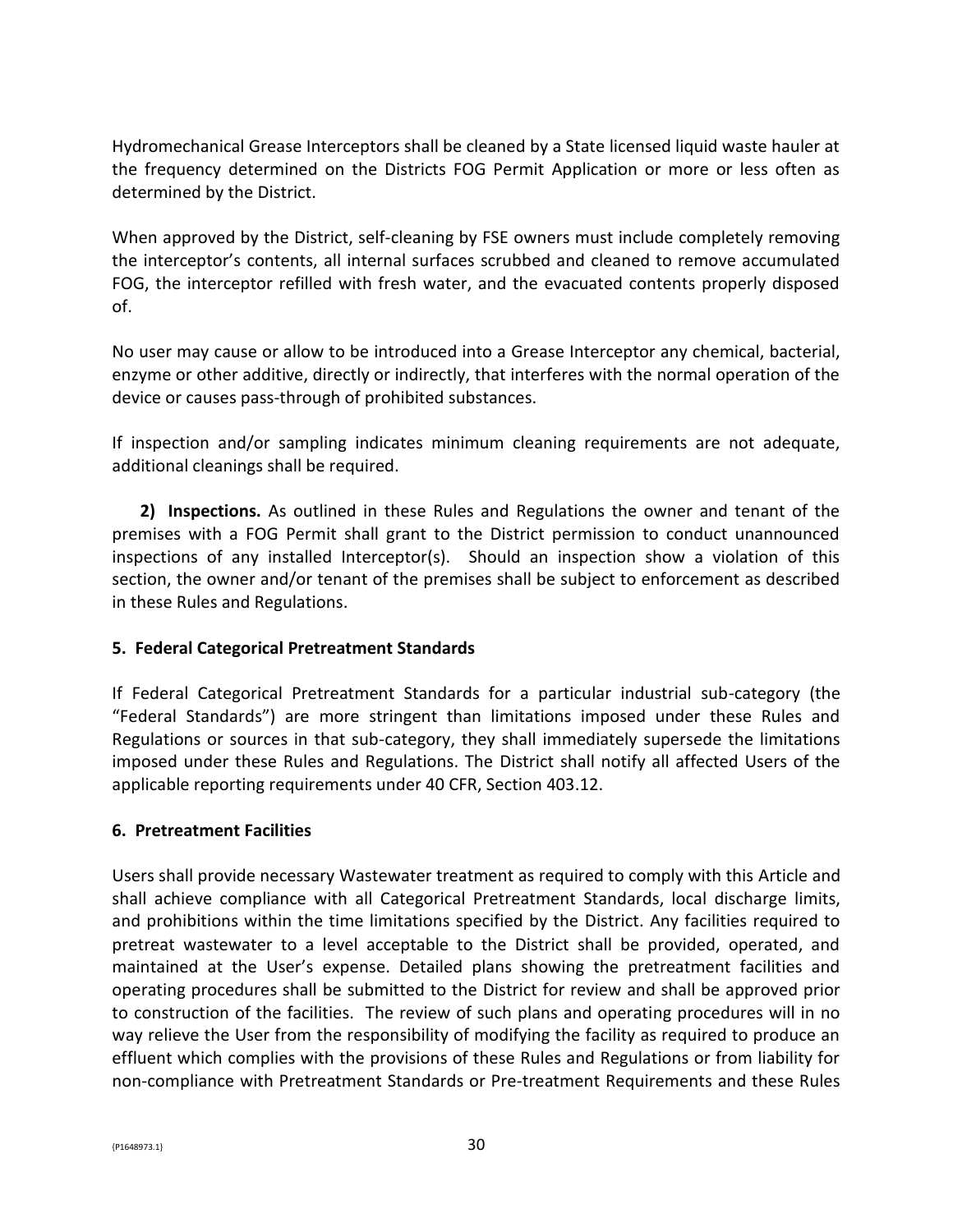and Regulations. Any subsequent changes in the pretreatment facilities or method of operation shall be reported to and be approved by the District prior to the User's initiation of the changes.

a. Whenever deemed necessary, the District may require Users to restrict their Discharge during peak flow periods, designate that certain Waste specific sewers, relocate and or consolidate points of discharge, separate other sewage wastewaters and waste streams from Industrial waste streams, and such other conditions as may be required to protect the POTW and determine the User's compliance with the requirements of these Rules and Regulations.

b. The District may require any User discharging into the POTW to install and maintain on their property and at their expense, a suitable storage and flow-control facility to ensure equalization of flow. An individual wastewater discharge permit may be required solely for flow isolation.

c. Grease, oil, and sand interceptors shall be provided when, in the opinion of the District, they are necessary for the proper handling of wastewater containing excessive amounts of grease, flammable substance, sand, or other harmful substances; except that such interceptors shall not be required for residential Users. All interceptor units shall be of a type and capacity approved by the District and shall be so located to be easily accessible for cleaning and inspection. Such interceptors shall be inspected, cleaned, and repaired regularly, as needed by the owner at his/her expense.

### **7. State Requirements**

State requirements and limitations on discharges shall apply in any case where they are more stringent than Federal Requirements and the limitations in these Rules and Regulations.

### **8. Records and Public Notification Procedures**

All records relating to compliance with these Rules and Regulations, applicable Pretreatment Standards and Pretreatment Requirements as defined in 40 CFR §403.3(j) and (r) shall be made available to officials of the EPA, DEP, or District upon request. In addition, pursuant to the public participation requirements of 40 CFR Part 25, the District shall publish annually, in a newspaper of general circulation that provides meaningful public notice within the District, a list of the Users which, at any time during the previous twelve (12) months, were in Significant Noncompliance with these Rules and Regulations, applicable Pretreatment Standards and Requirements. The term Significant Noncompliance shall be applicable to all Commercial/Industrial Users (or any other User that violates these Rules and Regulations and shall mean:

(a) Chronic violations of wastewater discharge limits, defined here as those in which sixtysix percent (66%) or more of all measurements taken for the same pollutant parameter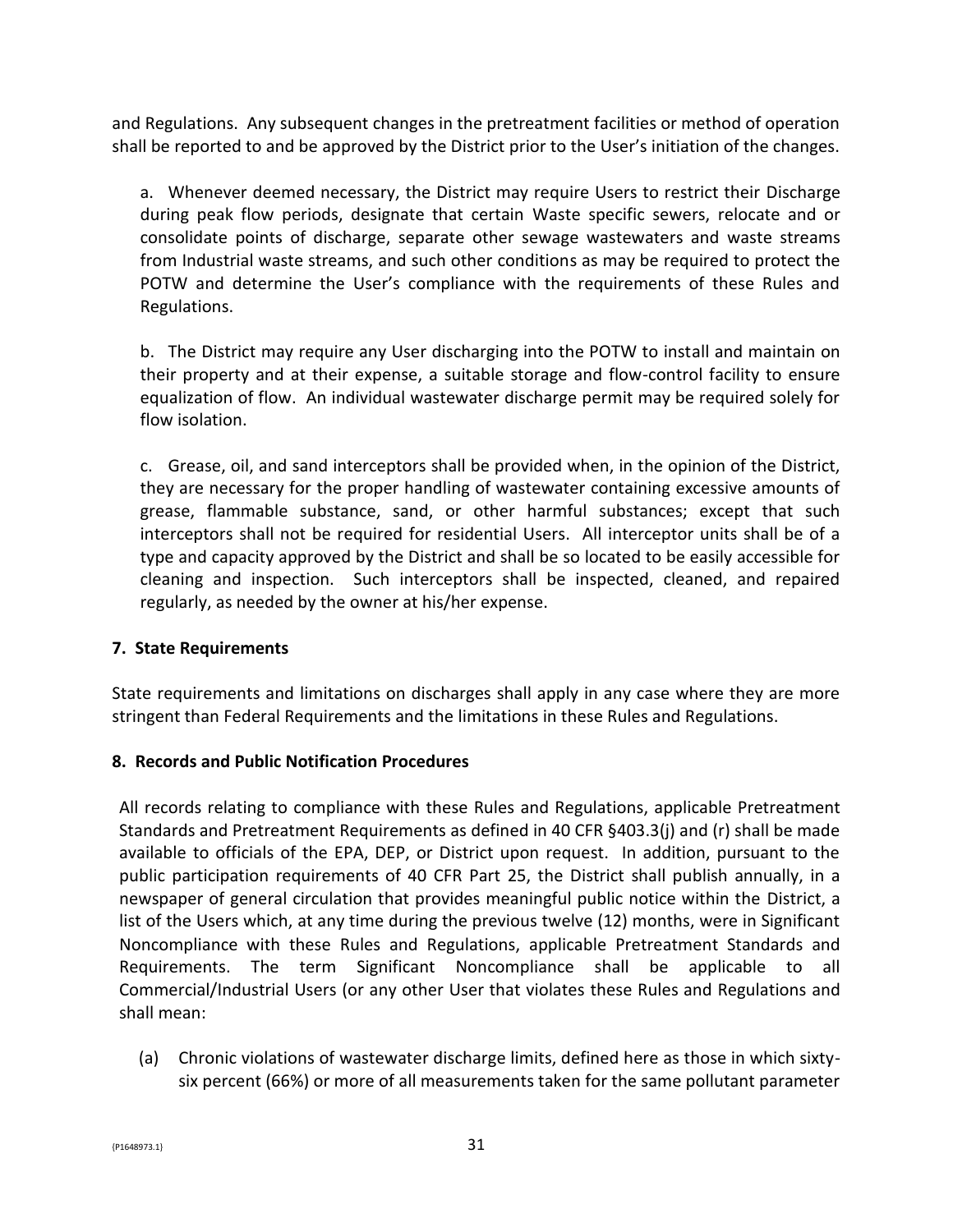taken during a six (6) month period exceed (by any magnitude) a numeric Pretreatment Standard or Requirement, including Instantaneous Limits;

- (b) Technical Review Criteria (TRC) violations, defined here as those in which thirty-three percent (33%) or more of wastewater measurements taken for each pollutant parameter during a six (6) month period equals or exceeds the product of the numeric Pretreatment Standard or Requirement including Instantaneous Limits, multiplied by the applicable criteria (1.4 for BOD, TSS, fats, oils and grease, and 1.2 for all other pollutants except pH);
- (c) Any other violation of a Pretreatment Standard or Requirement (Daily Maximum, longterm average, Instantaneous Limit, or narrative standard) that the District determines has caused, alone or in combination with other discharges, Interference or Pass Through, including endangering the health of POTW Personnel or the general public;
- (d) Any discharge of a Pollutant that has caused imminent endangerment to the public or to the environment, or has resulted in the District's exercise of its emergency authority to halt or prevent such a discharge;
- (e) Failure to meet, within ninety (90) days of the scheduled date, a compliance schedule milestone contained in an individual wastewater discharge permit or enforcement order for starting construction, completing construction, or attaining final compliance;
- (f) Failure to provide within forty-five (45) days after the due date, any required reports, including baseline monitoring reports, periodic self-monitoring reports, and reports on compliance with compliance schedules;
- (g) Failure to accurately report noncompliance; or
- (h) Any other violation(s), which may include a violation of Best Management Practices, which the District determines will adversely affect the operation or implementation of these Rules and Regulations.

### **9. District's Right of Revision**

The District reserves the right to establish by revision or amendment of these Rules and Regulations more stringent limitations or requirements on discharges to the wastewater disposal system if deemed necessary to comply with the objectives presented in this Article.

#### **10. Excessive Discharge**

No User shall ever increase the use of process water or, in any way, attempt to dilute a discharge as a partial or complete substitute for adequate treatment to achieve compliance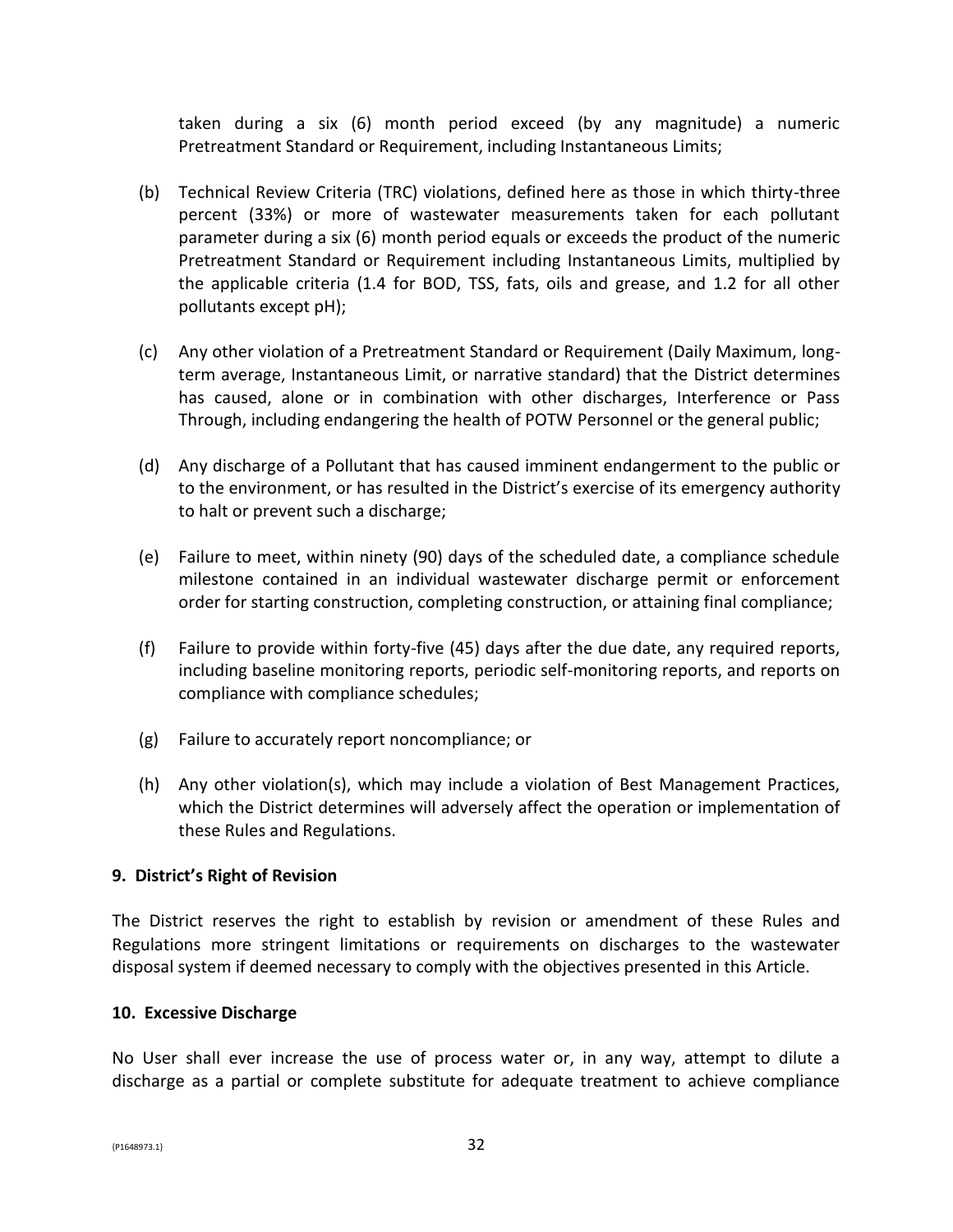with the limitations contained in the Federal Categorical Pretreatment Standards, or in any other pollutant-specific limitation developed by the District or State.

### **11. Discharges**

Each User shall provide protection from discharge of prohibited materials or other substances regulated by these Rules and Regulations. Facilities to prevent accidental discharge of prohibited materials shall be provided and maintained at the owners or Users own cost and expense. Detailed plans showing facilities and operating procedures to provide this protection shall be submitted to the District for review and shall be approved before construction of the facility. Review and approval of such plans and operating procedures shall not relieve the User from the responsibility to modify the Users facility as necessary to meet the requirements of this section. In the case of a discharge, it is the responsibility of the User to:

a. Immediate Notice – Regardless of time of day, the User shall immediately telephone and notify the District of the incident. The notification shall include location of discharge, type of waste, concentration and volume, and corrective actions.

b. Written Notice - Within five (5) days following an accidental discharge; the User shall submit to the District a detailed written report describing the cause of the discharge and the measures to be taken by the User to prevent similar future occurrences. Such notification shall not relieve the User of any expense, loss, damage, or other liability which may be incurred as a result of damage to the District Facilities, fish kills, or any other damage to Person or property; nor shall such notification relieve the User of any fines, civil charges, or other liability which may be imposed by this article or other applicable law.

c. Notice to Employees - A notice shall be permanently posted on the Users bulletin board or other prominent place advising employees whom to call in the event of a Discharge. Employers shall insure and document that all employees who may cause or suffer such a Discharge to occur are advised of the emergency notification procedure.

### **12. Fees**

#### **a. Purpose**

The fees established herein are to provide for the recovery of the costs associated with the implementation and maintenance of the CIDPS Program from Users of the District Facilities.

### **b. Charges and Fees**

The District may adopt charges and fees that may include: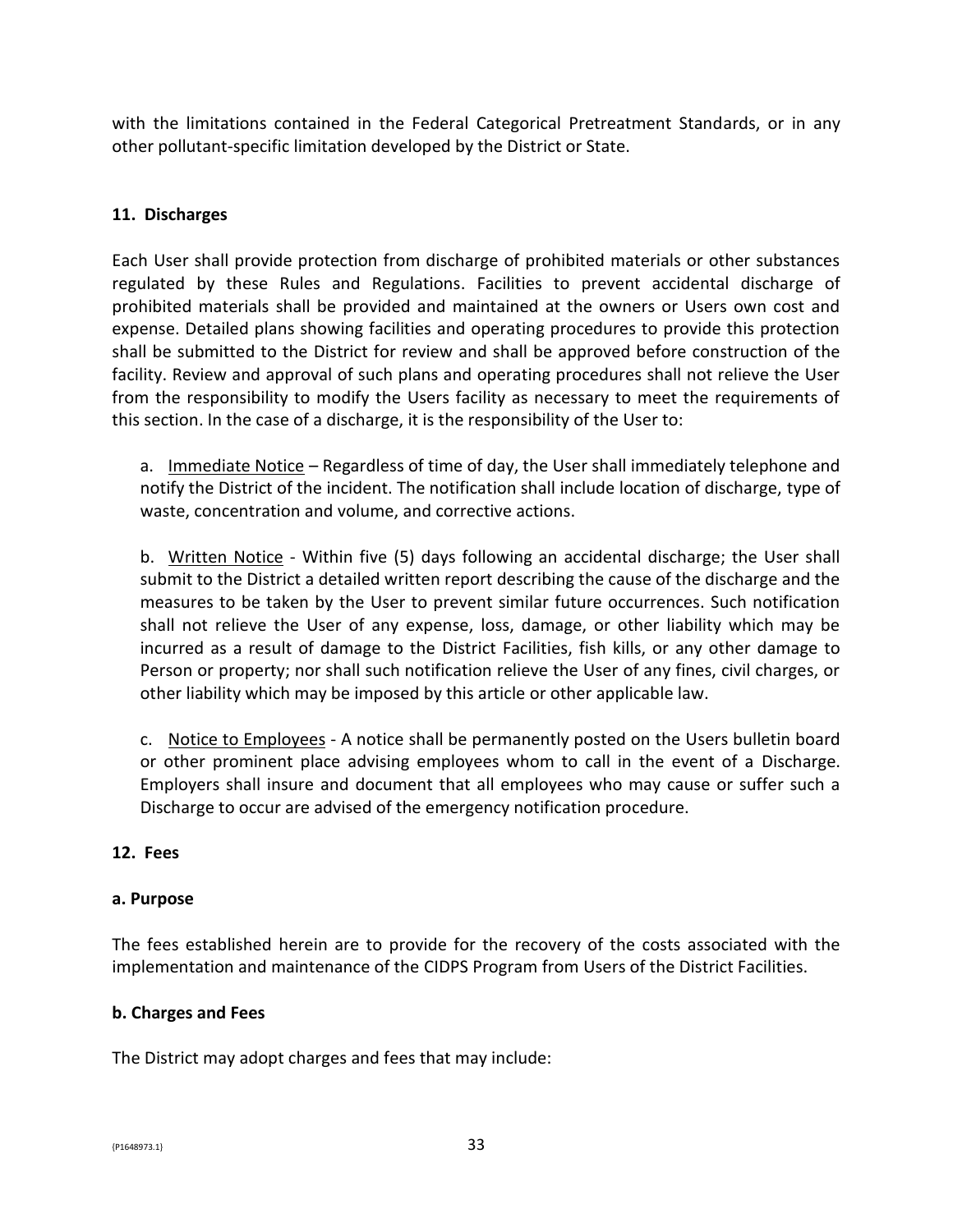- 1. fees for reimbursement of costs of setting up and operating the District's CIDPS Program;
- 2. fees for monitoring, inspections and compliance procedures;
- 3. fees for reviewing discharge procedures and construction;
- 4. fees for filing appeals;
- 5. fees for consistent removal (by the District) of pollutants otherwise subject to Federal Pretreatment Standards;
- 6. other fees as the District may deem necessary to carry out the requirements contained herein;
- 7. penalties for violation of pretreatment/discharge requirements.
- 8. Fees for the direct impacts of the User's discharge on District systems.

These fees relate solely to the matters covered by this section and are separate from all other fees chargeable by the District.

#### **13. Pretreatment Procedures (Permitting, Compliance Tracking, and Enforcement**)

The District's Pretreatment program consists of four major elements: the identification and categorization of Dischargers and determination of pretreatment requirements; the issuance of Permits; the tracking of Dischargers to ensure compliance with Permits; and the enforcement of all rules and regulations. The intent of these procedures is to establish the administrative mechanism to allow the efficient and effective implementation of this section.

### **a. Identification and Categorization of Dischargers and Determination of Pretreatment Requirements**

#### **1) Identification of Dischargers**

All Dischargers of Non-domestic Waste are subject to the pretreatment regulations of this Article and must be reviewed to evaluate applicability of pertinent requirements.

> **Existing Dischargers** - The primary tool for identifying existing Dischargers who may be subject to the District's pretreatment requirements is a preliminary screening questionnaire and accompanying letter of transmittal. The questionnaire and letter will be sent to any known or suspected Discharger who has not been categorized as below. The function of the questionnaire is to obtain sufficient information to determine what further action will be required to categorize the Discharger. Should there be no response from the recipient to the questionnaire, a second questionnaire will be sent with a letter of transmittal detailing the eventual consequence of non-response. Should the second questionnaire elicit no response, the name of the Discharger will be referred for followup under enforcement procedures. A record of all businesses contacted, and the subsequent responses will be maintained.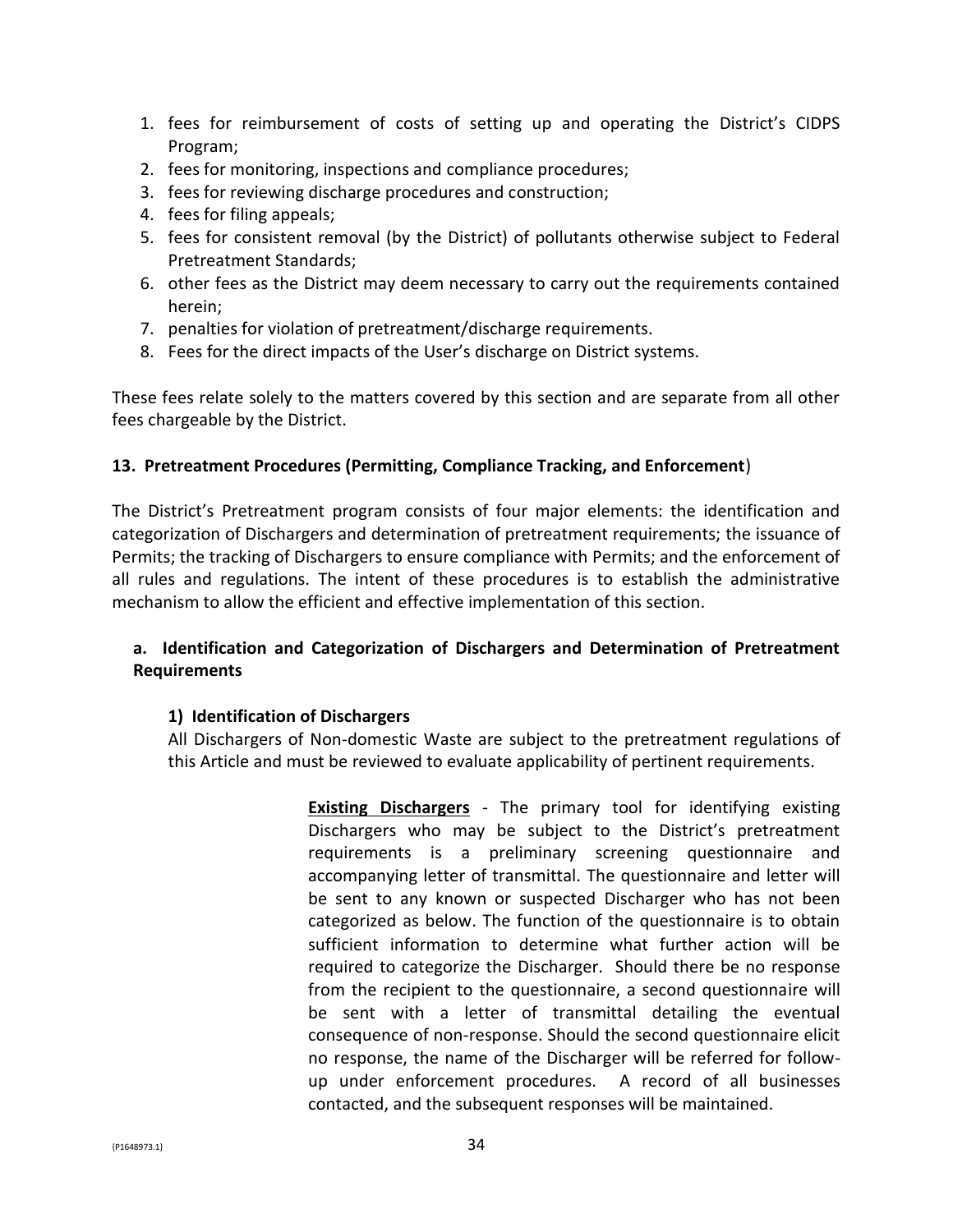**New Dischargers** - The District will provide each applicant for a business license a questionnaire that will accompany the sewer permit application. The applicant for the business license shall complete the questionnaire and submit it with the sewer permit application to the District. After the completed questionnaire is returned, and the responses provided evaluated by the District, the business will be placed in one of the four categories of the Pretreatment program.

#### **2) Categorization**

Upon receipt of the required information, each Discharger will be placed into one of the following categories for program management. Categorization will be made in as fair and equitable manner as possible. General guidelines for identifying category placement are given below.

**Commercial** - Those businesses which have no discharge other than normal sanitary wastewater, or whose non-sanitary discharge has no significant effect on the District Facilities shall be placed in this category. Businesses so designated may be tracked by the District. These Businesses will be maintained in the District's inventory in case a change in status is required in the future. For those businesses designated Commercial, a permit may be executed between the District and Discharger.

**Food Service Establishments** - Businesses that prepare and/or serve food commercially are placed in this category. A business so categorized will be monitored for oil/grease and any other constituents that, in the District's judgment, may interfere with the operation and maintenance of the District Facilities. In addition, any discharger placed in this category will be required to fill out a FOG (Fats, Oil, & Grease) Permit Application. A permit delineating specific requirements for the discharger will be executed between the District and the discharger so designated. In addition, the Discharger will be subject to the District's compliance tracking program.

**Industrial User** - Businesses with Wastewater Discharges that do not fall under State or Federal Industrial pretreatment guidelines. Businesses which contain Discharges that contain some constituent of concern to the District, or whose Discharge may interfere with the operation and maintenance of the District Facilities will be subject to control by the District. A permit delineating specific requirements for the Discharger will be executed between the District and the Discharger for all Dischargers designated Industrial. In addition, the Discharger will be subject to the District's compliance tracking program.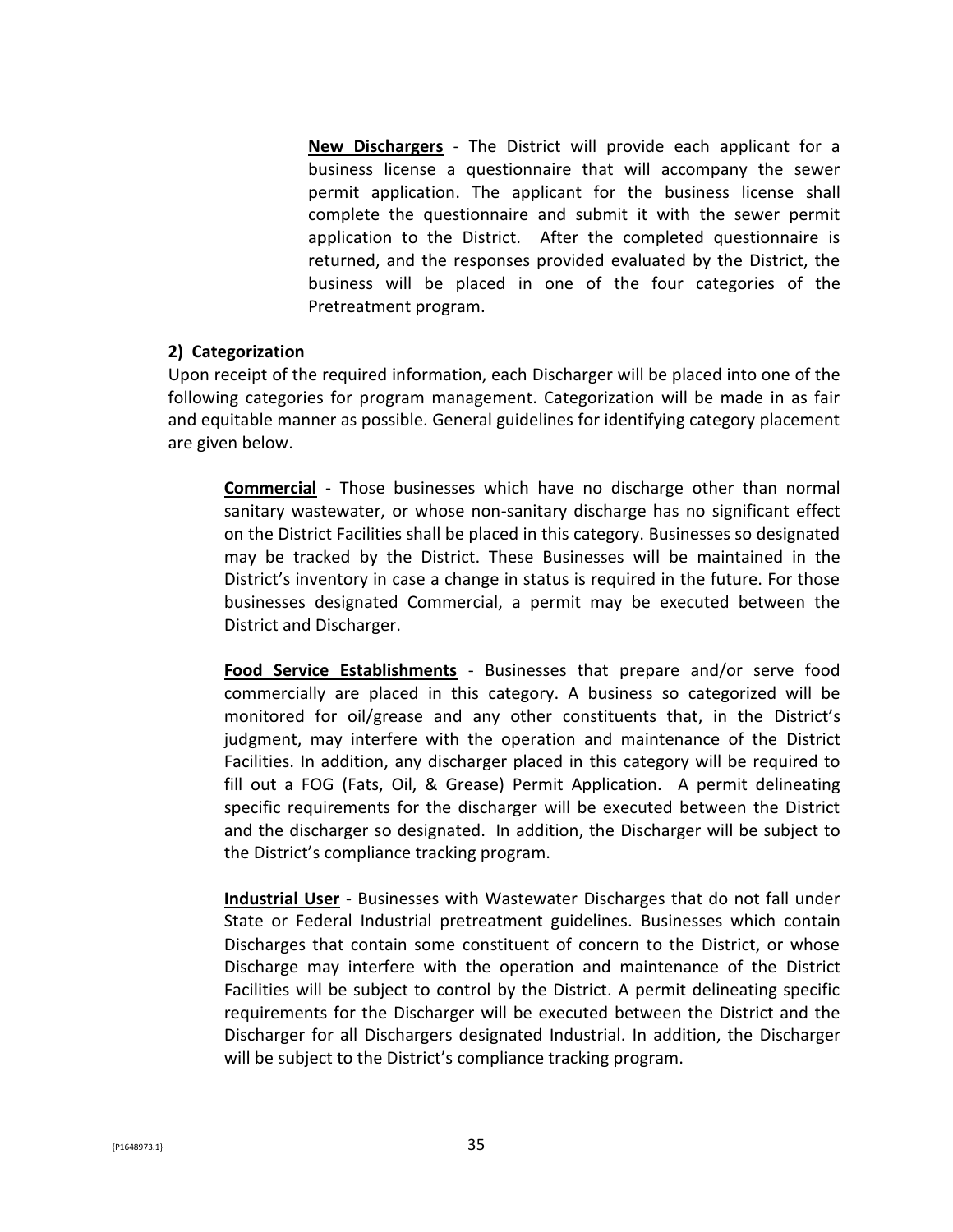**Significant Industrial User** - Businesses that are subject to State and Federal Industrial Pretreatment rules and regulations will be placed in this category. Generally, in accordance with State requirements, a business which is discharging a wastewater with one or more of the following characteristics will be placed in this Category:

- An industrial user subject to Categorical Pretreatment Standards under 40CFR (Code of Federal Regulations), 403.6 and 40 CFR, Chapter I, subchapter N and 06-096 CMR Chapter 528 Pretreatment Program. Any industry that falls under these categories is considered a SIU whether it has process discharge to the sewer or not. These industries are Categorical Industrial Users (CIUs);
- Any industry which discharges an average of 25,000 gallons per day or more of process wastewater to the sewer system (excluding sanitary, contact cooling and boiler blowdown wastewater);

Businesses placed in this category will be required to execute a permit with the District for the purpose of providing the District a means of regulating the Discharge and will be subject to the District's compliance tracking program.

### **3) Monitoring Facilities**

The District shall require all Food Service Establishments, Industrial Users, and Significant Industrial Users to provide and operate, at the User's own expense, monitoring facilities to allow inspection, sampling, and flow measurement of the Building Sewer and/or internal drainage system. The monitoring facility shall normally be situated in the User's premises, but the District may, when such a location would be impractical or cause undue hardship on the User, allow the facility to be constructed in the public street or sidewalk area with the required, appropriate permission from the Town and located so that it will not be obstructed by landscaping or parked vehicles. There shall be ample room in or near such sampling manhole or facility to allow accurate sampling and preparation of samples for analysis. The facility, sampling, and measuring equipment shall always be maintained in a safe and proper operating condition at the expense of the User.

### **4) Inspection and Sampling**

The District shall inspect the facilities of any User to ascertain whether the User is complying with all requirements and the purpose of this section is being met. Persons or occupants of premises where wastewater is created or discharged shall allow the District or its representative ready access at all reasonable times to all parts of the premises for the purposes of inspection, sampling, records examination or in the performance of any of their duties. The District and the Approval Authority shall have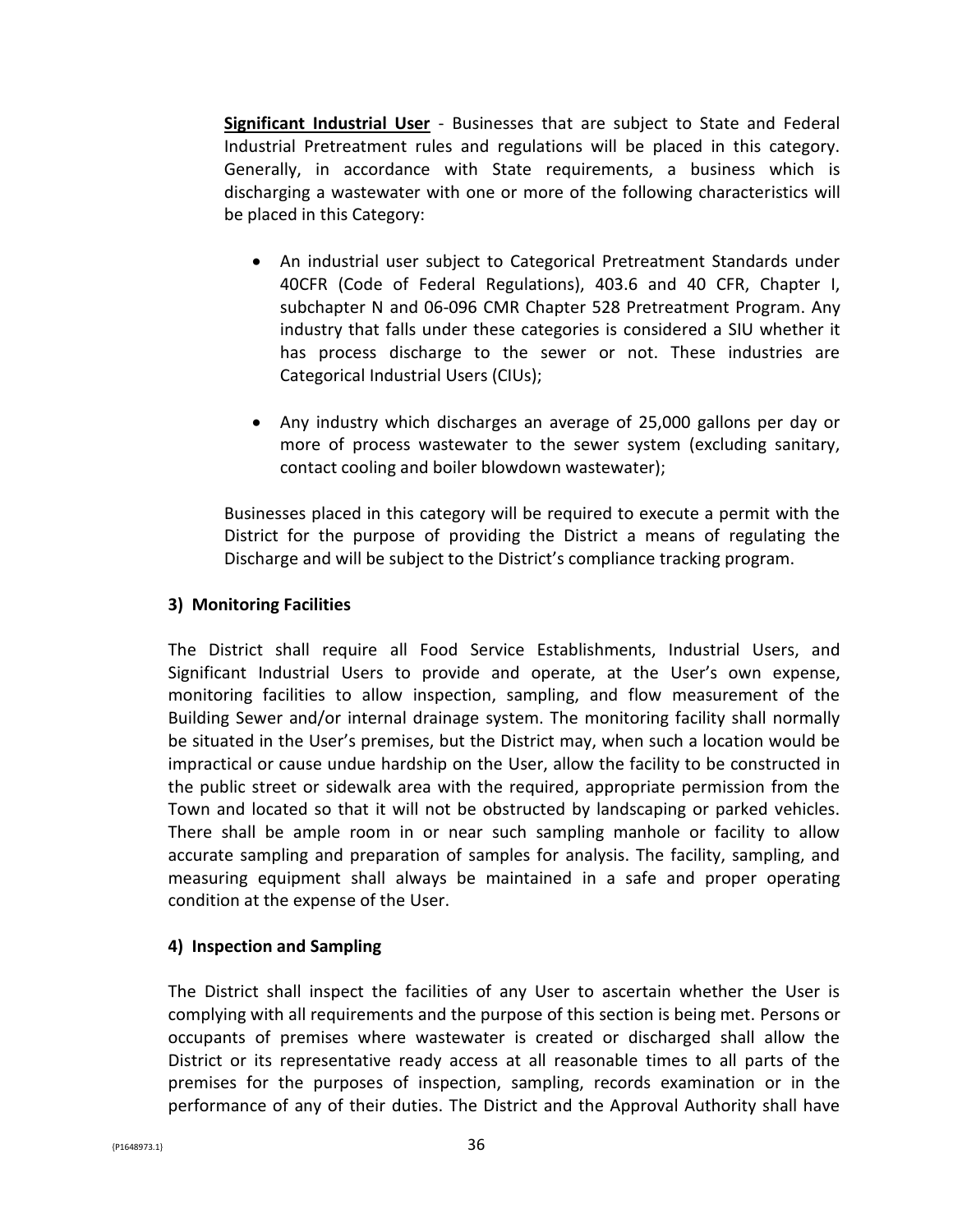the right to set up on the Users property such devices as are necessary to conduct sampling inspection, compliance monitoring and/or metering operations. Where a User has security measures in force which would require proper identification and clearance before entry into their premises, the User shall make necessary arrangements with their security guards so that upon presentation of suitable identification, Personnel from the District, MDEP, and EPA will be permitted to enter, without delay, for the purposes of performing their specific responsibilities.

### **5) Determination of Pretreatment Requirements**

After the User is placed in one of the categories previously described, requirements for the User must be determined. The District will make Food Service Establishments and Industrial User requirements based on available information and Significant Industrial Users in coordination with MDEP. Effluent limits for priority/categorical pollutants will be in accordance with those promulgated by EPA and MDEP; unless more stringent limits are necessary to protect the District's wastewater collection and treatment system.

### **6) Modification of Program Requirements for Dischargers**

Periodically, changes in pretreatment requirements of existing dischargers may be appropriate. When such changes are deemed necessary, the procedures listed below are applicable:

> 1) The Dischargers will be notified in writing of the proposed change and of the basis for the change.

> 2) Included in the notice of change will be any draft permit or requirements, if appropriate.

> 3) The proposed change in discharger requirements will be effective thirty (30) days after notice. Should a discharger object to the change, such objection must be registered with the District within thirty (30) days of receipt of the notice of proposed change.

> 4) The filing of a request by the User for a permit modification does not stay any condition of its existing permit.

#### **b. CIDPS Permits**

The basis for regulating discharges to the District Facilities under this Article will be through CIDPS permits between the Discharger and the District. CIDPS Permits will be issued and enforced by the District in coordination with the MDEP (when required) but are directly controlled by the District. These CIDPS permits will specifically identify all pretreatment requirements to be enforced by the District that the Discharger must meet and will provide the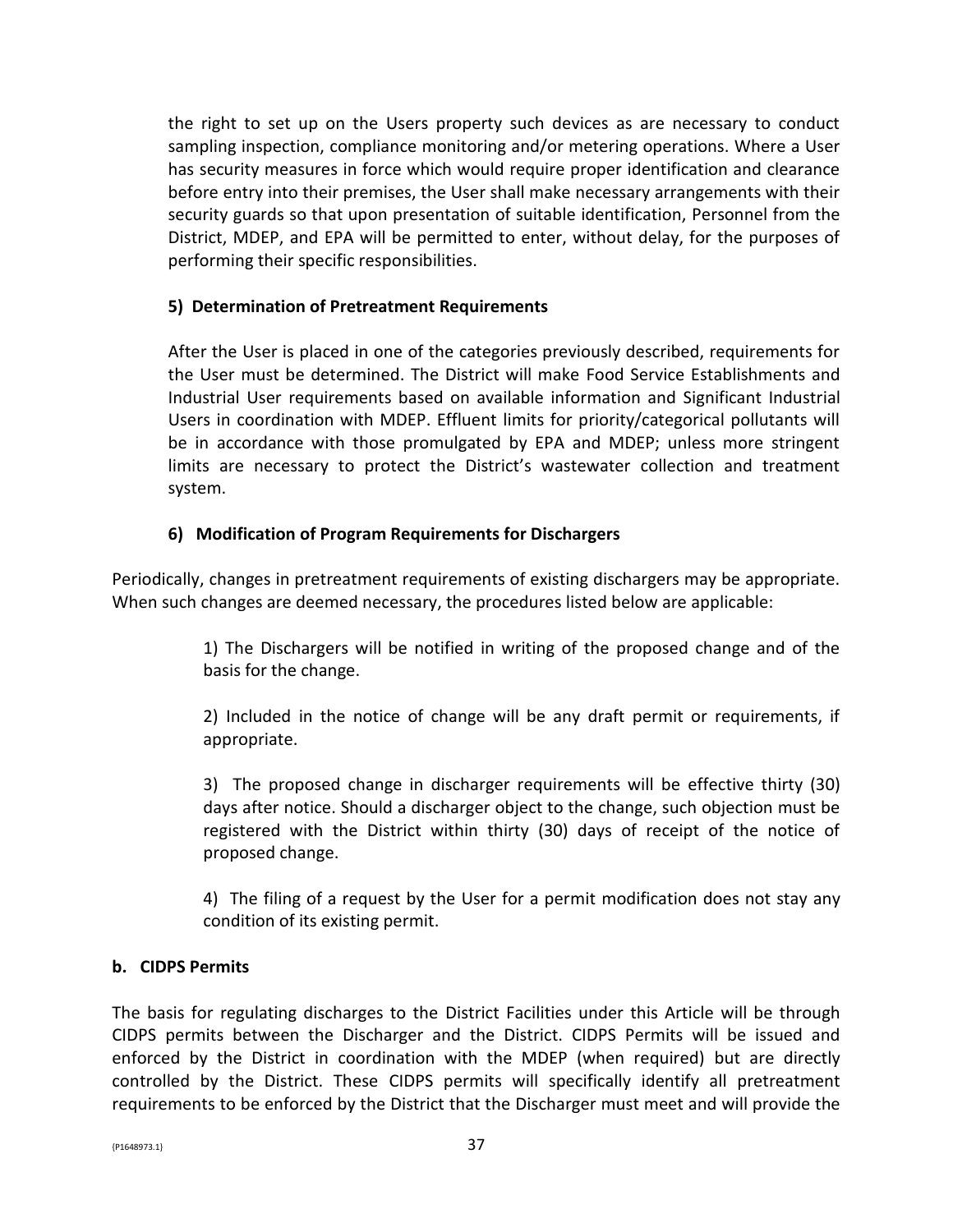District that authority required by Federal pretreatment regulations. Dischargers may be subject to other State and Federal pretreatment requirements not included in the District's CIDPS permit. Should a User be required to construct a pretreatment facility, such a requirement and a schedule for completion of such facility will be included as an enforceable portion of the User's Permit.

### 1. **CIDPS Permit Application**

Proposed new Users which are subject to Pretreatment Requirements under this Article shall apply at least 45 days prior to connecting to or contributing to the District Facilities. In support of the application, the User shall submit, in units and terms appropriate for evaluation. The District will evaluate the data furnished by the User and may require additional information. After evaluation and acceptance of the data furnished, the District may issue a Pretreatment Wastewater Discharge Permit subject to terms and conditions required by the District, which will be part of User's CIDPS Permit.

#### 2. **CIDPS Permit Conditions**

Pretreatment Wastewater Discharge Permits shall be expressly subject to all provisions of this section and all other applicable regulations, user charges and fees established by the District, and may contain the following:

a) the unit charge or schedule of User charges and fees for the wastewater to be discharged to a community sewer;

- b) limits on the average and maximum wastewater constituents and characteristics;
	- mg/l ammonia mg/l arsenic
- 250 mg/l BOD $_5$
- mg/l cadmium mg/l chromium mg/l copper mg/l cyanide mg/l lead mg/l mercury mg/l molybdenum mg/l nitrogen (total) mg/l nickel 100 mg/l oil and/or grease mg/l selenium mg/l silver
	- mg/l total phenols
- 250 mg/l total suspended solids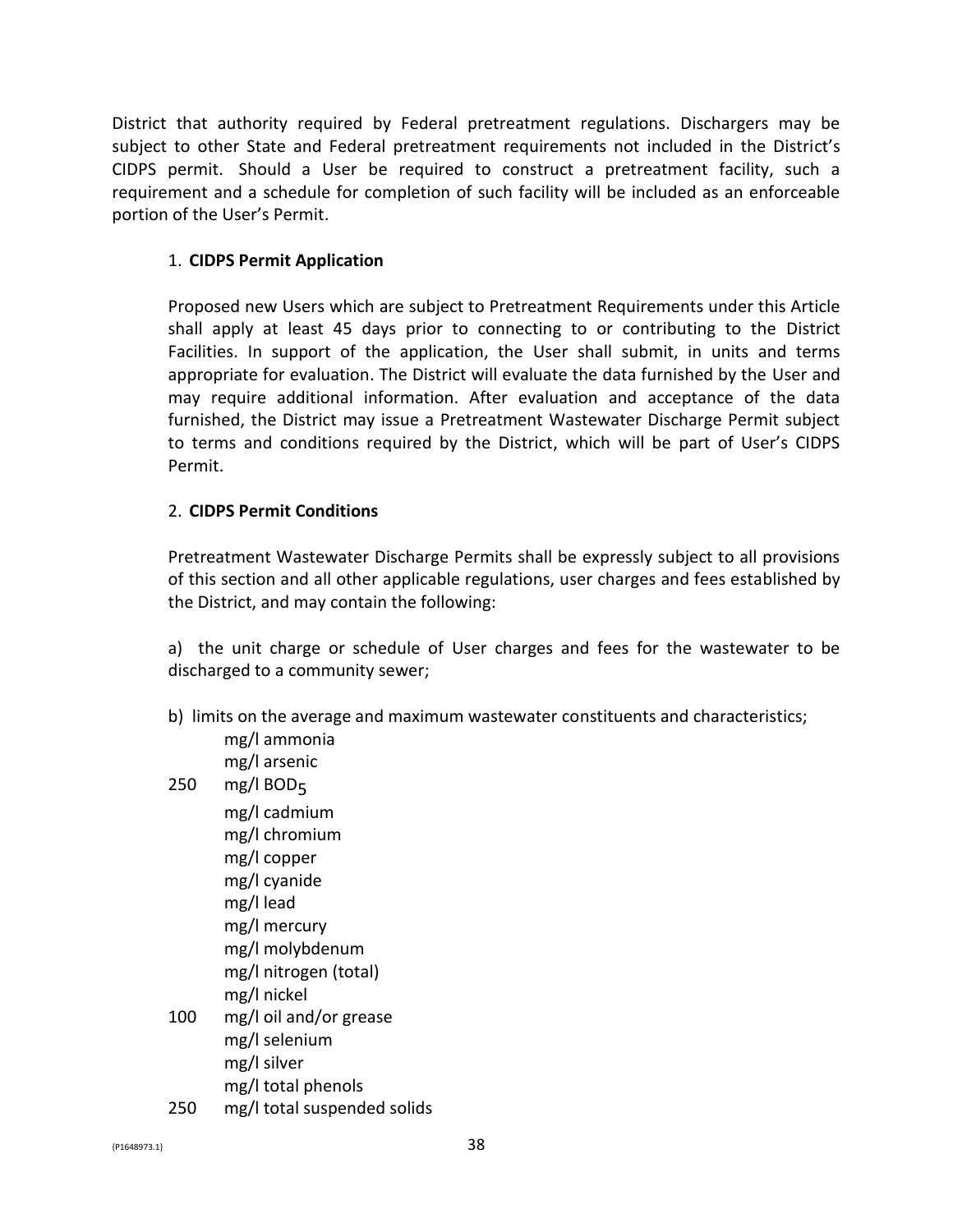#### mg/l zinc

The above limits apply at the point where the wastewater is discharged to the POTW. All concentrations for metallic substances are for total metal unless indicated otherwise. [The District] may impose mass limitations in addition to the concentration-based limitations above.

c) limits on average and maximum rate and time of discharge or requirements for flow regulations and equalization;

d) requirements for installation and maintenance of inspection and sampling facilities;

e) specifications for monitoring programs which may include sampling locations, frequency of sampling, number, types and standards for tests and reporting schedule;

f) compliance schedule;

g) requirements for submission of technical reports or discharge reports; h) requirements for maintaining and retaining plant records relating to wastewater

discharge as specified by the District, and affording District access thereto;

i) requirements for notification of the District of any new introduction of wastewater constituents or any substantial change in the volume or character of the wastewater constituents being introduced into the wastewater treatment system;

j) requirements for notification of slug discharges; and

k) other conditions as deemed appropriate by the District to ensure compliance with this section.

### **3) Permit Duration**

Pretreatment Wastewater Discharge Permits shall be issued for a specified time period, not to exceed five (5) years. A permit may be issued for a period of less than a year or may state the specific date of expiration. A minimum of 180 days prior to the expiration of the User's existing permit, the User shall apply for renewal of the permit. The terms and conditions of the permit may be subject to modification by the District during the term of the permit as limitations or requirements are modified or other just cause exists. The User shall be informed of any proposed changes in his permit at least 30 days prior to the effective date of the change. Any changes or new conditions in the permit shall include a time schedule for compliance.

#### **4) Permit Transfer**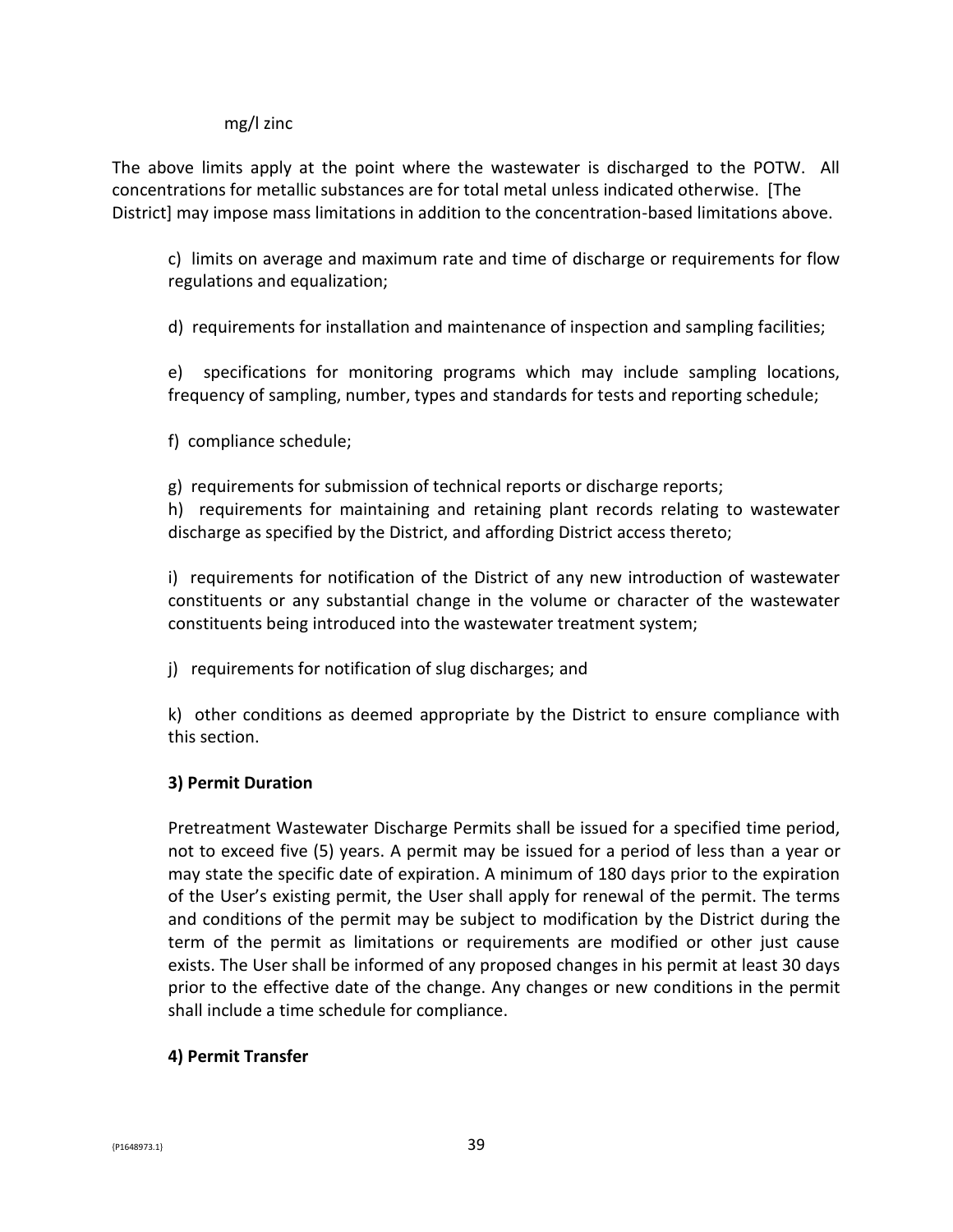Pretreatment Wastewater Discharge permits are issued to a specific User for a specific operation. A wastewater discharge permit shall not be reassigned or transferred or sold to a new Owner, new User, different premises, or a new or changed operation without the prior written approval of the District. Any succeeding Owner or User shall also comply with the terms and conditions of the existing permit.

### **5) Confidential Information**

Information and data on a User obtained from reports, questionnaires, permit applications, permits and monitoring programs and from inspections shall be available to the public or other governmental agency without restriction unless the User specifically requests and is able to demonstrate to the satisfaction of the District that the release of such information would divulge information, processes or methods of production entitled to protection as trade secrets of the User.

When so requested by the Person furnishing a report, the portions of a report which might disclose trade secrets or secret processes shall not be made available for inspection by the public but shall be made available upon written request to governmental agencies for uses related to the CIDPS, the MEPDES, and/or Pretreatment Programs; provided, however, that such portions of a report shall be available for use by the State or any state agency in judicial review or enforcement proceedings involving the Person furnishing the report. Wastewater constituents and characteristics will not be recognized as confidential information unless deemed by State law confidential**.**

The District shall not transmit to any governmental agency or to the general public information accepted by the District as confidential, until and unless a ten-day notification is given to the User.

#### **c. Compliance Tracking**

The purpose of the compliance tracking program is to insure that all Permitted Dischargers are meeting the terms of their CIDPS Permits. There are four major components of the compliance tracking program.

#### **1) Self-Monitoring Reports**

**Significant Industrial Users** are required to submit a self-monitoring report monthly to the District as designated in their CIDPS Permit. This report is to be submitted to the District so that it is received no later than the  $14<sup>th</sup>$  day following the monitoring period covered. Failure to submit such report will be a breach of the CIDPS Permit and could result in enforcement action.

**Industrial Users** are required to submit a monthly or quarterly self-monitoring report, as designated in their CIDPS Permit with the District so that it is received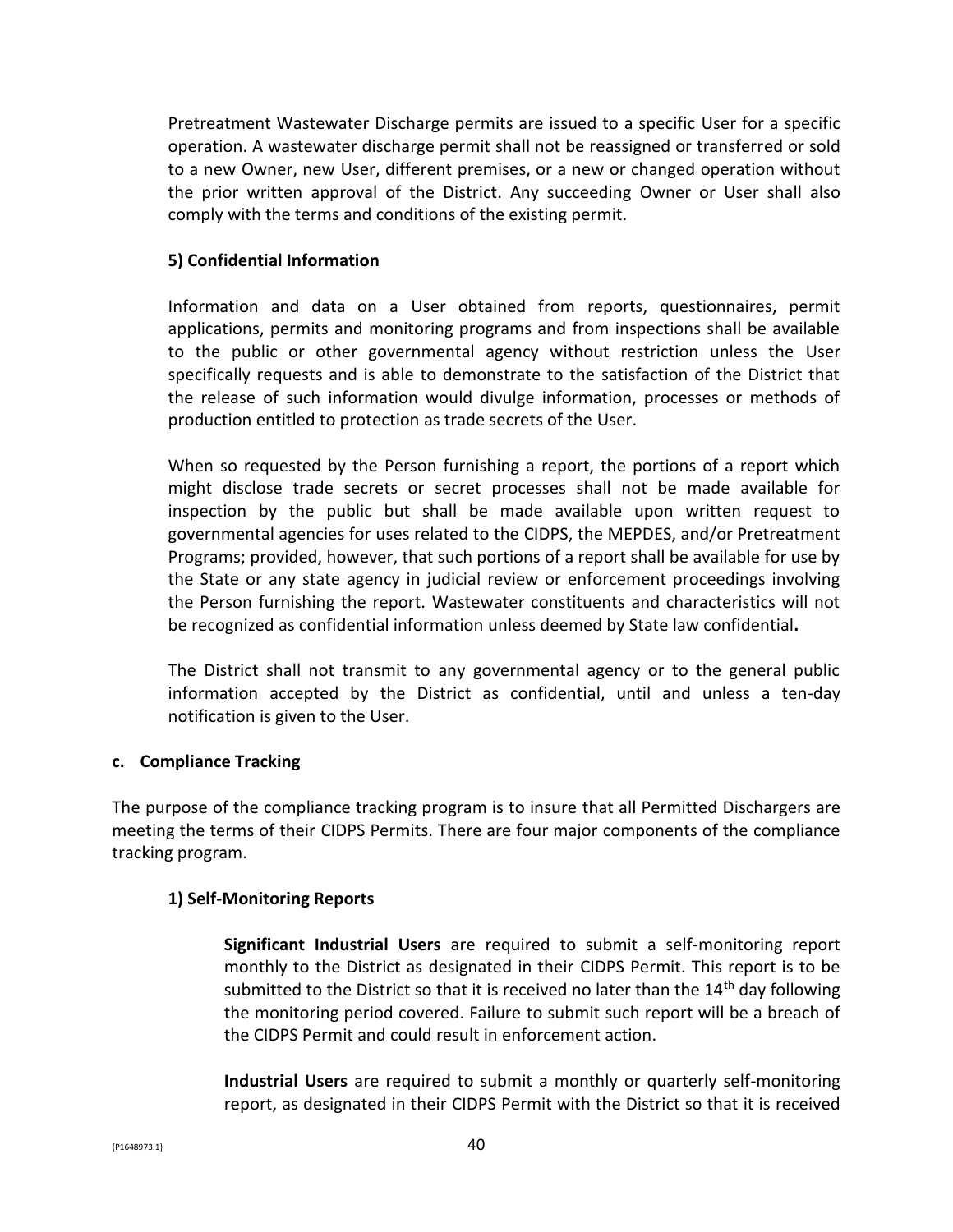no later than the  $14<sup>th</sup>$  day following the monitoring period covered. Failure to submit such report will be a breach of the CIDPS Permit and could result in enforcement action.

**Food Service Establishments** are not required to submit a monthly, selfmonitoring report. The District does all official monitoring.

#### **2) Compliance Evaluation Inspections**

The purpose of compliance evaluation inspections (CEI) is to insure the proper operation of any pretreatment facilities specified in CIDPS Permits with Permitted dischargers. These inspections are a "walk-through" type and do not involve effluent sampling. These inspections should confirm that all required facilities are in place and being properly operated. A CEI may be done concurrently with the compliance sampling inspection (CSI) described below. All Category permitted facilities will receive a CEI at least annually.

#### **3) Compliance Sampling Inspection**

The purpose of the compliance sampling inspection (CSI) is to ensure that those effluent limits specified in a Discharger's permit are being achieved.

a) During a CSI for permitted dischargers, samples will be taken from the dischargers effluent as deemed necessary by the District.

Any User that meets one or more of the following criteria shall be considered in significant noncompliance:

a) Chronic violations of wastewater discharge limits, defined here as those in which 66% or more of all the measurements taken during a 6-month period exceed (by any magnitude) the daily maximum limit or the average limit for the same parameter.

b) Technical Review Criteria (TRC) violations, defined here as those in which 33% or more of all the measurements for each pollutant parameter taken during a 6-month period equal or exceed the product of the daily maximum limit or the average limit multiplied by the applicable TRC (TRC=1.4 for BOD, TSS, fats, oil and grease, and 1.2 for all other parameters except pH).

c) Any other effluent violation of a pretreatment effluent limit (daily maximum or longer-term average) that the Control Authority determines has caused, alone or in combination with other discharges, interference or pass through (including endangering the health of York Sewer District Personnel or the general public).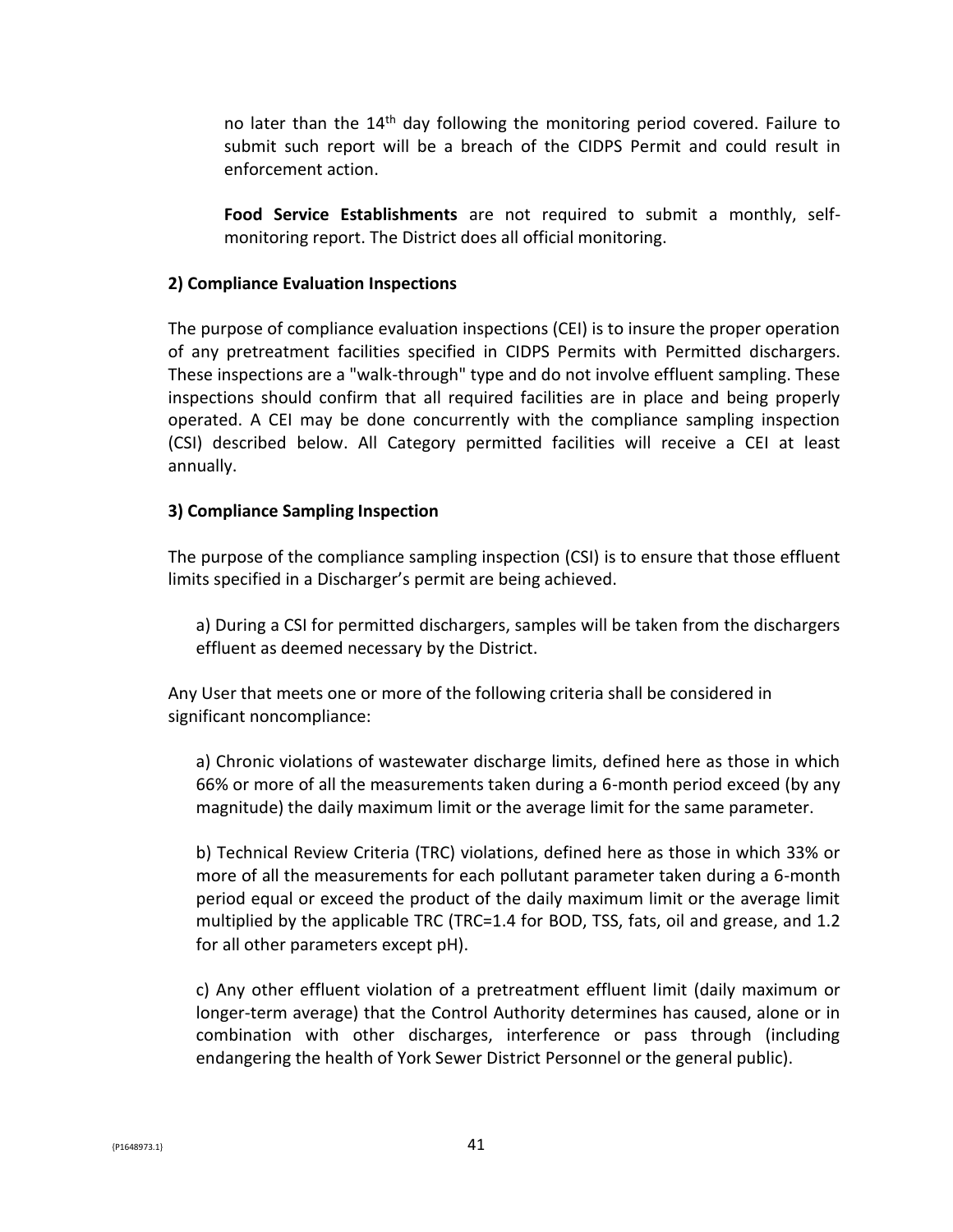d) Any discharge of a pollutant that has caused imminent endangerment to human health, welfare, or to the environment, or has resulted in the District exercising its emergency authority under paragraph 40 CFR Part 403.8(f)(l)(vi)(B) to halt or prevent such a discharge.

#### **4) Inspection Summary Reports**

Reports will be maintained of all inspection results by the District.

### **14. Special Agreements**

No statement contained in this section shall be construed as preventing any special agreement or arrangement between the District and any industrial concern by the District for treatment, subject to payment therefor, by the industrial concern as long as the industrial waste is still in compliance with Federal and State Regulations.

The District may require a User of the sewer services to provide information needed to determine compliance with these Regulations. All measurements and analyses shall be performed at the User's expense. The requirements may include:

1) Description of wastewaters discharged, together with peak rate and volume over a specified time period.

2) Chemical analyses of wastewaters.

3) Information on raw materials, processes and products affecting wastewater volume and quality.

4) Quantity and disposition of specific liquid, sludge, oil, solvents or other materials important to sewer use control.

5) A plot plan of sewers of the User's property showing sewer and pretreatment facility location.

6) Details of wastewater pretreatment facilities.

7) Details of systems to prevent and control the losses of materials through spills to the District sewer.

#### **15. Sampling and Testing**

All measurements, tests and analyses of the characteristics of waters and wastes to which reference is made in these Rules and Regulations shall be determined in accordance with the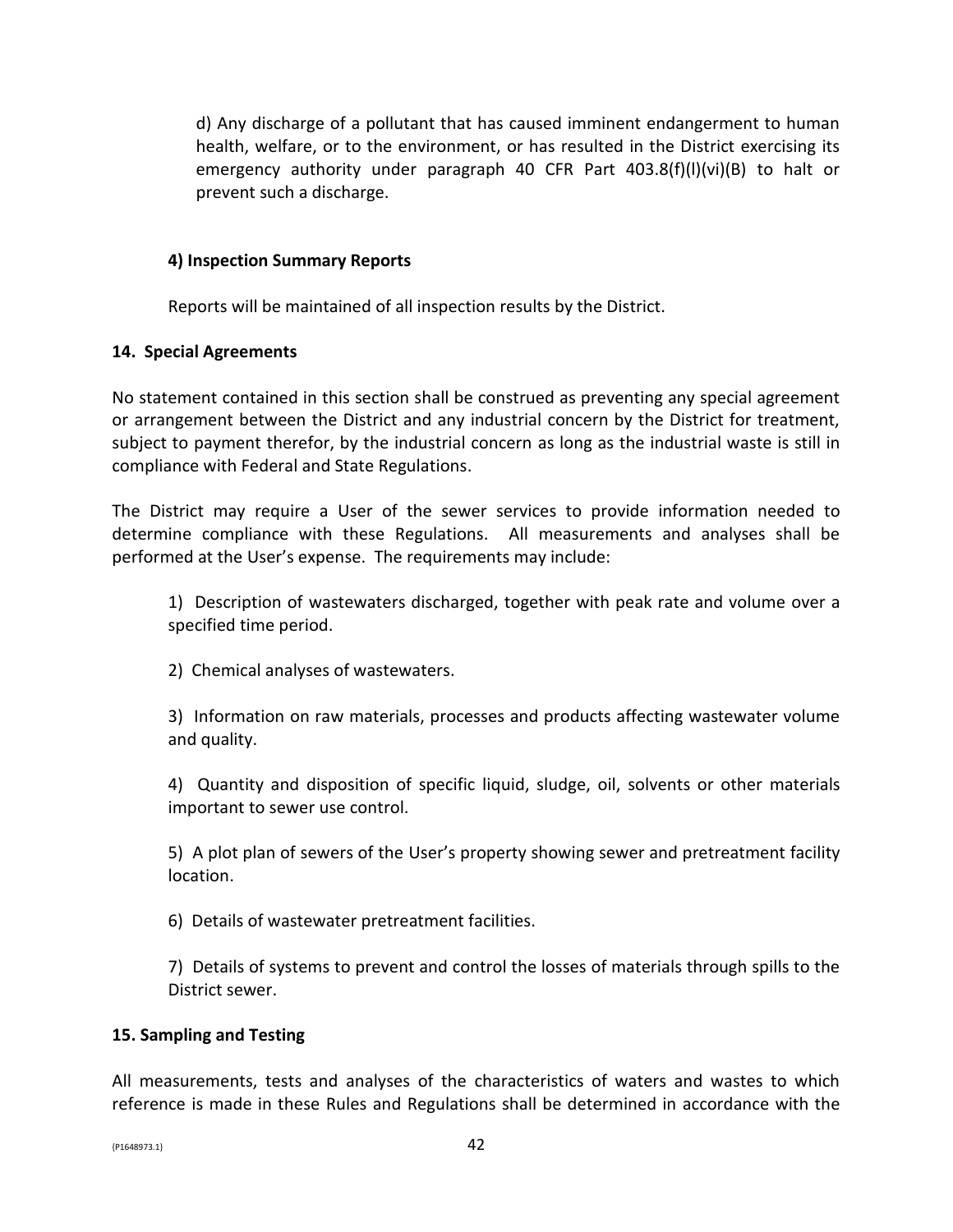latest approved edition of "Standard Methods for the Examination of Water and Wastewater," published by the American Public Health Association and shall be determined at the control manhole provided or upon suitable samples taken at said control manhole. In the event that no special manhole has been required, the control manhole shall be considered to be the nearest downstream manhole in the public sewer to the point at which the building sewer is connected.

Sampling shall be carried out by customarily accepted methods to reflect the effect of constituents upon the sewage works and to determine the existence of hazards to life, limb and property. (The particular analyses involved will determine whether a twenty-four (24) hour composite of all outfalls of a premise is appropriate or whether a grab sample or samples should be taken. Normally, but not always, BOD and suspended solids analyses are obtained from 24-hour composites of all outfalls whereas pH's are determined from periodic grab samples.)

All industries discharging into a public sewer shall perform such monitoring of their discharges as the District may reasonably require, including installation, use and maintenance of monitoring equipment. Such records shall be made available upon request by the District or other Agencies having jurisdiction over discharges to the receiving waters.

No statement contained in this article shall be construed as preventing any special agreement or arrangement between the District and any industrial concern whereby an industrial waste of unusual strength or character may be accepted by the District for treatment, subject to payment therefore, by the industrial concern as long as the industrial waste is still in compliance with Federal and State Regulations.

When required by the District, the owner of any property serviced by a building sewer carrying commercial or industrial wastes shall install a suitable control manhole together with such necessary meters and other appurtenances in the building sewer to facilitate observation, sampling and measurement of the wastes. Such manhole, when required, shall be accessible and safely located and shall be constructed in accordance with plans approved by the District. The manhole shall be installed by the owner at his/her expense and shall be maintained by him so as to be safe and accessible at all times.

### **16. Indemnification**

In any and all instances where the District has reasonable cause to believe that any of these Rules and Regulations, or provisions set forth herein or that have otherwise been adopted by the District have been, may be, or are being violated by any User discharging waste into the District wastewater collection and treatment system, in addition or as an the alternative to any enforcement proceedings the District may bring under Article VII, the District may require such Person to give bond or enter into an indemnity agreement in a form acceptable to the District with sufficient surety to protect, indemnify, hold harmless and defend the District from any loss, damage, or expense that may suffer or incur as a result of non-compliance or violation by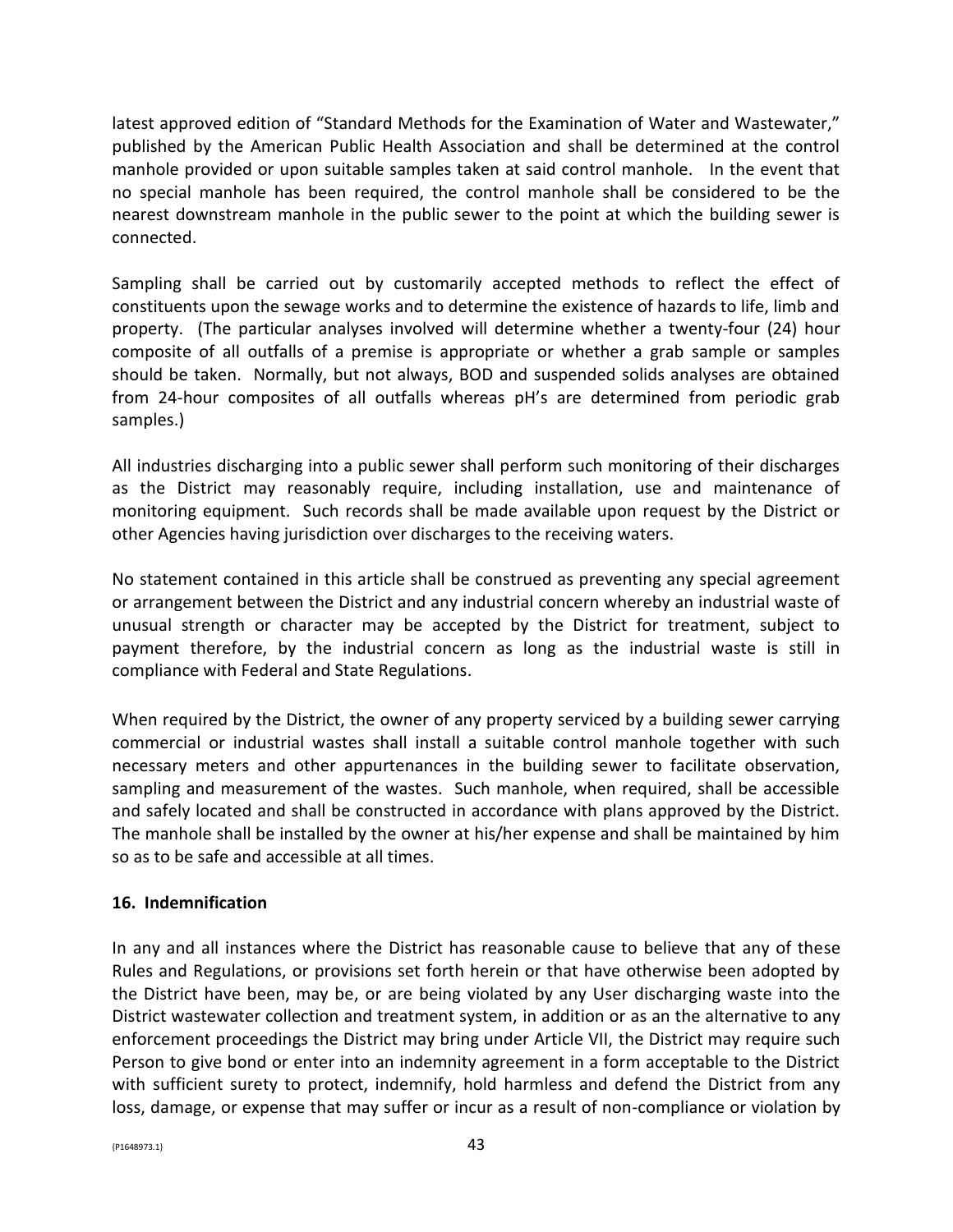such user; and, in the event of the failure to do so after ten (10) day notice by registered U. S. Mail that the same will be required. The use of the District's wastewater collection and treatment system by such User shall be denied or discontinued.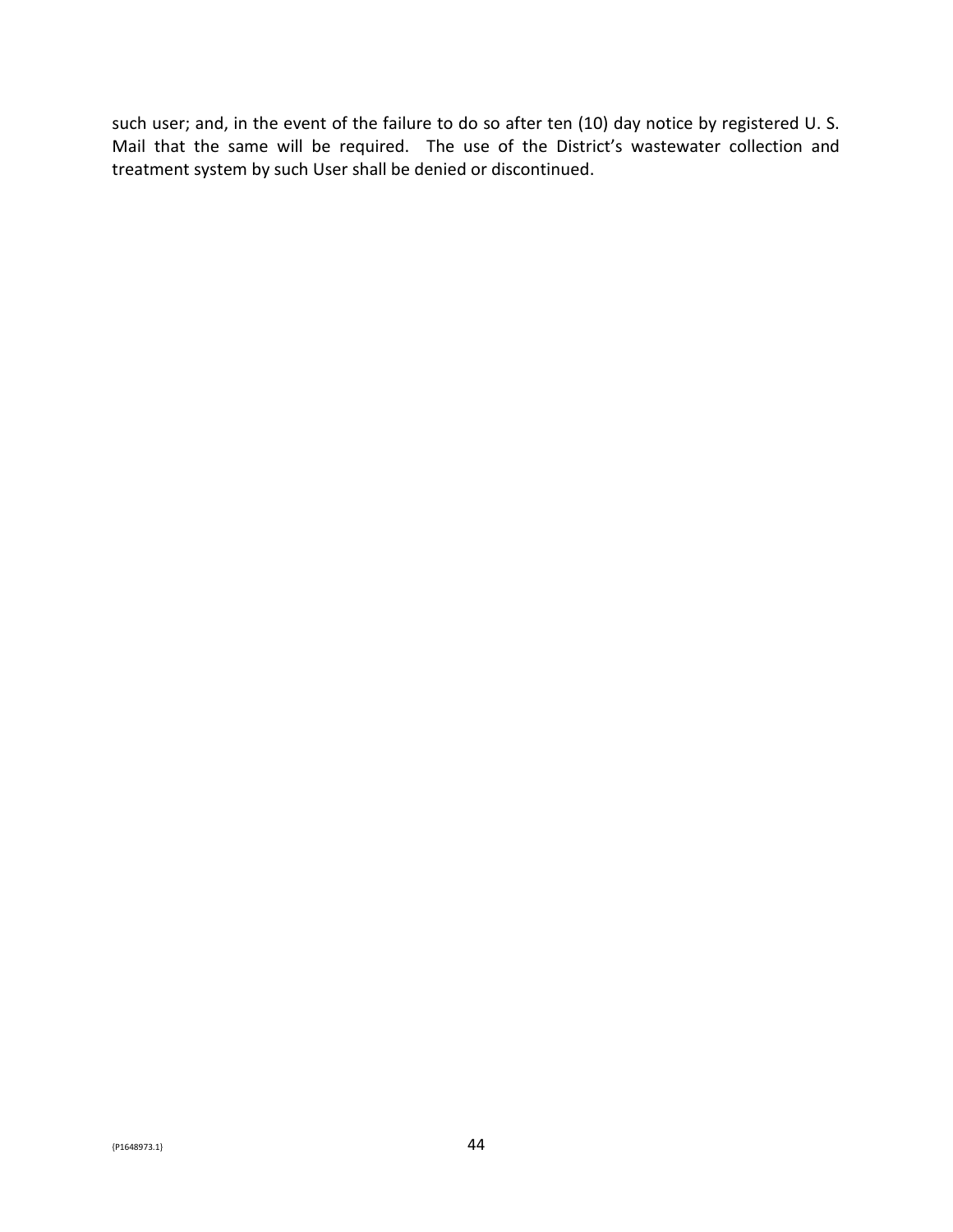### **ARTICLE VII. Sub-Meter Program.**

#### **Purpose and Scope**

It is the purpose of these Rules and Regulations to set forth uniform requirements for Dischargers using the District Facilities in regard to volumetric measurement of Sewer Discharges. The customer will be required to bear all costs associated with the installation and maintenance of the sub-meters. Under the District's program the following two types of submeters can be installed:

- 1. Deductive Sub-meter in which your Wastewater bill is reduced by usage that flows through this sub-meter and does not discharge to the Public Sewer. This sub-meter is normally associated with irrigation of lawns and gardens, cooling towers on buildings and pool filling. By installing this sub-meter, you will be able to water your lawn and fill your pool without paying a sewer charge for the water used. This is the typical sub-meter for most residential applications. Meters of this type must record in cubic feet. The District has a separate Deductive Sub Meter guidance document to refer to prior to installation.
- 2. Sewer/Wastewater Flow Sub-Meter in which your Wastewater bill is calculated on usage that flows through this sub-meter and discharges into the Public Sewer. This sub-meter is used to measure water that is being discharged to the Sanitary Sewer System and is normally associated with post process wastewater, cooling tower blow down or Industrial Wastewater Discharge. By installing this sub-meter, your wastewater bill will be calculated by the volume that discharges through this sub-meter. This is a sub-meter that may be used in some commercial/ industrial applications. Sewer/Reverse mode sub-meters will be required to receive an annual calibration by a certified technician with documentation of such submitted to the District.

#### **Use of Sub-meters**

- (a) The Deductive and Wastewater Flow sub-meter program allows York Sewer District Dischargers to use data from private water sub-meters in the calculation of their wastewater volume charge (WWVC).
- (b) The York Sewer District will assist in determining whether the applicant needs a Deductive/Subtractive Sub-meter or Sewer/Reverse Mode Sub-Meter application.
- (c) Each Deductive sub-meter must be installed and configured to separate the water distribution lines on the Discharger's property which drain to the sanitary sewer ("tributary lines") from those which do not drain to a sanitary sewer ("non-tributary lines").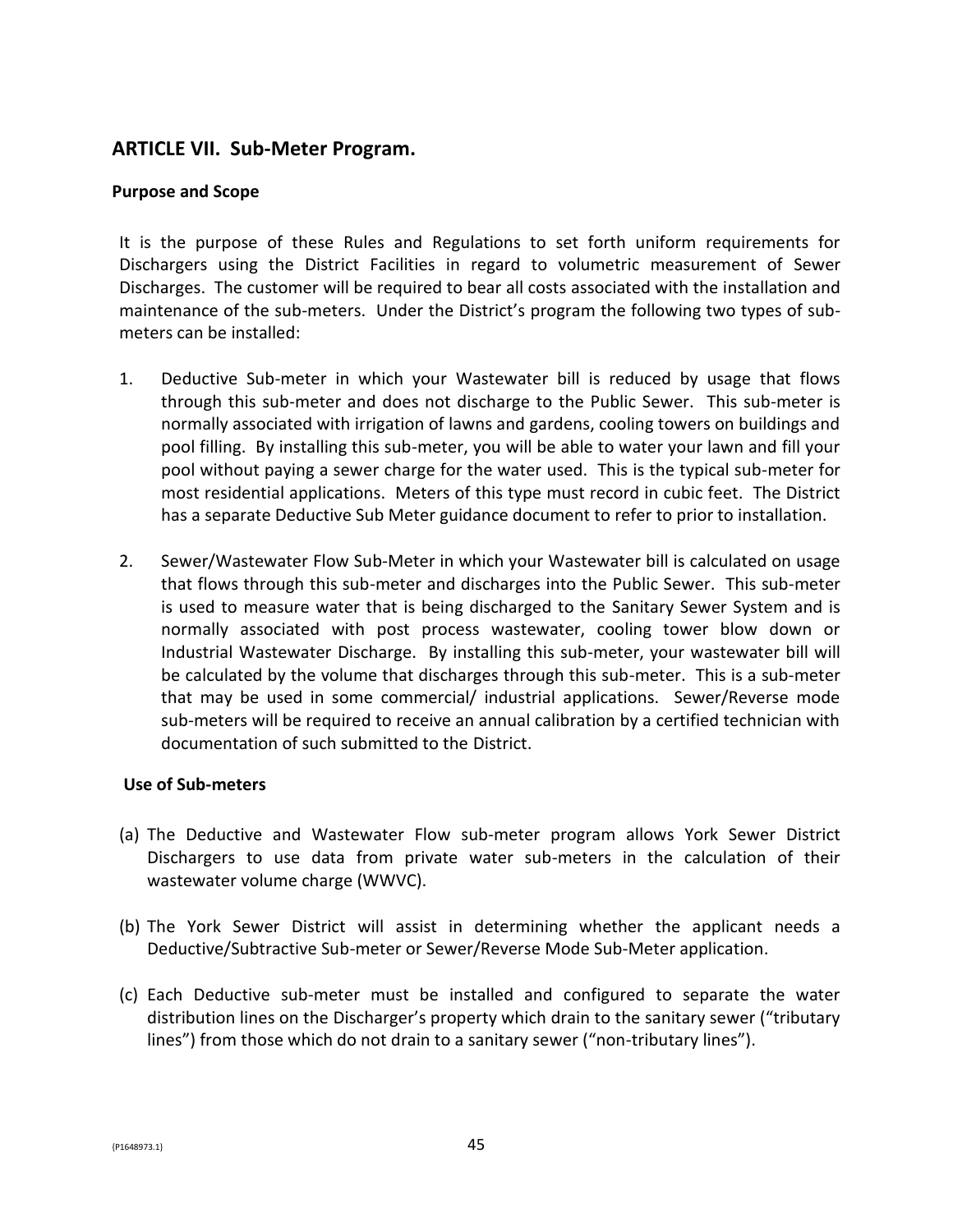- (d) The applicant will be responsible for all costs associated with the installation and maintenance of the private sub-meters. The private sub-meters belong to the property owner.
- (e) Since the sub-meter will be private, the applicant will be required to maintain it in good operating condition per manufacturer's specifications.
- (f) Wastewater Flow sub-meters will be required to undergo an annual calibration by a certified technician with that documentation of such submitted to YSD.

#### **Deductive Sub-meter**

- (a) Tributary lines serve interior (domestic) uses, and non-tributary lines serve exterior (primarily irrigation/ pool) uses.
- (b) The customer or their hired contractor shall install the private Deductive sub-meter on the non-tributary line.

#### **Wastewater Flow Sub-Meter**

- (a) In the commercial / industrial situation, tributary lines may serve interior uses which reduce the volume of water discharging into the sewer. Several examples include food or beverage production, cooling tower blow down, post production / process wastewater or industrial wastewater discharge. By installing this sub-meter, your wastewater bill will be calculated by the volume that discharges through this sub-meter only.
- (b) The use of such a meter will be investigated and coordinated with the District during the application process.
- (c) Wastewater Flow sub-meters will be required to receive an annual calibration by a certified technician/ plumber with documentation of such calibration submitted to the District.
- (d) Wastewater Flow sub meters shall be provided with telemetry with contant monitoring connected to the York Sewer District. This requirement will be reviewed as part of the application process.

#### **Application and Installation of Sub-meter**

The following steps are required for the activation of any sub-meter:

- 1. Before a sub-meter can be installed the District must review, approve and authorize any sub-meter application/installation.
- 2. Applicant will be responsible for any and all costs associated with the sub-meter purchase and installation.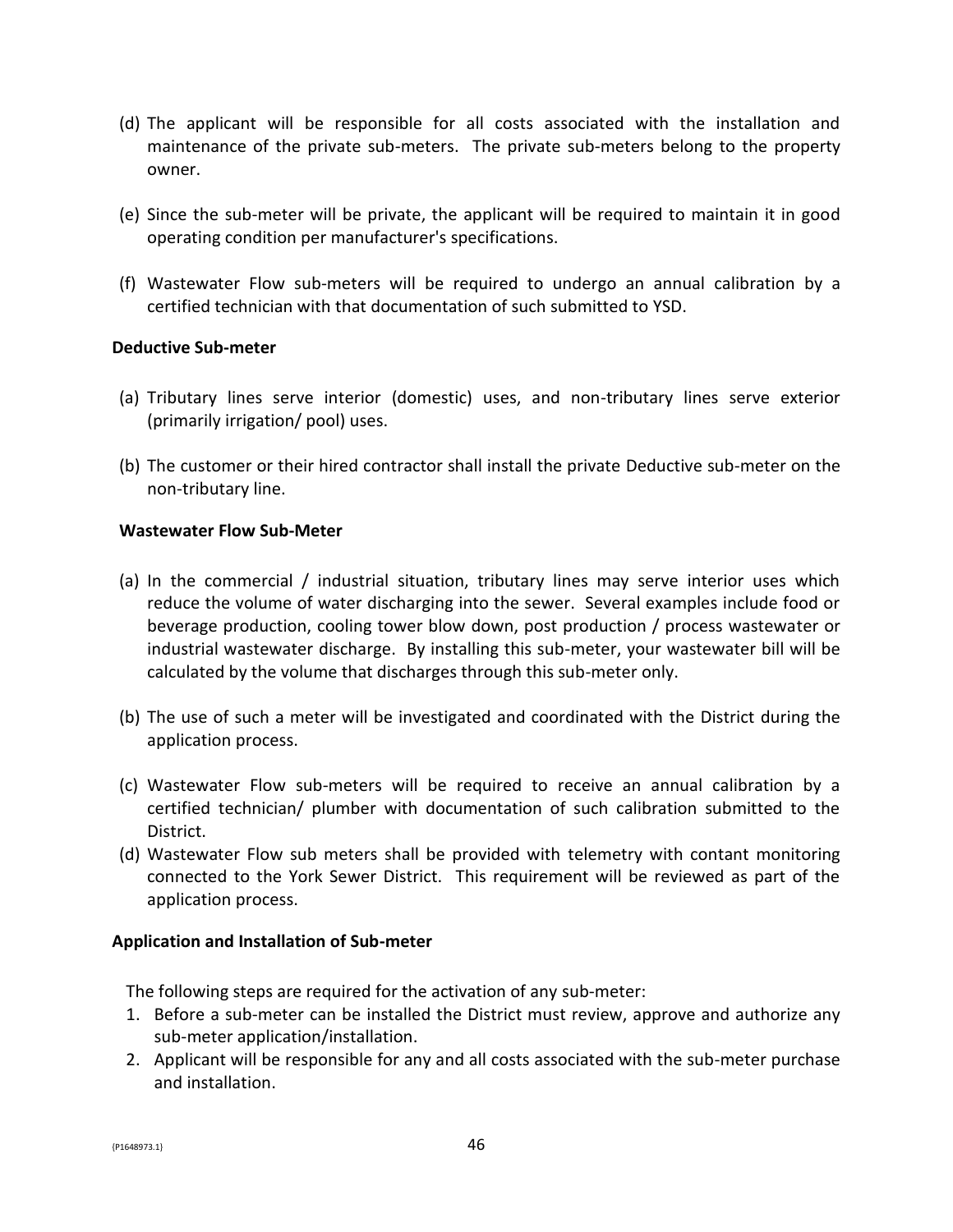- 3. Applicant shall complete the approved sub-meter installation and notify the District when ready for inspection.
- 4. Applicant is responsible for submitting deductive sub-meter readings in writing on a form provided by the District and provide this form to the District by November 30<sup>th</sup> of each year in order to utilize the data in their WWVC. If this form is not received November 30<sup>th</sup> no deduction will be applied to the WWVC.

# **ARTICLE VIII. Enforcement and Appeals.**

### **a. Enforcement**

**1. Generally**. Any Person who: 1) discharges Sewage, Industrial Wastes or other Wastes into the District Facilities contrary to the provisions of these Rules and Regulations, Federal or State law, regulation, or order or any order or Bylaw of the District, or 2) otherwise violates any provision of these Rules and Regulations, Federal or State law, regulation, or order, or any order or Bylaw of the District, or violates a permit issued hereunder, shall be served by the District with written Notice of Violation, stating the nature of the violation and providing a reasonable time limit for the satisfactory correction thereof. That Person shall, within the period of time stated in such Notice of Violation, permanently cease or correct all violations. An explanation of the violation and a plan for satisfactory correction and prevention thereof, to include specific required actions, shall be submitted by that Person to the District during the period provided for correction of the violation. Submission of this plan in no way relieves the Person of liability for any violations occurring before or after receipt of the Notice of Violation.

If that Person fails to take the required action specified in the Notice of Violation or in the plan submitted by the violator, or the violation continues, the District will take whatever measures necessary to correct or alleviate the violation. Any costs incurred by the District to do so will be at the expense of the Person.

Any Person who shall continue any violation beyond the time limit provided for in the Notice of Violation or refuses to correct or abate the violation shall be fined in the amount not exceeding two thousand five hundred dollars (\$2,500) for each violation, with each day of a continuing violation constituting a new violation. Where multiple sections of these Rules and Regulations are violated each one shall be deemed a separate violation. The District may institute a civil action to recover fines and costs for violations, and in addition or in the alternative, may seek equitable relief, including but not limited to temporary or permanent injunctive relief.

Any Person violating any of the provisions of these Rules and Regulations, or Federal or State law, regulation, or order, or any order or Bylaw of the District; shall become liable to the District for any expense, loss or damage occasioned the District by reason of such violation, including but not limited to costs and reasonable attorneys' fees to enforce these Rules and Regulations. Any such liability shall be in addition to fines and equitable relief sought by the District in connection with a Notice of Violation.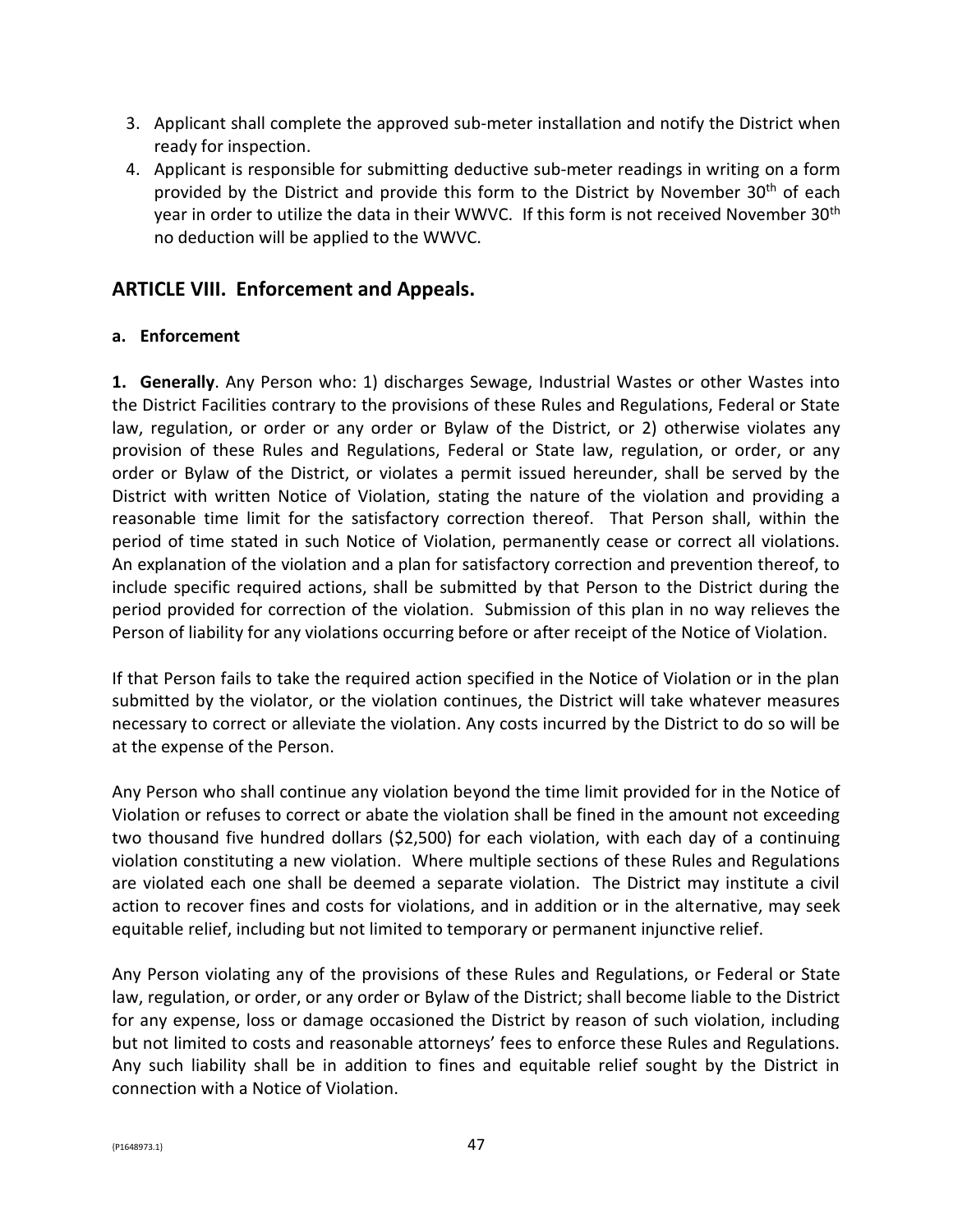The District may enter into Consent Orders, assurances of voluntary compliance or other similar documents establishing an agreement with any Person responsible for a violation or noncompliance. Such documents will include specific action to be taken by the Person to correct the violation or noncompliance within a time period specified by the agreement.

Nothing in this section shall limit the authority of the District to take any action, including emergency actions or any other enforcement action, without first issuing a written Notice of Violation.

**2. CIDPS Permits.** In addition to or in the alternative to the enforcement provisions above, the District may take any or all the following actions in enforcement of violations of CIDPS Permits

**a. Actions and penalties available for Enforcement.** In the conduct of enforcement under Article VII, the District may take any or all of the following range of actions and penalties to address a violation of the CIDPS Permit.

| <b>Action</b>                | <b>Application</b>                                                                                                        | <b>Description</b>                                                  | <b>User</b><br>Response                                                                           | Fee                                                                                                                     |
|------------------------------|---------------------------------------------------------------------------------------------------------------------------|---------------------------------------------------------------------|---------------------------------------------------------------------------------------------------|-------------------------------------------------------------------------------------------------------------------------|
| Letter of<br>Warning         | Instance of<br>noncompliance                                                                                              | Letter advising<br>User of instance of<br>non-compliance            | Address<br>instance of non-<br>compliance and<br>inform District                                  | None                                                                                                                    |
| Notice of non-<br>compliance | Significant<br>instance of<br>noncompliance                                                                               | Notice advising<br>User of instance of<br>non-compliance            | Investigation,<br>report, and<br>statement of<br>corrective<br>action                             | Minimum of \$225<br>per occurrence, to be<br>assessed if User fails<br>to comply with<br>subsequent District<br>order   |
| Notice of<br>Violation       | Significant<br>instances of<br>noncompliance<br>or any<br>discharge<br>which<br>threatens YSD<br>and/or general<br>public | Cease and desist<br>order requiring<br>compliance within<br>90 days | Formal<br>compliance plan<br>and schedule,<br>interim and final<br>compliance<br>progress reports | Minimum of \$1,000<br>per occurrence, to be<br>assessed if User fails<br>to comply with<br>subsequent District<br>order |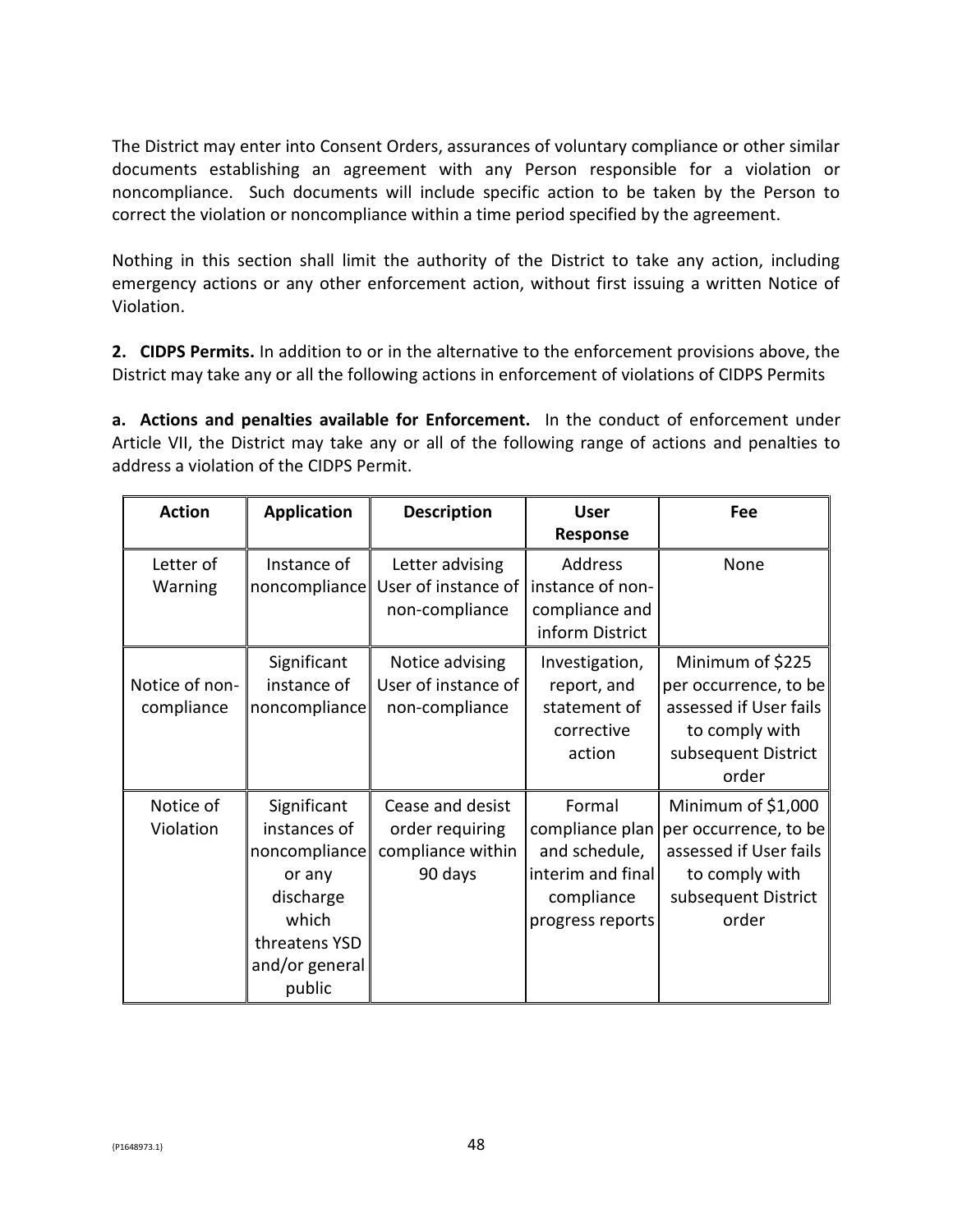#### **b. Harmful Contributions**

The District may suspend the wastewater treatment service and/or a CIDPS permit when such suspension is necessary, in the opinion of the District, in order to stop an actual or threatened discharge which presents or may present an imminent or substantial endangerment to the health or welfare of the Persons or the environment, causes interference to the District's Wastewater Collection and Treatment System or causes the District to violate any condition of its MEPDES Permit.

Any Person notified of a suspension of the wastewater treatment service and/or their CIDPS permit shall immediately stop or eliminate the contribution. In the event of the failure of the Person to comply voluntarily with the suspension order, the District shall take such steps as deemed necessary including immediate severance of the sewage connection, to prevent or minimize damage to the District's wastewater collection and treatment system or endangerment to any individuals or the environment. The District shall reinstate the permit and/or wastewater treatment service upon statement submitted to the District, by the User within 15 days of the date of the occurrence describing the causes of the harmful contribution and the measures taken to prevent any future occurrence.

### **c. Special Charges and Permits**

All industrial wastes or industrial wastewaters discharged into the District Facilities under agreement with the District where BOD does not exceed 250 mg/l, where FOG does not exceed 100 mg/l, and where the TSS does not exceed 250 mg/l shall be handled by the District for the rates adopted and published annually by the District for normal conveyance and treatment of wastewaters.

All Commercial or Industrial Wastes or Wastewaters discharged into the District Facilities which exceed one or more of the limits above shall pay additional charges at the rate per pound as stated in the District rates published annually.

All Commercial or Industrial Wastes, before being discharged into the District Facilities shall be metered and no waste shall be discharged until so metered. Cost of the meter and all necessary maintenance shall be borne by the User. Appropriate devices or access areas shall be installed and maintained for the purpose of sampling such waste and the District shall have free and continued access over the property of the User for the purpose of sampling the waste. The District may take such samples at any time or any place as determined by the District.

The District reserves the right to enter into special permits with industrial customers for the collection, treatment and disposal of industrial or sanitary sewage or waste and to enter into permits for the construction and use of special treatment plants under the terms and conditions for the use thereof, and the provisions of this section may be altered, changed, amended or extended under the terms and conditions of such permits.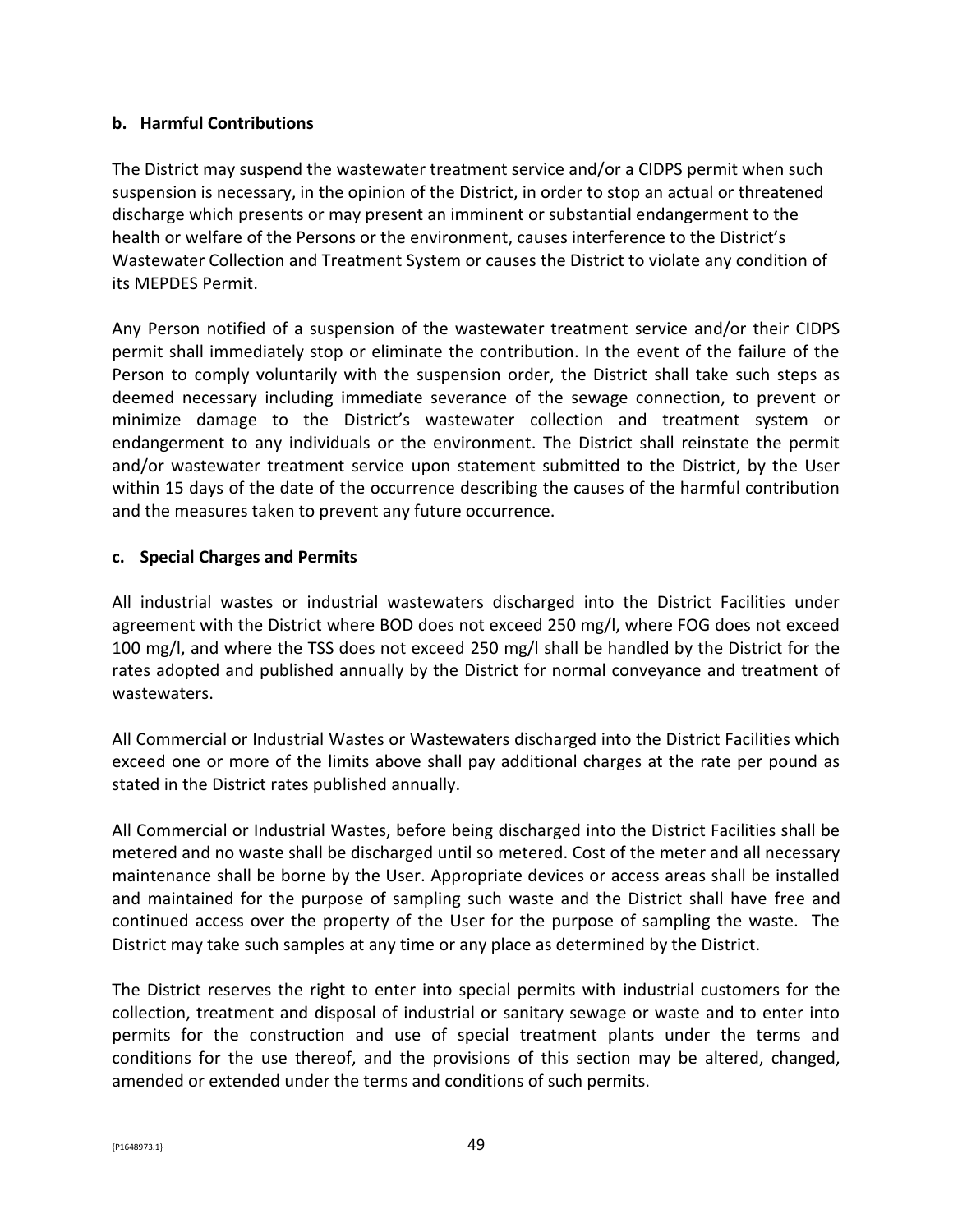### **d. Termination of Permit**

Any User who violates the following conditions of this section, or applicable state and federal regulations, is subject to having its CIDPS permit terminated in accordance with the procedures set forth in Article V.

1) Failure of a User to factually report the wastewater constituents and characteristics of his discharge

2) Failure of the User to report significant changes in operations, or wastewater constituents and characteristics

3) Refusal of reasonable access to the User's premises for the purpose of inspection or monitoring

4) Violation of conditions of the Permit

#### **e. Termination of Service**

The District may terminate wastewater disposal service and disconnect a pretreatment customer from the system when:

1) A government agency informs the District that the effluent from the wastewater treatment plant is no longer of quality permitted for discharge to a watercourse, and it is found that the customer is delivering wastewater to the District Facilities that cannot be sufficiently treated or requires treatment that is not provided by the District as normal domestic treatment.

### 2) The customer:

a) discharges Industrial Waste or Wastewater that is in violation of the CIDPS Permit with the District;

b) discharges water or wastes having a deleterious effect upon the District's sewer system;

c) discharges wastewater at an uncontrolled, variable rate in sufficient quantity to cause an imbalance in the wastewater treatment system;

d) repeats a discharge of prohibited wastes to the District's sewer;

e) fails to pay monthly bills for sewer service when due; or

f) fails to pay all CIDPS permit charges when due.

The District shall not be held responsible in any way for any damages or inconveniences experienced by the User as a result of termination of service.

#### **b. Appeals**

**1)Appeal to the Superintendent**. Any Person aggrieved by any Decision, Permit or Order of the District under these Rules and Regulations, including but not limited to enforcement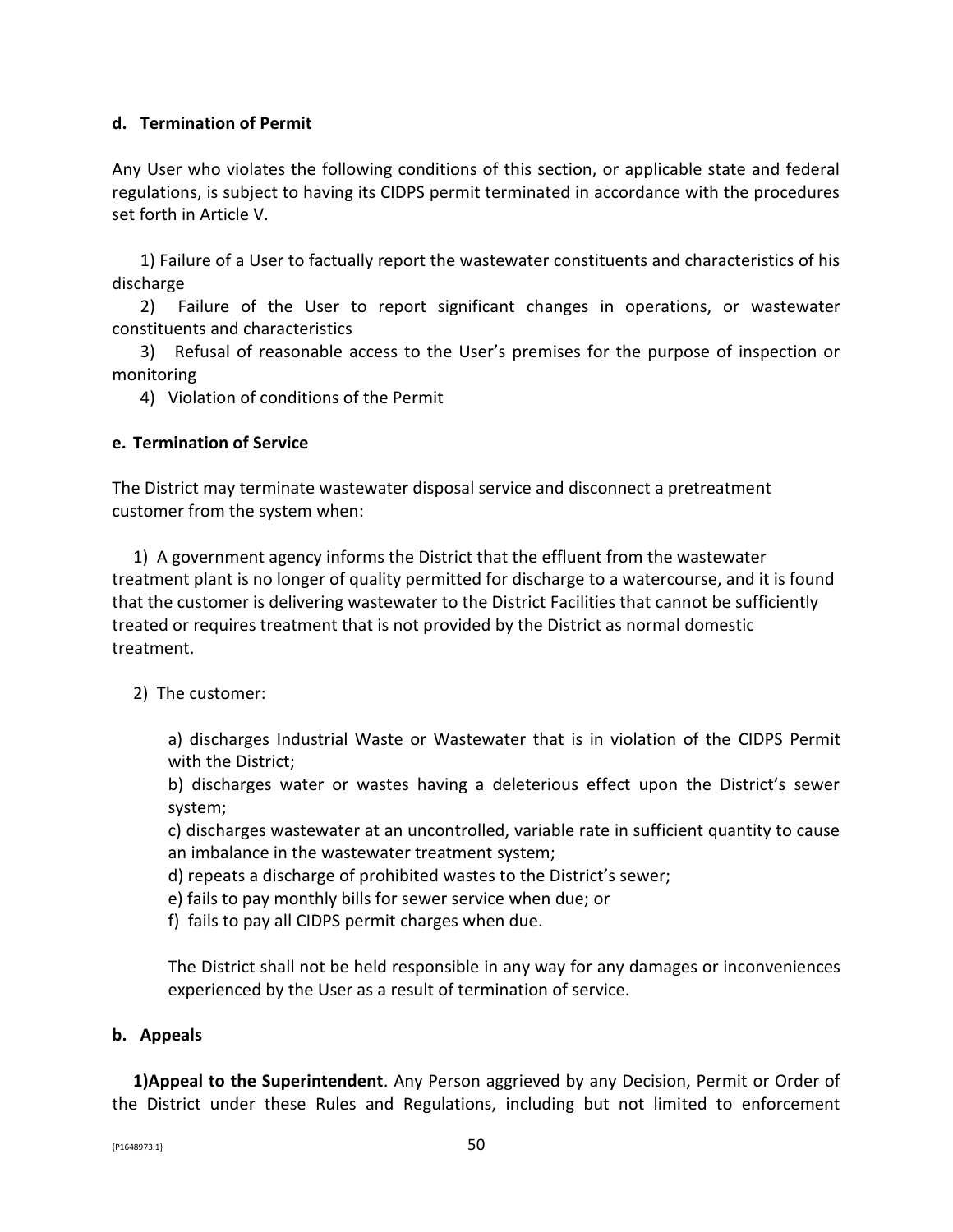decisions, may file written objections to the same within thirty (30) calendar days of receipt of the Decision, Permit or Order of the District to the Superintendent of the District. The Superintendent shall reply to the objections within 20 working days of receipt.

**2) Appeal to the Board of Trustees**. Decisions by the Superintendent, including any decision on written objections, may be appealed to the Board of Trustees within thirty (30) calendar days of notification of the Decision. The appellant will be given written notice of the time, date and place of the Trustees' hearing, and may present its appeal at said hearing. A Person aggrieved by the decision of the Board of Trustees may appeal to the Maine Superior Court within thirty (30) calendar days from receipt of the decision of the Trustees.

# **ARTICLE IX. Protection from Damage.**

No unauthorized Person shall maliciously, willfully or negligently break, damage, destroy, uncover, deface or tamper with any structure, appurtenance or equipment which is a part of the District Facilities. Any Person violating this provision shall be subject to immediate arrest and punishable by law and or fine by the District.

# **ARTICLE X. Powers and Authority of Inspectors.**

The Superintendent and other duly authorized employees of the District bearing proper credentials and identification shall be permitted to enter all properties for the purposes of inspection, observation, measurement, sampling and testing in accordance with the provisions of the ordinance. The Superintendent or his representative shall have no authority to inquire into any processes including metallurgical, chemical, oil, refining, ceramic, paper or other industries beyond that point having a direct bearing on the kind and source of discharge to the sewers or waterways or facilities for wastes treatment. Any information so obtained and considered as proprietary shall be held so by the District.

While performing the necessary work on private properties referred in this Article, the Superintendent or duly authorized employees of the District shall observe all safety rules applicable to the premises established by the owner or operator of said premises and made available to the District.

The Superintendent and other duly authorized employees of the District bearing proper credentials and identification shall be permitted to enter all private properties through which the District hold a duly negotiated Easement for the purpose of, but not limited to, inspection, observation, measurement, sampling, repair and maintenance of any portion of the District Facilities lying within said Easement. All entry and subsequent work, if any, on said Easement, shall be done in full accordance with the terms of the duly negotiated easement pertaining to the private property involved.